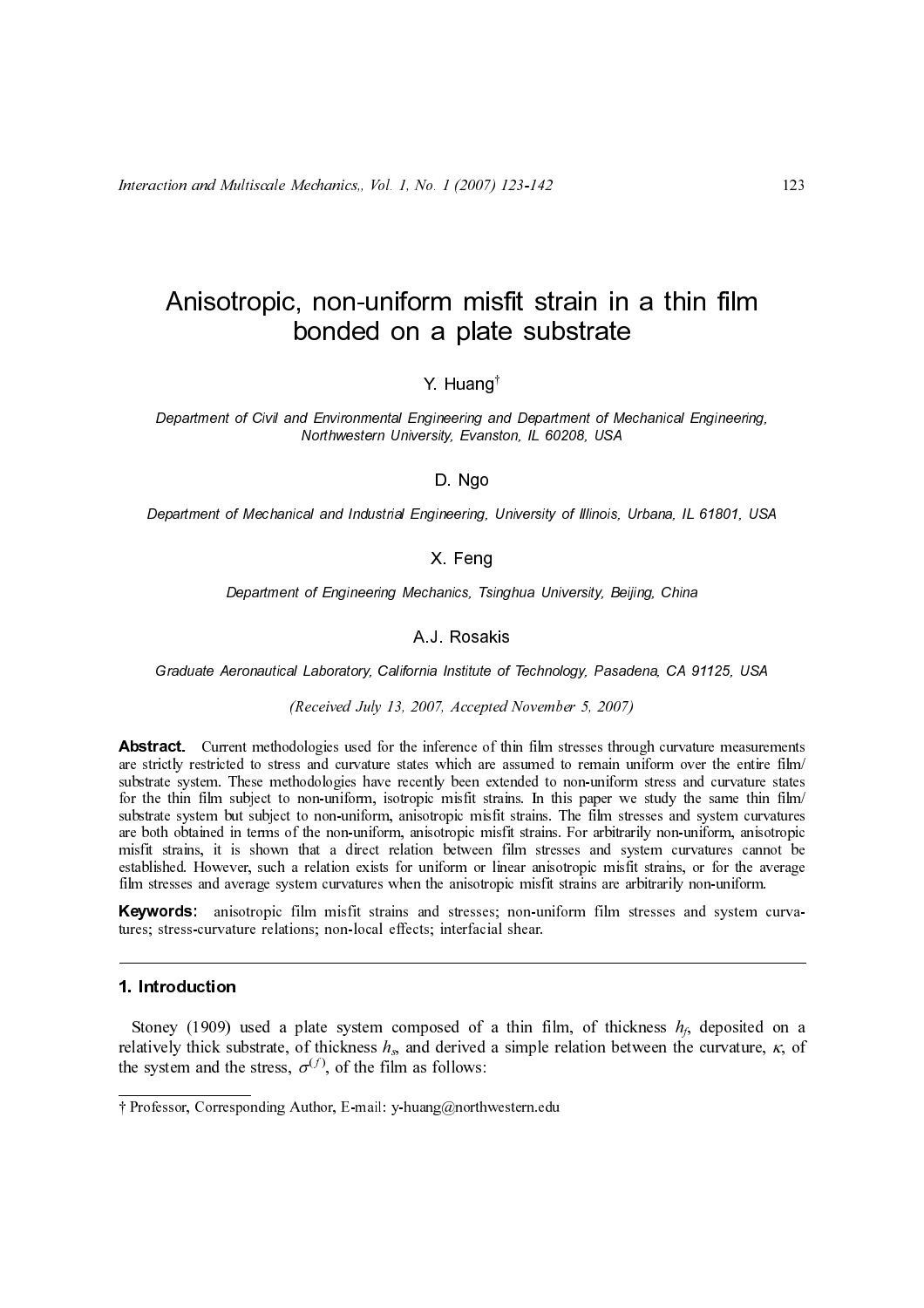Y. Huang, D. Ngo, X. Feng and A.J. Rosakis



Fig. 1 A schematic diagram of the thin film/substrate system, showing the cylindrical coordinates (r,  $\theta$ , z)

$$
\sigma^{(f)} = \frac{E_s h_s^2 \kappa}{6h_f(1 - v_s)}\tag{1}
$$

extensively used in the literature to infer film stress changes from experimental measurement of system curvature changes (Freund and Suresh 2004).

124  $\frac{1}{s}$ <br>
124 Y. Huang, D. Ngo, X. Feng and A.J. Rosakis<br>  $\frac{s}{s}$ <br>  $\frac{s}{s}$ <br>  $\frac{s}{s}$ <br>  $\frac{s}{s}$ <br>  $\frac{s}{s}$ <br>  $\frac{s}{s}$ <br>  $\frac{s}{s}$ <br>  $\frac{s}{s}$ <br>  $\frac{s}{s}$ <br>  $\frac{s}{s}$ <br>
The the above the subscripts " $\gamma$ " and " $s$ " denote the t In the above the subscripts "f" and "s" denote the thin film and substrate, respectively, and E and<br>In the above the subscripts of the subscripts from the subscripts of<br>exerces the thin film and poison's ratio. Eq. (1) is v are the Vouring's wouldus and Poisson's ratio. Let, (1) is called the Stoney limula, and it has been precimental consideratively used in the literature coinfer fin stess changes from experimental measurement of the Ston The Stoney formula was derived for an isotropic "thin" solid film of uniform thickness deposited on a much "thicker" plate substrate based on a number of assumptions. The assumptions include the following: (1) Both the film thickness h, and the substrate thickness h, are uniform and  $h_f \sim h_r \ll R$ ,  $R \ll R$ , where  $R$  represents the characteristic length in the lateral direction (e.g. system radius  $R \times \text{howon in Fig. 1}$ , ( where R represents the characteristic length in the lateral direction (e.g. system radius R shown in the characteristic length in the lateral directions, isotropic, and linearly elastic; (4) The film stress states are in-Fig. 1); (2) The strains and rotations of the plate system are infinitesimal; (3) Both the film and substrate are homogeneous, isotropic, and linearly elastic; (4) The film stress states are in-plane isotropic or equi-biaxial (two equal stress components in any two, mutually orthogonal in-plane directions) while the out-of-plane direct stress and all shear stresses vanish; (5) The system's curvature components are equi-biaxial (two equal direct curvatures) while the twist curvature vanishes in all directions; and (6) All surviving stress and curvature components are spatially constant over the plate system's surface, a situation which is often violated in practice.  $\frac{1}{f}$  and the the the state of  $f$  and  $f$  and  $f$  and  $f$  and  $\frac{1}{f}$  and  $\frac{1}{f}$  and  $\frac{1}{f}$  and  $\frac{1}{f}$  and  $\frac{1}{f}$  and  $\frac{1}{f}$  and  $\frac{1}{f}$  and  $\frac{1}{f}$  and  $\frac{1}{f}$  and  $\frac{1}{f}$  and  $\frac{1}{f}$  and =  $\frac{L_s r_s R}{6h_f (1 - v_s)}$ <br>ote the thin f<br>o. Eq. (1) is c<br>m stress cha<br>2004).<br>a m stress cha<br>2004).<br>tropic "thin"<br>a number of is<br>he substrate t<br>n the lateral<br>plate system<br>nearly elastic<br>omponents in<br>ess and all<br>equal direc<br>iv

The assumption of equi-biaxial ( $\kappa_{xx} = \kappa_{yy} = \kappa$ ,  $\kappa_{xy} = \kappa_{yx} = 0$ ) and spatially constant curvature ( $\kappa$ independent of position) is equivalent to assuming that the plate system would deform spherically under the action of the film stresses. If this assumption were to be true, a rigorous application of the Stoney formula would indeed furnish a single film stress value. This value represents the common magnitude of each of the two direct stresses in any two, mutually orthogonal directions (i.e.  $\sigma_{xx} = \sigma_{yy} = \sigma^{(1)}$ ,  $\sigma_{xy} = \sigma_{yx} = 0$ ,  $\sigma^{(1)}$  independent of position). This is the uniform stress for the entire film and it is derived from measurement of a single uniform curvature value which fully characterizes the system provided the deformation is indeed spherical.

Despite the explicitly stated assumptions of spatial stress and curvature uniformity, the Stoney formula is often, arbitrarily, applied to cases of practical interest where these assumptions are violated. This is typically done by applying the Stoney formula pointwise and thus extracting a local value of stress from a local measurement of the curvature of the system. This approach of inferring film stresses clearly violates the uniformity assumptions of the analysis and, as such, its accuracy as an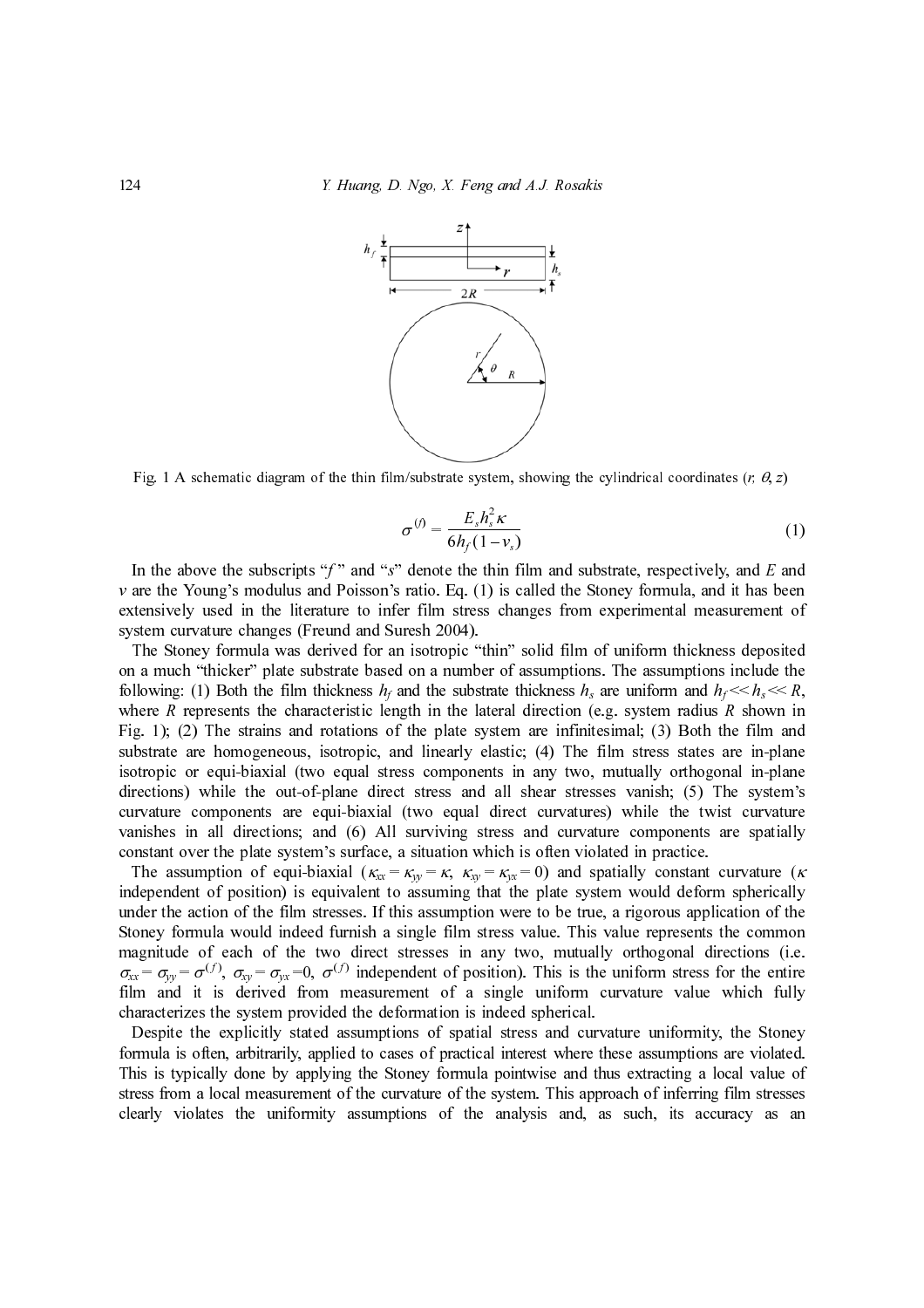approximation is expected to deteriorate as the levels of curvature non-uniformity become more severe.

re. ous ity)<br>ity) and mey rent ture a one rent ture and ave and ave and ave mail iple and ave mail iple and time in the internal data and and and and and and and and is to centus the community of the second mean of  $a$ . Following the initial formulation by Stoney, a number of extensions have been derived by various researchers who have relaxed some of the other assumptions (other than the assumption of uniformity) made by his analysis. Such extensions of the initial formulation include relaxation of the assumption of equi-biaxiality as well as the assumption of small deformations/deflections. A biaxial form of Stoney formula, appropriate for anisotropic film stresses, including different stress values at two different directions and non-zero, in-plane shear stresses, was derived by relaxing the assumption of curvature equi-biaxiality (Freund and Suresh 2004). Related analyses treating discontinuous films in the form of hare periodic lines (Wikstrom et al. 1999a) or composite films with periodic lines tens. (Lear or composite films and the endomored by these killer and/strom et al. 1999b, Park and Survey also been composite for endomored Suresh 2000). These latter analyses have also removed the assumption of equi-biaxiality and have allowed the existence of three independent curvature and stress components in the form of two, nonequal, direct components and one shear or twist component. However, the uniformity assumption of all of these quantities over the entire plate system was retained. In addition to the above, single, multiple and graded films and substrates have been treated in various "large" deformation analyses (Masters and removed both the restrictions of an equi-biaxial curvature state as well as the assumption of infinitesimal deformations. They have allowed for the prediction of kinematically nonlinear behavior and bifurcations in curvature states. These bifurcations are transformations from an initially equi-biaxial to a subsequently biaxial curvature state that may be induced by an increase in film stresses beyond a critical level. This critical level is intimately related to the system's aspect ratio, i.e., the ratio of in-plane to thickness dimension and the elastic stiffness. These analyses also retain the assumption of spatial curvature and stress uniformity across the system. However, they allow for deformations to evolve from an initially spherical shape to an energetically favored shape (e.g. ellipsoidal, cylindrical or saddle

encapsulated periodic lines) have also been derived (Shen et al. 1996, Wikstrom et al. 1998, Park and the content<br>stress) showed be exkelence of three independent curvature and stress commonstration the form of two non-<br>co Salamon 1993, Salamon and Masters 1993 Finot et al. 1997, Freund 2000, These analyses have the<br>formations. They have allowed for the prediction of kinematical products<br>are removed both the restrictions of an equi-binard cu shapes) which features three different, still spatially constant, curvature components (Lee of al. 2001). None of the above-discussed extensions of the Sumey methodology have relaxed the mesticative of Stoney's original as None of the above-discussed extensions of the Stoney methodology have relaxed the most restrictive of Stoney's original assumption of spatial uniformity which does not allow either film stress or curvature components to vary across the plate surface. This crucial assumption is often violated in practice since film stresses and the associated system curvatures are non-uniformly distributed over the plate area. Huang and Rosakis (2005) and Huang *et al.* (2005) have recently made progress to remove the vortstrictive assumptions of the Stoney analysis relating to spatial momentiform but axisymmetr made progress to remove the two restrictive assumptions of the Stoney analysis relating to spatial uniformity and equi-biaxiality. They have studied the cases of thin film/substrate systems subject to non-uniform but axisymmetric temperature distribution  $T(r)$  and misfit strain  $c_m(r)$ , respectively. Their results holow that the relations between film stresses and system curvatures feature not only a "olocal part which results show that the relations between film stresses and system curvatures feature not only a "local part which involves a direct dependence of stresses on curvatures at the same point, but also a "nonlocal part which reflects of the effect of curvatures at other points on the location of scrutiny. The "non-local effect comes into play in the axisymmetric analysis via the average curvature in the thin film. The "non-local" analysis has been extended to general non-uniform temperature (Huang and

Rosakis 2007) and misfit strains (Ngo *et al.* 2006), thin film with non-uniform thickness (Ngo *et al.* 2007) or different radius from the substrate radius (Feng *et al.* 2006). The X-ray diffraction and coherent gradien 2007) or different radius from the substrate radius (Feng *et al.* 2006). The X-ray diffraction and coherent gradient sensing experiments have verified the non-local analysis (Brown *et al.* 2006, 2007). The main purpose coherent gradient sensing experiments have verified the non-local analysis (Brown *et al.* 2006, 2007). The main purpose of the present paper is to extend the nonl-local analysis for the general case of a thir film/substr The main purpose of the present paper is to extend the nonl-local analysis for the general case of a thin film/substrate system subject to arbitrary anisotropic misfit strain distribution  $\varepsilon_{ij}^m(r, \theta)$ . Our goal is to film/substrate system subject to arbitrary anisotropic misfit strain distribution  $\varepsilon_{ij}^{\mu}(r,\theta)$ . Our goal is to relate film stresses and system curvatures to the misfit strain distribution, and explore a relation betwe the film stresses and the system curvatures for general anisotropic misfit strain distributions.  $(r, 0)$ <br>ore a distri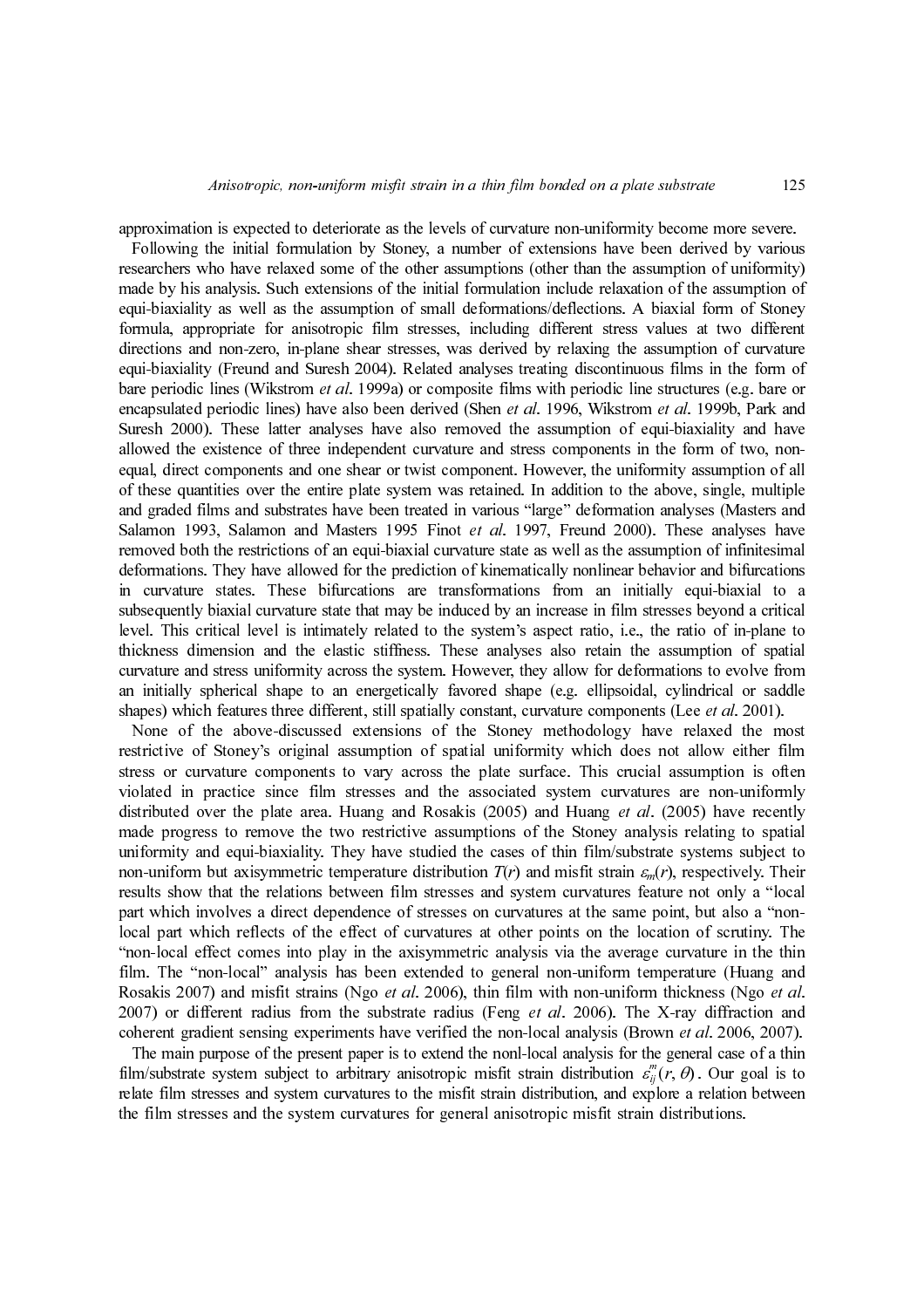## 2. Governing equations

 $\varepsilon_{ij}^m(r, \theta)$ 

For convenience we use 
$$
\varepsilon_{\Sigma}^{m} = \frac{1}{2} (\varepsilon_{rr}^{m} + \varepsilon_{\theta\theta}^{m}) = \frac{1}{2} (\varepsilon_{xx}^{m} + \varepsilon_{yy}^{m}), \varepsilon_{\Delta}^{m} = \frac{1}{2} (\varepsilon_{rr}^{m} - \varepsilon_{\theta\theta}^{m}) = \frac{1}{2} (\varepsilon_{xx}^{m} - \varepsilon_{yy}^{m}) \cos 2\theta + \varepsilon_{xy}^{m} \sin 2\theta,
$$

uniform misfit strains  $\varepsilon_{xx}^m, \varepsilon_{yy}^m$ , and  $\varepsilon_{xy}^m$  = constants in the Cartesian coordinates (Freund and Suresh  $\gamma^m = 2 \varepsilon_{r\theta}^m = 2 \varepsilon_{xy}^m \cos 2 \theta - (\varepsilon_{xx}^m - \varepsilon_{yy}^m) \sin 2 \theta$  $\varepsilon_{xx}^m, \varepsilon_{yy}^m$ , and  $\varepsilon_{xy}^m$  $\varepsilon_{\Delta}^{m}$  is also uniform, but  $\varepsilon_{\Delta}^{m}$  and  $\gamma^{m}$ 

2004),  $\varepsilon_{\Sigma}^{m}$  is also uniform, but  $\varepsilon_{\Delta}^{m}$  and  $\gamma^{m}$  become linear combinations of cos2 $\theta$  and sin2 $\theta$ .<br>The thin film is modeled as a membrane that has no resistance against bending due to its small  $\mathcal{U}$  and  $\mathcal{U}^{\mathcal{U}}_0$ 

directions. The strains in the thin film are  $\varepsilon_{rr} = \frac{\varepsilon_{rr}}{\partial r}$ ,  $\varepsilon_{\theta\theta} = \frac{\varepsilon_{rr}}{r} + \frac{1}{r} \frac{\varepsilon_{\theta\theta}}{\partial \theta}$ , and  $\gamma_{r\theta} = \frac{1}{r} \frac{\varepsilon_{\theta r}}{\partial \theta} + \frac{\varepsilon_{\theta\theta}}{\partial r}$  $=\frac{\partial u_r^{(1)}}{\partial r}, \varepsilon_{\theta\theta} = \frac{u_r^{(1)}}{r} + \frac{1}{r} \frac{\partial u_\theta^{(1)}}{\partial \theta}, \text{ and } \gamma_{r\theta} = \frac{1}{r} \frac{\partial u_r^{(1)}}{\partial \theta} + \frac{\partial u_\theta^{(1)}}{\partial r}$  $\frac{u_{\theta}^{(0)}}{2}$ 

The stresses in the thin film can be obtained from the linear elastic constitutive model as

126 Y. Huang, D. Ngo, X. Feng and A.J. Rosakis A thin film of radius R and thickness hf is deposited on a substrate of the same radius and thickness hs, and hf << hs << R. The Young's modulus and Poisson's ratio of the film and substrate are denoted by Ef, vf, Es and vs, respectively. The thin film is subject to arbitrary anisotropic and non-uniform misfit strains in the film plane, where r and θ are polar coordinates (Fig. 1). and , where x and y are the Cartesian coordinates. For thickness hf << hs. Let and denote the displacements in the radial (r) and circumferential (θ) (2) r, θ uθ ∂ur ∂r ---------- εθθ ur r = ------- 1 r ∂uθ r ∂ur ∂θ = ----------- ∂uθ ∂r ----------- uθ σrr <sup>+</sup> σθθ Ef 1 – vf ----------- ∂ur ( )f ∂r ----------- ur ( )f r ------- <sup>1</sup> r -- ∂uθ ( )f ∂θ ----------- 2εΣ <sup>m</sup> + + – ⎝ ⎠ ⎛ ⎞ <sup>=</sup> σrr – σθθ 1 + ( )f ( )f -- ( )f ∂θ ----------- 2ε∆ <sup>m</sup> – – ⎝ ⎠ ⎛ ⎞ <sup>=</sup> σrθ 2 1 + ------------------- <sup>1</sup> -- ( )f ( )f ( )f ------ <sup>γ</sup> <sup>m</sup> + – – ⎝ ⎠ ⎛ ⎞ <sup>=</sup>

The membrane forces in the thin film are  $N_r^{(f)} = h_f \sigma_r$ ,  $N_\theta^{(f)} = h_f \sigma_{\theta\theta}$ , and  $N_{r\theta}^{(f)} = h_f \sigma_r \sigma_r$ .

A thin film of radius R<br>
A thin film of radius R<br>
thickness  $h_s$ , and  $h_f \ll h_s \ll$ <br>
are denoted by  $E_f$ ,  $v_f$ ,  $E_s$  are<br>
For convenience we use  $\varepsilon_g^m$ <br>
For convenience we use  $\varepsilon_g^m$ <br>
and  $\gamma^m = 2\varepsilon_{g}^m e = 2\varepsilon_{g}^m \cos 2$ For non-uniform misfit strains distribution, the normal stress traction  $\sigma_{zz}$  still vanishes, but the second record of  $\sigma_{zz}$  and  $\sigma_{zz}$  and  $\sigma_{zz}$  and  $\sigma_{zz}$ shear stresses  $\sigma_{rz}$  and  $\sigma_{\theta z}$  at the interface do not vanish anymore, and are denoted by  $\tau_r$  and  $\tau_{\theta}$ respectively. The equilibrium equations for the thin film, accounting for the effect of interface shear stresses  $\tau_r$  and  $\tau_\theta$ , become nd<br>F<br>F<br>Ce

$$
\frac{\partial N_r^{(f)}}{\partial r} + \frac{N_r^{(f)} - N_\theta^{(f)}}{r} + \frac{1}{r} \frac{\partial N_{r\theta}^{(f)}}{\partial \theta} - \tau_r = 0
$$
\n
$$
\frac{\partial N_{r\theta}^{(f)}}{\partial r} + \frac{2}{r} N_{r\theta}^{(f)} + \frac{1}{r} \frac{\partial N_\theta^{(f)}}{\partial \theta} - \tau_\theta = 0
$$
\n(3)

The substitution of Eq. (2) into (3) yields the following governing equations for  $u_r^{(1)}$ ,  $u_\theta^{(1)}$ ,  $\tau_r$  and  $\tau_\theta$  $\frac{0}{4}$ 

(4a) ur Ef vf ----------- ∂ur ∂r ----------- ur r – ------- 1 r ∂uθ Ef vf ( ) r ∂ur ∂θ --------- ∂uθ ∂r --------- uθ r Nr ( )f hf σrr Nθ ( )f hf = σθθ = , Nrθ ( )f hf = σrθ ∂Nr ∂r ------------ Nr ( )f Nθ r ----------------------- 1 r ∂Nrθ ∂Nrθ ∂r ------------ 2 r --Nrθ r ∂Nθ ur ( )f uθ ∂ ur ( )f ∂r <sup>2</sup> ------------- <sup>1</sup> r -- ∂ur ( )f ∂r ----------- ur ( )f r <sup>2</sup> ------- <sup>1</sup> – vf <sup>2</sup> ----------- <sup>1</sup> r --- ∂ 2 ur ( )f ∂θ<sup>2</sup> ------------- <sup>1</sup> <sup>+</sup> vf <sup>2</sup> ----------- <sup>1</sup> r --∂ 2 uθ ( )f ∂r∂θ ------------- 3 – vf <sup>2</sup> ----------- <sup>1</sup> r ---- ∂uθ ( )f ∂θ + – + + – ----------- 1 vf <sup>2</sup> – Ef hf ------------τr <sup>1</sup> <sup>+</sup> vf ( )∂εΣ m ∂r -------- 1 – vf ( )∂ε∆ m ∂r -------- 1 – vf ( )2 --ε∆ <sup>m</sup> 1 – vf <sup>2</sup> -----------<sup>1</sup> --∂γ<sup>m</sup> ∂θ <sup>=</sup> <sup>+</sup> +++ --------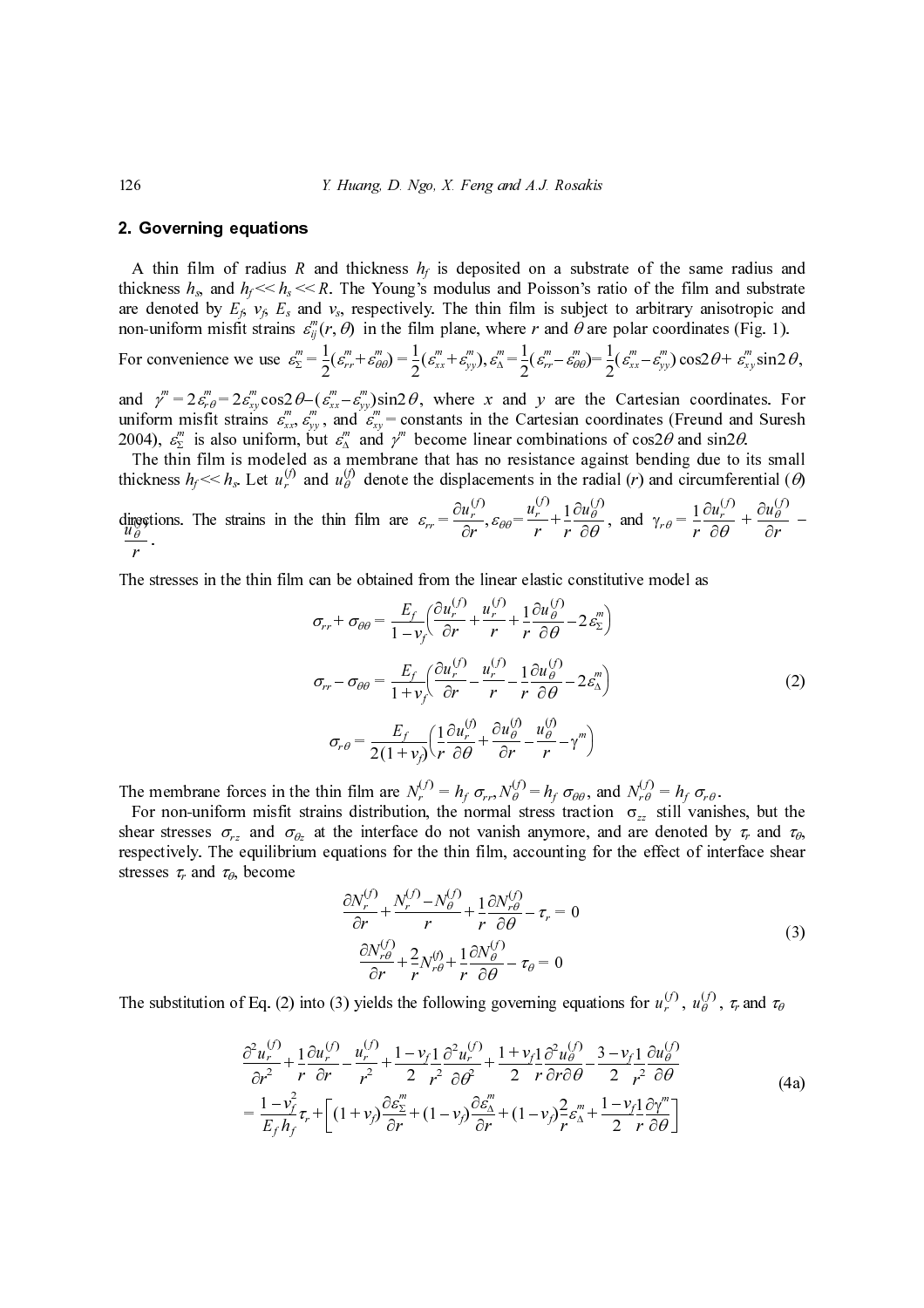$$
\frac{1+v_f1}{2}\frac{\partial^2 u_r^{(f)}}{r\partial r\partial \theta} + \frac{3-v_f1}{2}\frac{\partial u_r^{(f)}}{r^2}\frac{\partial u_r^{(f)}}{\partial \theta} + \frac{1-v_f}{2}\left(\frac{\partial^2 u_\theta^{(f)}}{\partial r^2} + \frac{1}{r}\frac{\partial u_\theta^{(f)}}{\partial r} - \frac{u_\theta^{(f)}}{r^2}\right) + \frac{1}{r^2}\frac{\partial^2 u_\theta^{(f)}}{\partial \theta^2}
$$
\n
$$
= \frac{1-v_f^2}{E_f h_f} \tau_\theta + \left[ (1+v_f)\frac{1}{r}\frac{\partial \varepsilon_2^m}{\partial \theta} - (1-v_f)\frac{1}{r}\frac{\partial \varepsilon_2^m}{\partial \theta} + \frac{1-v_f}{2}\frac{\partial \gamma^m}{\partial r} + (1-v_f)\frac{\gamma^m}{r} \right]
$$
\n(4b)

 $\mathbb{S}^{\prime}$  and  $\mathcal{U}_{\alpha}^{\mathcal{S}^{\prime}}$ 

strains in the substrate are given by 
$$
\varepsilon_{rr} = \frac{\partial u_r^{(s)}}{\partial r} - z \frac{\partial^2 w}{\partial r^2}
$$
,  $\varepsilon_{\theta\theta} = \frac{u_r^{(s)}}{r} + \frac{1}{r} \frac{\partial u_\theta^{(s)}}{\partial \theta} - z \left(\frac{1}{r} \frac{\partial w}{\partial r} + \frac{1}{r^2} \frac{\partial^2 w}{\partial \theta^2}\right)$ , and  $\gamma_{r\theta} =$ 

 $\frac{1}{2} \frac{\partial u_{\theta}^{(s)}}{\partial \theta} + \frac{\partial u_{\theta}^{(s)}}{\partial \theta} - \frac{u_{\theta}^{(s)}}{n} + \frac{1}{2} \frac{\partial}{\partial \theta} \left( \frac{1}{2} \frac{\partial w}{\partial \theta} \right)$  The stresses in the substrate can then be obtained from the linear ∂θ  $+\frac{\partial u}{\partial r} - \frac{u}{r} + -2z\frac{\partial}{\partial r}\left(\frac{1}{r}\frac{\partial w}{\partial \theta}\right)$ 

elastic constitutive model as

$$
\frac{1+v_1\frac{\partial^2 u}{\partial r^2}\frac{\partial^2 u}{\partial r^2} + \frac{3-v_1\frac{\partial u}{\partial r}}{2\frac{v^2}{r^2}\frac{\partial u}{\partial \theta}} - \frac{1-v}{2}\left(\frac{\partial^2 u}{\partial r^2} + \frac{1}{r}\frac{\partial u}{\partial r} + \frac{1}{r}\frac{\partial^2 u}{\partial r}\right) + \frac{1}{r}\frac{\partial^2 u}{\partial \theta}
$$
\n
$$
= \frac{1-v_r^2}{E_f h_f} \epsilon_g + \left[ (1+v_r)\frac{1}{r}\frac{\partial^2 u}{\partial \theta} - (1-v_r)\frac{1}{r}\frac{\partial u}{\partial \theta} + \frac{1-v_r}{2}\frac{\partial u}{\partial r} + (1-v_r)\frac{v}{r}\right] \tag{4b}
$$
\nLet  $u_r^{(1)}$  and  $u_r^{(1)}$  denote the displacement in the normal (2) directions. It is  
\nthe neutral axis (z = 0) of the substance, and w the displacement in the normal (2) directions. It is  
\nimportant to consider w since the substrate can be subject to bending and is modeled as a plate. The  
\nstrain in the substrate are given by  $\varepsilon_r = \frac{\partial u_r^{(1)}}{\partial r} - z\frac{\partial^2 u}{\partial r^2}$ ,  $\varepsilon_{\infty} = \frac{u_r^{(1)}}{r} + \frac{1}{r}\frac{\partial u_r^{(2)}}{\partial r} - z\left(\frac{1}{r}\frac{\partial w}{\partial r} + \frac{1}{r}\frac{\partial^2 w}{\partial \theta}\right)$ , and  $v_r e = \frac{1}{r}\frac{\partial u_r^{(1)}}{\partial r} - z\frac{\partial u_r^{(1)}}{\partial r} + 2z\frac{\partial}{\partial r}\left(\frac{1}{r}\frac{\partial w}{\partial r}\right)$ .  
\n
$$
z_r = \frac{1}{1-v_r^2}\left[\frac{\partial u_r^{(1)}}{\partial r} + v_r\left(\frac{u_r^{(1)}}{r} + \frac{1}{r}\frac{\partial u_r^{(1)}}{\partial \theta}\right) - z\left[\frac{\partial^2 u}{\partial r^2} + v_r\left(\frac{1}{r}\frac{\partial w}{\partial r} + \frac{1}{r^2}\frac{\partial^2 w}{\partial \theta}\right)\right]
$$
\n
$$
\sigma_{\infty} = \frac{E_r}{1-v_r^2}\left[\frac{\partial u
$$

The forces in the substrate are obtained by averaging the stresses over the thickness as  $\ddot{\phantom{0}}$  $=\frac{L_s L_s}{1-v_s^2}$ 

$$
\left[\frac{\partial u_r^{(s)}}{\partial r} + v_s \left(\frac{u_r^{(s)}}{r} + \frac{1}{r} \frac{\partial u_\theta^{(s)}}{\partial \theta}\right)\right], \ N_\theta^{(s)} = \frac{E_s h_s}{1 - v_s^2} \left[ v_s \frac{\partial u_r^{(s)}}{\partial r} + \frac{u_r^{(s)}}{r} + \frac{1}{r} \frac{\partial u_\theta^{(s)}}{\partial \theta} \right], \text{ and } N_{r\theta}^{(s)} = \frac{E_s h_s}{2(1 + v_s)} \left( \frac{1}{r} \frac{\partial u_r^{(s)}}{\partial \theta} + \frac{\partial u_\theta^{(s)}}{\partial r} - \frac{u_\theta^{(s)}}{r} \right).
$$

The moments in the substrate are obtained from  $\left[ z \sigma_{ij} dz$  as  $M_r = \frac{Z_s}{z_s} + \frac{1}{z_s} \frac{U}{Z} + v_s \left( \frac{1}{z_s} \frac{U}{Z} + \frac{1}{z_s} \frac{U}{Z} \frac{W}{Z} \right) \right]$ ,  $n_{s}/2$  $-\int_{h_s/2}^{h_{s}/2} z \sigma_{ij} dz$  as  $M_r = \frac{E_s h_s^2}{12(1-\nu)}$  $= \frac{E_s h_s^2}{12(1 - v_s^2)} \left[ \frac{\partial^2 w}{\partial r^2} + v_s \left( \frac{1}{r} \frac{\partial w}{\partial r} \frac{1}{r^2} \right) \right]$  $\left(\frac{1}{r}\frac{\partial w}{\partial r}\frac{1}{r^2}\frac{\partial^2 w}{\partial \theta^2}\right)$ 

$$
M_{\theta} = \frac{E_s h_s^3}{12(1 - v_s^2)} = \left(v_s \frac{\partial^2 w}{\partial r^2} + \frac{1}{r} \frac{\partial w}{\partial r} + \frac{1}{r^2} \frac{\partial^2 w}{\partial \theta^2}\right) \text{ and } M_{r\theta} = \frac{E_s h_s^3}{12(1 + v_s)} \frac{\partial}{\partial r} \left(\frac{1}{r} \frac{\partial w}{\partial \theta}\right).
$$

The shear stresses  $\tau_r$  and  $\tau_\theta$  at the thin film/substrate interface are equivalent to the distributed forces  $\tau_r$  in the radial direction and  $\tau_\theta$  in the circumferential direction, and bending moments  $h_s/2\tau_\theta$ <br>and  $h_s/2\tau_\theta$  applied at the neutral axis  $(z = 0)$  of the substrate. The in-plane force equilibrium<br>equation and  $h_s / 2\tau_\theta$  applied at the neutral axis (z = 0) of the substrate. The in-plane force equilibrium<br>equations of the substrate then become<br> $\frac{\partial N_r^{(s)}}{\partial r} + \frac{N_r^{(s)} - N_\theta^{(s)}}{r} + \frac{1}{r} + \frac{\partial N_r^{(s)}}{\partial \theta} + \tau_r = 0$  (6) and  $h_s/2\tau_\theta$  applied at the neutral axis ( $z = 0$ ) of the substrate. The in-plane force equilibrium equations of the substrate then become ut in  $\frac{1}{2}$  or  $\frac{1}{2}$  sl  $\frac{1}{2}$  sl  $\frac{1}{2}$  sl  $\frac{1}{2}$  sl  $\frac{1}{2}$  sl  $\frac{1}{2}$  sl  $\frac{1}{2}$  sl  $\frac{1}{2}$  sl  $\frac{1}{2}$  sl  $\frac{1}{2}$  sl  $\frac{1}{2}$  sl  $\frac{1}{2}$  sl  $\frac{1}{2}$  sl  $\frac{1}{2}$  sl  $\frac{1}{2}$  sl  $\frac{1}{2$ (i)  $\frac{u_{\theta}}{r}$  is instant we know that the  $\frac{1}{r}$  of  $\frac{1}{r}$  if  $\frac{1}{r}$  is set that  $\frac{1}{s}$  is  $\frac{1}{s}$  if  $\frac{1}{s}$  is  $\frac{1}{s}$  if  $\frac{1}{s}$  if  $\frac{1}{s}$  if  $\frac{1}{s}$  if  $\frac{1}{s}$  if  $\frac{1}{s}$  if  $\frac{1}{s}$   $r = \frac{1}{\pi}$  $\frac{\partial u_r}{\partial t}$ <br>asti $\frac{\partial u_r}{\partial r}$ <br>he 1<br> $f_\theta =$ Theore  $\frac{\partial u_r}{\partial \theta} + \frac{\partial u_\theta}{\partial r}$ <br>astic const<br>astic const<br> $\frac{\partial u_r^{(s)}}{\partial r} + v_s \left(\frac{u_r}{v_r}\right)$ <br>the moment<br> $I_\theta = \frac{E_s h}{12(1-\pi)}$ <br>The shear<br>rrces  $\tau_r$  in<br>quations of  $rac{a_{\theta}}{\partial r} - \frac{a_{\theta}}{r}$ <br>onstitutiv<br>onstitutiv<br>res in th<br> $v_s \left( \frac{u_r^{(s)}}{r} + \frac{1}{r} \right)$ <br>nents in the range of the s<br> $\frac{E_s}{2} \frac{h_s^3}{\tau \rho}$  appl  $\frac{1}{r}$  is the set of  $\frac{1}{s}$ s  $=$ <br> $\arctan \frac{3w}{x}$ <br> $\frac{3w}{x}$ <br> $\arctan \frac{1}{x}$  $\frac{1}{r}$  b.  $\frac{f_r}{r}$  fi u  $\frac{1}{r}$  d i  $\frac{1}{s}$ red  $\frac{u}{\sqrt{\frac{u}{c}}}$ ∂r  $\frac{\partial}{\partial r}$  s c  $N_r^r$  = -1<br>1  $\frac{1}{r}$  (ce etimes in the set of the set of the set of the set of the set of the set of the set of the set of the set of the set of the set of the set of the set of the set of the set of th  $\frac{1}{c}$  $\frac{\partial}{\partial r}$  $\frac{\partial}{\partial r}$  $\frac{\partial}{\partial r}$  $\frac{\partial}{\partial r}$  $\frac{\partial}{\partial r}$  $\frac{\partial}{\partial r}$  $\frac{\partial}{\partial r}$ r  $\frac{h_s}{1 + h_s}$ <br>tai<br> $\frac{h_s}{v_s^2}$ <br>ta:<br> $\frac{\partial^2}{\partial t}$ <br>the r btained<br>  $\frac{s}{v_s} \frac{h_s}{v_s} \left[ v_s \frac{\partial^2 w}{\partial v^2} \right]$ <br>
bbtained<br>  $\frac{1}{v_s^2} \frac{\partial^2 w}{\partial v^2}$ <br>
the the drap in axis<br>
come  $\frac{N(r_s)}{\partial r} + \frac{N}{r_s}$ r b  $\frac{q_r}{r}$ r f u  $\frac{1}{s}$  $\frac{\partial u_r}{\partial \theta}$ <br>y av <br>om d <br>filt e c<br> $z = -\lambda$  $\frac{\partial u_r}{\partial \theta} + \frac{\partial u_\theta}{\partial r}$ <br>y averaging<br>y averaging<br>y averaging<br> $y = -\frac{u_r^{(s)}}{r} + \frac{1}{r}$ <br>com  $-\int z c$ <br> $h_s/2$ <br>ad  $M_r \theta = -\frac{1}{r}$ <br>film/subst<br>e circumfe<br> $z = 0$ ) of  $rac{d\theta}{dr} - \frac{d\theta}{r}$ <br>ging the :<br> $+\frac{1}{r}\frac{\partial u_{\theta}^{(s)}}{\partial \theta}$ <br> $\int_{r^2}^{r^2} z\sigma_{ij}dz$  :<br> $=\frac{E_s}{12(1+1)}$ <br>ubstrate inferentia<br>of the s<br> $-\frac{1}{r} + \frac{\partial N_r^{(s)}}{\partial \theta}$ red and  $\frac{1}{\sqrt{1}}$  is  $\frac{1}{\sqrt{1}}$  is  $\frac{1}{\sqrt{1}}$  is  $\frac{1}{\sqrt{1}}$  is  $\frac{1}{\sqrt{1}}$  $\frac{a_{\theta}}{r}$  - 2z<br>
e stresse<br>  $\left[\frac{h_s^3}{1 + v_s}\right]$ , and<br>
z as  $M_r$ <br>  $\frac{h_s^3}{1 + v_s}$   $\frac{a}{c}$ <br>
interfactial dire<br>
substration<br>  $\frac{V_r^{(s)}}{\partial \theta} + \tau_r$  $S$ <br> $S$ <br> $N$ <sub>1</sub> =  $\frac{3}{r}$   $\frac{3}{r}$   $\frac{1}{r}$  cee ect the  $\frac{1}{r}$  = r  $\frac{1}{2}$ <br>and  $\frac{1}{2}$  $\frac{1}{r}\frac{\partial w}{\partial \theta}$ <br>ver t<br> $\frac{1}{r}\frac{\partial w}{\partial \theta}$ <br> $\frac{1}{r}\frac{\partial w}{\partial \theta}$ <br>are  $\frac{\partial w}{\partial \theta}$ <br>The  $\frac{\partial u}{\partial \theta}$   $\frac{\partial v}{\partial \theta}$  e (e)  $E_s h_s$ <br>  $1-v_s^2$ <br>  $\frac{u_\theta^{(s)}}{r}$ <br>  $\frac{v^2w}{\theta^2}$ <br>  $\frac{v^2w}{\theta^2}$ <br>  $\frac{1}{\theta^2}$ <br>  $\frac{1}{\theta^2}$ <br>  $\frac{1}{\theta^2}$ <br>  $\frac{1}{\theta^2}$ <br>  $\frac{1}{\theta^2}$ <br>  $\frac{1}{\theta^2}$ <br>  $\frac{1}{\theta^2}$ <br>  $\frac{1}{\theta^2}$ <br>  $\frac{1}{\theta^2}$ evalue  $\begin{pmatrix} 1 \\ 2 \\ 0 \end{pmatrix}$  $\frac{\partial u_r}{\partial r}$  he  $A_\theta$  = The order  $rac{v_{H_r}}{\partial r} + v_s$ <br>he mom<br> $A_\theta = \frac{E}{12}$ <br>The shences  $\tau_r$  and  $h_s/2$ <br>quations  $\frac{1}{r}$ <br>nt:<br> $\frac{h}{1}$ <br> $\frac{1}{1}$ <br>ar<br> $\frac{1}{1}$ ts  $\frac{1}{2}$  if  $\theta$  $r = \frac{1}{2}$  $\frac{\partial u_{\theta}}{\partial \theta}$  he s<br>i  $\left(\nu_s\right)$ <br>sess adia<br>ilied ate  $-\frac{1}{r}$  and  $\frac{1}{r}$  and the the  $E_s h_s$ <br>1  $-v_s^2$ <br>e obta<br>+  $\frac{1}{r^2} \frac{\partial}{\partial \theta}$ <br>at the and second  $\frac{\partial N_r^{(s)}}{\partial r}$ s  $\frac{\partial}{\partial t}$ <br>ta  $\frac{\partial}{\partial t}$  th  $\frac{1}{n}$  or  $\frac{r(s)}{r}$  r ne  $\frac{v}{\beta}$  t is  $\frac{1}{\beta}$  t is  $\frac{1}{\beta}$  t is  $\frac{1}{\beta}$  t is  $\frac{1}{\beta}$  t is  $\frac{1}{\beta}$  t is  $\frac{1}{\beta}$  t is  $\frac{1}{\beta}$  if  $\frac{1}{\beta}$  is  $\frac{1}{\beta}$  if  $\frac{1}{\beta}$  if  $\frac{1}{\beta}$  if  $\frac{1}{\beta}$  if  $\frac{1}{\beta}$  if  $\frac{1}{\beta$  $\frac{\partial u_r}{\partial r}$ <br>d fi at hin this ( $N_r^{(s)}$ )  $rac{a_r}{\partial r} + \frac{a_r}{r}$ <br>d from  $-$ <br>and  $M$ <br>hin film/<br>is  $(z = 0)$ <br> $N_r^{(s)} - N_\theta^{(s)}$ r  $z =$ <br>os and  $f =$  $rac{u_b}{\partial \theta}$ <br> $\sigma_{ij}$ *a*<br> $rac{E}{12}$ (trat<br>the  $+\frac{\partial}{\partial \theta}$  $=\frac{1}{12}$ <br> $=\frac{1}{2}$ <br> $\frac{1}{r}$ <br> $\frac{1}{r}$ <br> $\frac{1}{r}$ <br> $\frac{1}{r}$ <br> $\frac{1}{r}$ <br> $\frac{1}{r}$ <br> $\frac{1}{r}$ <br> $\frac{1}{r}$ <br> $\frac{1}{r}$ <br> $\frac{1}{r}$ <br> $\frac{1}{r}$ <br> $\frac{1}{r}$ <br> $\frac{1}{r}$ <br> $\frac{1}{r}$ <br> $\frac{1}{r}$ <br> $\frac{1}{r}$ <br> $\frac{1}{r}$ <br> $\frac{1}{r}$ <br> $\frac{1}{r}$ <br> $\frac{1}{r}$ <br>  $E_s h_s$ <br>  $(1 + v^2)$ <br>  $(v^3)$ <br>  $(v^2)$ <br>  $(v^2)$ <br>  $(v^2)$ <br>  $(v^2)$ <br>  $(v^2)$ <br>  $(v^2)$ <br>  $(v^2)$ <br>  $(v^2)$ <br>  $(v^2)$  $=\frac{E_s h_s}{2(1+v_s)}\left(\frac{1}{r}\right)$ <br>  $\frac{E_s h_s^3}{(1-v_s^2)}\left[\frac{\partial^2 w}{\partial r^2}\right]$ <br>  $\frac{\partial w}{\partial \theta}$ .<br>
re equivalen<br>
i, and bendin<br>
The in-plane  $\frac{v}{2}$ <br>in  $\frac{1}{2}$  $\frac{\partial u_r}{\partial \theta}$  + 1  $\frac{\partial u_r}{\partial \theta} + \frac{\partial u_\theta}{\partial r}$ <br>+  $v_s \left( \frac{1}{r} \frac{\partial w}{\partial r} \right)$ <br>t to the d<br>ig momen<br>force eq  $rac{\partial w}{\partial r} - \frac{a_b}{r}$ <br> $rac{\partial w}{\partial r} \frac{1}{r^2} \frac{\partial^2 v}{\partial \theta}$ <br>e distribuents  $h_s$ <br>equilibre  $-\frac{a_{\theta}}{r}$ <br> $\frac{\partial^2 w}{\partial \theta^2}$ <br> $\frac{\partial^2 w}{\partial \theta^2}$ <br> $\frac{\partial^2 w}{\partial \theta^2}$  $\frac{E_s}{12(1)}$ <br>=  $\frac{E_s}{12(1)}$ <br>ostrate<br>ferent f the<br> $\frac{1}{r} + \frac{\partial N}{\partial}$  $\begin{bmatrix} -1 \\ 0 \end{bmatrix}$  or failing  $\tau_r$  $E_s h_s^3$ <br>(1-1)<br> $\frac{\partial w}{\partial \theta}$ )<br>re equence the set of the set of the set of the set of the set of the set of the set of the set of the set of the set of the set of the set of the set of the set of the set of the set of the ْ ،<br>qud<br>in  $\frac{1}{x^2}$ <br>er<br>di e,<br>alend<br>lar s<br>D<br>Dre ng<br>n<br>e  $\frac{1}{r}$   $\frac{\partial w}{\partial r}$ <br>he d men<br>e eq c,<br>∂erec is<br>ts<br>u  $\overline{g}$ <br>bu /<br>ri T<br>Toro<br>and<br>equ  $E_s h_s^2$ <br>(1-1<br>hear<br> $\frac{1}{k}$  in t<br>2  $\tau_\theta$ <br>s of s in a dt s<br>cs ia<br>ed bs  $\frac{1}{a^2}$ <br>lirt<br>att *σ*<sub>r</sub> *τ<sub>r</sub>* di attra .<br>d<br>e<br>h  $\frac{1}{r}\frac{\partial w}{\partial r}$ <br>d  $\tau_{\theta}$ <br>d  $\tau_{\theta}$ <br>ition<br>e ne  $\tau_{\theta}$  on no<br>nen ring the control of the control of the control of the control of the control of the control of the control of the control of the control of the control of the control of the control of the control of the control of the con  $\frac{1}{2}$   $\frac{\partial}{\partial y}$   $\frac{\partial}{\partial z}$  are  $\frac{\partial}{\partial z}$  + m/s<br>irrcu<br>= 0)<br> $V_{\theta}^{(s)}$  $E_s h_s^3$ <br>(1+ ite in ential summarism)<br>and summarism  $\frac{\partial N_r^{(s)}}{\partial \theta}$  $=\frac{E_s r_s}{12(1 + v_s)} \frac{\partial}{\partial t}$ <br>bstrate interface<br>mferential direction<br>of the substrate  $\frac{1}{r} + \frac{\partial N_r^{(s)}}{\partial \theta} + \tau_r =$  $\frac{c}{c}$  accederation r<br>30<br>)  $\frac{1}{r}$  $\frac{\partial w}{\partial \theta}$  are<br>are  $\partial \rho$ , a The

$$
\frac{\partial N_r^{(s)}}{\partial r} + \frac{N_r^{(s)} - N_\theta^{(s)}}{r} + \frac{1}{r} + \frac{\partial N_{r\theta}^{(s)}}{\partial \theta} + \tau_r = 0
$$
\n(6)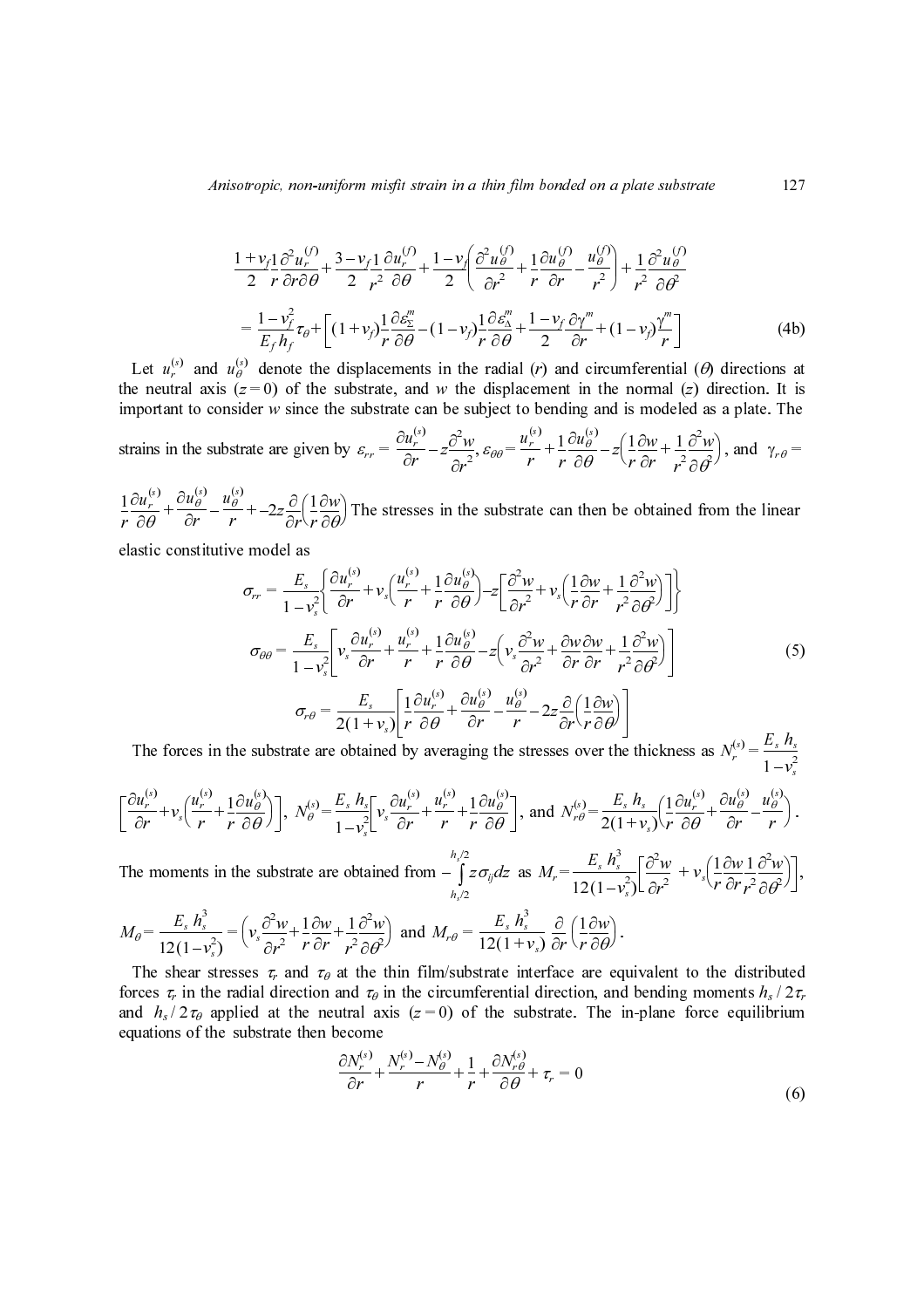Y. Huang, D. Ngo, X. Feng and A.J. Rosakis

$$
\frac{\partial N_{r\theta}^{(s)}}{\partial r} + \frac{2}{r} N_{r\theta}^{(s)} + \frac{1}{r} \frac{\partial N_{\theta}^{(s)}}{\partial \theta} + \tau_{\theta} = 0
$$

The substitution of  $N_r^{(s)}$ ,  $N_\theta^{(s)}$ , and  $N_{r\theta}^{(s)}$  in terms of the displacements into the above equation yields the following governing equations for  $u_r^{(s)}$ ,  $u_\theta^{(s)}$ ,  $\tau_r$ , and  $\tau_\theta$  $(N_p^{(s)}, N_\theta^{(s)})$ , and  $N_{r\theta}^{(s)}$  $(u_{\theta}^{(s)}, u_{\theta}^{(s)}, \tau_r)$ 

$$
\frac{\partial^2 u_r^{(s)}}{\partial r^2} + \frac{1}{r} \frac{\partial u_r^{(s)}}{\partial r} - \frac{u_r^{(s)}}{r^2} + \frac{1 - v_s}{2} \frac{1}{r^2} \frac{\partial^2 u_r^{(s)}}{\partial \theta^2} + \frac{1 + v_s}{2} \frac{1}{r} \frac{\partial^2 u_\theta^{(s)}}{\partial r \partial \theta} - \frac{3 - v_s}{2} \frac{1}{r^2} \frac{\partial u_\theta^{(s)}}{\partial \theta} = -\frac{1 - v_s^2}{E_s} \tau_r
$$
(7a)

$$
\frac{1+v_s}{2} \frac{1}{r} \frac{\partial^2 u_r^{(s)}}{\partial r \partial \theta} + \frac{3-v_s}{2} \frac{1}{r^2} \frac{\partial u_r^{(s)}}{\partial \theta} + \frac{1-v_s}{2} \left( \frac{\partial^2 u_\theta^{(s)}}{\partial r^2} + \frac{1}{r} \frac{\partial u_\theta^{(s)}}{\partial r} - \frac{u_\theta^{(s)}}{r^2} \right) + \frac{1}{r^2} \frac{\partial^2 u_\theta^{(s)}}{\partial \theta^2} = -\frac{1-v_s^2}{E_s} \tau_\theta
$$
(7b)

The out-of-plane moment and force equilibrium equations are given by

$$
\frac{\partial N_{r\theta}^{r\theta}}{\partial r} + \frac{2}{r} N_{r\theta}^{(s)} + \frac{1}{r} \frac{\partial N_{\theta}^{(s)}}{\partial \theta} + \tau_{\theta} = 0
$$
\nand  $N_{r\theta}^{(s)}$  in terms of the displacements into the above equation yields  
\n
$$
\int_{r}^{1} + \frac{1 - v_s}{2} \frac{\partial^2 u_s^{(s)}}{\partial \theta} + \frac{1 + v_s}{2} \frac{\partial^2 u_s^{(s)}}{r \partial \theta} - \frac{3 - v_s}{2} \frac{1}{r^2} \frac{\partial u_{\theta}^{(s)}}{\partial \theta} = -\frac{1 - v_s^2}{E_s h_s} \tau_r
$$
\n
$$
\int_{r}^{2} \frac{\partial u_r^{(s)}}{\partial \theta} + \frac{1 - v_s}{2} \left( \frac{\partial^2 u_s^{(s)}}{\partial r^2} + \frac{1}{r} \frac{\partial u_{\theta}^{(s)}}{\partial r} - \frac{u_{\theta}^{(s)}}{r} \right) + \frac{1}{r^2} \frac{\partial^2 u_{\theta}^{(s)}}{\partial \theta} = -\frac{1 - v_s^2}{E_s h_s} \tau_{\theta}
$$
\n(7a)  
\n
$$
\int_{r}^{2} \frac{\partial u_r^{(s)}}{\partial \theta} + \frac{1 - v_s}{2} \left( \frac{\partial^2 u_s^{(s)}}{\partial r^2} + \frac{1}{r} \frac{\partial u_{\theta}^{(s)}}{\partial \theta} + Q_r - \frac{h_s}{2} \tau_{\theta} = 0
$$
\n(8)  
\n
$$
\int_{r}^{2} + \frac{Q_r}{r} + \frac{1}{r} \frac{\partial A_r}{\partial \theta} + Q_r - \frac{h_s}{2} \tau_{\theta} = 0
$$
\n(9)  
\n
$$
\int_{r}^{2} \frac{\partial Q_r}{\partial r} + \frac{Q_r}{r} + \frac{1}{r} \frac{\partial Q_\theta}{\partial \theta} = 0
$$
\n(9)  
\nforces normal to the neutral axis. Elimination of *Q\_r* and *Q\_\theta* from the  
\naction with the moments-displacement relation, give the following  
\n
$$
\sigma^2 (V^2 w) = \frac{6(1 - v_s^2)}{E_s h_s^2} \left( \frac{\partial \tau_r}{\partial r
$$

above two equations in conjunction with the moments-displacement relation, give the following

$$
\nabla^2 (\nabla^2 w) = \frac{6(1 - v_s^2)}{E_s h_s^2} \left( \frac{\partial \tau_r}{\partial r} + \frac{\tau_r}{r} + \frac{1}{r} \frac{\partial \tau_\theta}{\partial \theta} \right)
$$
(10)

where  $\nabla^2 = \frac{\partial^2}{\partial r^2} + \frac{1}{r} \frac{\partial}{\partial r} + \frac{1}{r^2}$  $=\frac{\partial}{\partial r^2}+\frac{1}{r}\frac{\partial}{\partial r}+\frac{1}{r^2}\frac{\partial}{\partial \theta^2}$ 

The continuity of displacements across the thin film/substrate interface requires

$$
u_r^{(f)} = u_r^{(s)} - \frac{h_s \partial w}{2 \partial r}, \qquad u_\theta^{(f)} = u_\theta^{(s)} - \frac{h_s}{2} \frac{1}{r} \frac{\partial w}{\partial \theta}
$$
 (11)  
institute seven ordinary differential equations for  $u_r^{(f)}$ ,  $u_\theta^{(f)}$ ,  $u_\theta^{(s)}$ ,  $u_\theta^{(s)}$ .

Eqs. (4), (7), (10) and (11) constitute seven ordinary differential equations for  $u_r^{(1)}, u_{\theta}^{(1)}, u_{\theta}^{(s)}, u_{\theta}^{(s)}$  $\frac{1}{s}$   $\frac{1}{s}$  $\frac{0}{4}$ 

(i) Elimination of  $\tau_r$  and  $\tau_\theta$  from Eqs. (4) and (7) yields two equations for  $u_r^{(1)}, u_\theta^{(0)}, u_r^{(0)}, u_r^{(0)}$ , and  $u_\theta^{(0)}$ . equations for  $u_r^{(s)}$  and  $u_\theta^{(s)}$  only,  $\frac{u_r}{r^2}$ <br> $\frac{v_s}{r}$  are  $\frac{2}{5}$  and  $\frac{1}{2}$  are  $\frac{1}{2}$  and  $\frac{1}{2}$  by  $\frac{1}{2}$  by  $\frac{1}{2}$  by  $\frac{1}{2}$  by  $\frac{1}{2}$  by  $\frac{1}{2}$  by  $\frac{1}{2}$  by  $\frac{1}{2}$  by  $\frac{1}{2}$  by  $\frac{1}{2}$  by  $\frac{1}{2}$  by  $\frac{1}{2}$  $\frac{1}{2}$ <br> $\frac{1}{2}$ <br> $\frac{1}{2}$ <br> $\frac{1}{2}$ <br> $\frac{1}{2}$ <br> $\frac{1}{2}$ <br> $\frac{1}{2}$ <br> $\frac{1}{2}$ <br> $\frac{1}{2}$ <br> $\frac{1}{2}$ <br> $\frac{1}{2}$ <br> $\frac{1}{2}$ <br> $\frac{1}{2}$ <br> $\frac{1}{2}$ <br> $\frac{1}{2}$ <br> $\frac{1}{2}$ <br> $\frac{1}{2}$ <br> $\frac{1}{2}$ <br> $\frac{1}{2}$ <br> $\frac{1}{2}$ <br> $\frac{1}{2}$ <br> $\frac{1}{2}$ <br>are  $\frac{1}{2}$  and  $\frac{1}{2}$  by  $\frac{1}{2}$  by  $\frac{1}{2}$  by  $\frac{1}{2}$  by  $\frac{1}{2}$  by  $\frac{1}{2}$  by  $\frac{1}{2}$  by  $\frac{1}{2}$  by  $\frac{1}{2}$  by  $\frac{1}{2}$  by  $\frac{1}{2}$  by  $\frac{1}{2}$  by  $\frac{1}{2}$  by  $\frac{1}{2}$  by  $\frac{1}{2}$  by  $\frac{1}{2}$ re  $\frac{3}{10}$  and  $\frac{1}{10}$  be example.  $\overline{u}$  and  $\overline{u}$  and  $\overline{u}$  and  $\overline{u}$  and  $\overline{u}$  and  $\overline{u}$  and  $\overline{u}$  and  $\overline{u}$  and  $\overline{u}$  and  $\overline{u}$  and  $\overline{u}$  and  $\overline{u}$  and  $\overline{u}$  and  $\overline{u}$  and  $\overline{u}$  and  $\overline{u}$  and  $\overline{u}$  and  $\mathcal{L}$  and  $\mathcal{L}^{\mathcal{L}}$  $u_r^{'(n)}$  $\frac{0}{4}$ ur de la construction de la construction de la construction de la construction de la construction de la construction de la construction de la construction de la construction de la construction de la construction de la cons  $^{\circ}$  and  $u_{\alpha}^{\circ}$ 

128 Y. Huang, D. Ngo, X. Feng and A.J. Rosakis where Qr and Qθ are the shear forces normal to the neutral axis. Elimination of Qr and Qθ from the governing equations for w, τr and τθ w, τr and τθ. Under the limit hf << hs these seven equations can be decoupled to solve , first, followed by w, then and , and finally τr and τθ, as discussed in the following. For hf << hs, and disappear in these two equations which give the following governing (12a) Nr Nθ r ∂ur ∂r ---------- ur r vs r ur vs r uθ ∂r∂θ ------------ 3 – vs r --- ∂uθ vs Es hs ur ∂r∂θ ------------ 3 – vs r --- ∂ur vs uθ ∂r r ∂uθ ∂r ---------- uθ r r uθ vs Es hs ∂Mr ∂r --------- Mr – Mθ r ------------------ 1 r ∂Mrθ Qr hs ∂Mrθ ∂r ----------- 2 r --Mrθ r ∂Mθ Qθ hs ∂Qr ∂r -------- Qr r r ∂Qθ w vs Es hs ∂r r r r ∂r r ur ( ) f ur hs ----∂w ∂r uθ uθ hs r --∂w ur ( )f uθ ( )f ur uθ ur uθ ur ( )f uθ ur ( )f uθ ( )f ur uθ ( )f uθ uθ ∂ ur ( )s ∂r <sup>2</sup> ------------ <sup>1</sup> r -- ∂ur ( )s ∂r ---------- ur ( )s r <sup>2</sup> ------- <sup>1</sup> – vs <sup>2</sup> ------------ <sup>1</sup> r ---- ∂ ur ( )s ∂θ<sup>2</sup> ------------ <sup>1</sup> <sup>+</sup> vs <sup>2</sup> ------------<sup>1</sup> r --∂ uθ ( )s ∂r∂θ ------------ 3 – vs <sup>2</sup> ------------ <sup>1</sup> r --- ∂uθ ( )s ∂θ + – + + – ---------- Ef hf 1 vf <sup>2</sup> – ------------<sup>1</sup> vs <sup>2</sup> – Es hs ------------ 1 + vf ( )∂εΣ m ∂r -------- 1 – vf ( )∂ε∆ m ∂r -------- 1 – vf ( )2 r --ε∆ <sup>m</sup> 1 – vf <sup>2</sup> -----------<sup>1</sup> r --∂γ s ∂θ <sup>=</sup> +++ ------ 1 + <sup>2</sup> ------------<sup>1</sup> --∂ 2 ( )s <sup>2</sup> ------------ <sup>1</sup> 2 vs ur ∂r∂θ ------------ 3 – vs --- ∂ur ( )s ∂θ ---------- <sup>1</sup> – <sup>2</sup> ----------- <sup>∂</sup> 2 <sup>2</sup> ------------ <sup>1</sup> -- ( )s vs uθ ( )s ∂uθ ∂r ---------- uθ ( )s + – ------- ⎝ ⎠ ⎜ ⎟ ⎛ ⎞ <sup>1</sup> 2 ---- ∂ 2 uθ ( )s ++ + ------------

 $\theta$ <sup> $\theta$ </sup>

∂r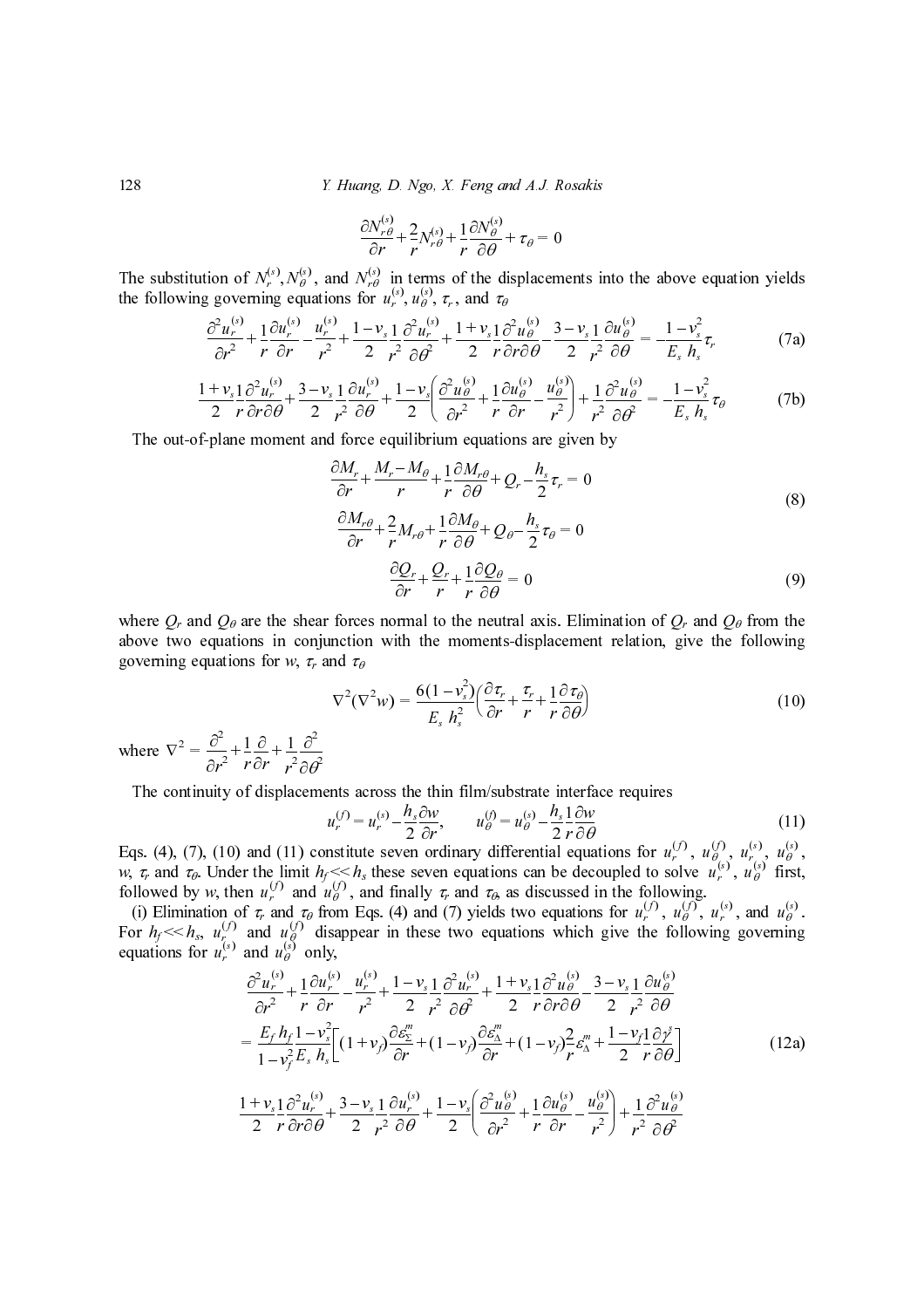Anisotropic, non-uniform misfit strain in a thin film bonded on a plate substrate

$$
= \frac{E_f h_f 1 - v_s^2}{1 - v_f^2 E_s h_s} \left[ (1 + v_f) \frac{1}{r} \frac{\partial \varepsilon_2^m}{\partial \theta} - (1 - v_f) \frac{1}{r} \frac{\partial \varepsilon_4^m}{\partial \theta} + \frac{1 - v_f \partial \gamma^m}{2} + (1 - v_f) \frac{\gamma^m}{r} \right]
$$
(12b)

(and  $\varepsilon_{\Sigma}^{m}, \varepsilon_{\Delta}^{m}, \gamma^{m}$ ).<br>(iii) The substitution  $\binom{8}{3}$   $\binom{8}{2}$ 

(iii) The substitution of  $\tau_r$  and  $\tau_\theta$  in (ii) into Eq. (10) yields the following governing equation for the

$$
= \frac{E_f h_i 1 - v_j^2}{1 - v_j^2 E_r h_i} \Big[ (1 + v_j) \frac{1}{r} \frac{\partial e_i^m}{\partial \theta} - (1 - v_j) \frac{1}{r} \frac{\partial e_i^m}{\partial \theta} + \frac{1 - v_j \partial p^m}{2} + (1 - v_j) \frac{p^m}{r} \Big] \qquad (12b)
$$
\n(ii) Elimination of  $u_i^{(j)}$  and  $u_g^{(j)}$  from Eqs. (4) and (11) gives  $\tau$ , and  $\tau_0$  in terms of  $u_i^{(j)}$ ,  $u_g^{(j)}$  and  $u_g^{(j)}$  from Eqs. (4) and (11) gives  $\tau$ , and  $\tau_0$  in terms of  $u_i^{(k)}$ ,  $u_g^{(l)}$  and  $u_g^{(l)}$ .  
\n(iii) The substitution of  $\tau$ , and  $\tau_0$  in (ii) into Eq. (10) yields the following governing equation for the normal displacement  $w$ . For  $h_f \ll h_h$ , the governing equation becomes\n
$$
\nabla^2(\nabla^2 w) = -6 \frac{E_f h_i 1 - v_i^2}{1 - v_f^2 E_r h_i^2} \Bigg[ (1 + v_j) \Big( \frac{\partial^2 e_i^m}{\partial r^2} + \frac{3}{r} \frac{\partial e_i^m}{\partial r} - \frac{3}{r^2} \frac{\partial^2 e_i^m}{\partial \theta} \Bigg]
$$
\nThis biharmonic equation can be solved analytically, which gives the substrate displacement  $v$ .\n(iv) The displacement  $\nu$  at  $\tau$  as the then obtained from Eq. (11). The leading terms of the interface when  $u_i^{(k)}$  and  $u_g^{(l)}$  are obtained from Eq. (11). The leading terms of the interface when  $\nu$  is the same stress,  $\tau$  and  $\tau_0$  are then obtained from Eq. (11). The leading terms of the interface when  $\nu$  is the  $\tau$  -  $\frac{E_f h_i}{1 - v_f^2} \Big[ (1 + v_f) \frac{\partial e_i^m}{\partial r} + (1 - v_f) \frac{\partial e_i^m}{\partial r} + (1 - v_f) \frac{\partial e_i^m}{\partial r} + (1 - v_f) \frac{\partial e_i^m}{\partial$ 

(iv) The displacements  $u_r^{(1)}$  and  $u_\theta^{(1)}$  are obtained from Eq. (11). The leading terms of the interface shear stresses  $\tau_r$  and  $\tau_\theta$  are then obtained from Eq. (4) as  $\frac{0}{\rho}$ 

and 
$$
\tau_{\theta}
$$
 are then obtained from Eq. (4) as  
\n
$$
\tau_{r} = -\frac{E_{f} h_{f}}{1 - v_{f}^{2}} \Big[ (1 + v_{f}) \frac{\partial \mathcal{E}_{2}^{m}}{\partial r} + (1 - v_{f}) \frac{\partial \mathcal{E}_{3}^{m}}{\partial r} + (1 - v_{f}) \frac{2}{r} \frac{\partial \mathcal{E}_{1}^{m}}{\partial t} + (1 - v_{f}) \frac{2}{r} \frac{\partial \mathcal{E}_{3}^{m}}{\partial t} + \frac{1 - v_{f}^{2}}{2 r} \frac{\partial \mathcal{Y}^{m}}{\partial \theta} \Big]
$$
\n
$$
\tau_{\theta} = -\frac{E_{f} h_{f}}{1 - v_{f}^{2}} \Big[ (1 + v_{f}) \frac{1}{r} \frac{\partial \mathcal{E}_{2}^{m}}{\partial \theta} - (1 - v_{f}) \frac{1}{r} \frac{\partial \mathcal{E}_{3}^{m}}{\partial \theta} + \frac{1 - v_{f}^{2}}{2} \frac{\partial \mathcal{Y}^{m}}{\partial \theta} + (1 - v_{f}) \frac{\gamma^{m}}{r} \Big] \Big]
$$
\nble results that hold regardless of boundary conditions at the edge  $r = R$ . Therefore  
\nstresses are proportional to the gradients of misfit strains. For uniform misfit strain constants in the Cartesian coordinates (Freund and Sures h 2004), the interface shear  
\nanish unless  $\mathcal{E}_{xx}^{m} = \mathcal{E}_{yy}^{m} = \text{constant and } \mathcal{E}_{xy}^{m} = 0$  (i.e. the isotropic Stonoy formula).  
\n
$$
\pi
$$
 arbitrary non-uniform misfit strain distributions  $\mathcal{E}_{2}^{m}(r, \theta)$ ,  $\mathcal{E}_{\alpha}^{m}(r, \theta)$  and  $\gamma^{m}(r, \theta)$  to  
\nin order to solve the above partial differential equations. analytically  
\n
$$
\mathcal{E}_{\Sigma}^{m}(r, \theta) = \sum_{n=0}^{\infty} \mathcal{E}_{\Sigma}^{m(n)}(r) \cos n \theta + \sum_{n=1}^{\infty} \mathcal{E}_{\Sigma}^{m(n)}(r) \sin n \theta
$$
\n
$$
\gamma^{m}(r, \theta) = \sum_{n=0}^{\infty} \gamma_{\epsilon}^{m(n)}(r) \cos n \theta + \sum_{n=1}^{\infty
$$

the interface shear stresses are proportional to the gradients of misfit strains. For uniform misfit strain , and  $\varepsilon_{xy}^{\prime\prime}$  =constants in the Cartesian coordinates (Freund and Suresh 2004), the interface shear  $\varepsilon_{xx}^m$ ,  $\varepsilon_{yy}^m$ , and  $\varepsilon_{xy}^m$ =constants in the Cartesian coordinates (Freund and Suresh 2004), the interfacturess do NOT vanish unless  $\varepsilon_{xx}^m = \varepsilon_{yy}^m$ =constant and  $\varepsilon_{xy}^m = 0$  (i.e. the isotropic Stoney fo  $\varepsilon_{xx}^m = \varepsilon_{yy}^m$  = constant and  $\varepsilon_{xy}^m$ 

the Fourier series in order to solve the above partial differential equations. analytically  $\varepsilon_{\Sigma}^{m}(r, \theta), \varepsilon_{\Delta}^{m}(r, \theta)$ 

$$
\nabla^2(\nabla^2 w) = -6\frac{E_f h_f}{1 - v_f^2} \frac{1}{E_f} \frac{\partial^2 E_g^*}{\partial r^2} + \frac{1}{r} \frac{\partial^2 E_g^*}{\partial r} + \frac{1}{r} \frac{\partial^2 E_g^*}{\partial r^2} + \frac{\partial^2 E_g^*}{\partial r^2} \frac{\partial^2 E_g^*}{\partial r^2}
$$
(13)  
\n
$$
\nabla^2(\nabla^2 w) = -6\frac{E_f h_f}{1 - v_f^2} \frac{1}{E_f h_i^2} + (1 - v_f) \left(\frac{\partial^2 E_g^*}{\partial r^2} + \frac{1}{r} \frac{\partial^2 E_g^*}{\partial r} - \frac{1}{r^2} \frac{\partial^2 E_g^*}{\partial r^2}\right)
$$
(13)  
\nThis biharmonic equation can be solved analytically, which gives the substrate displacement *w*.  
\n(iv) The displacement *u*<sub>2</sub><sup>1</sup> and *u*<sub>0</sub><sup>1</sup> are obtained from Eq. (11). The leading terms of the interface *x*, and *t*<sub>0</sub> are the obtained from Eq. (11). The leading terms of the interface *x*<sub>0</sub> and *u*<sub>0</sub><sup>1</sup> are obtained from Eq. (4) as  
\n
$$
\tau_r = -\frac{E_f h_f}{1 - v_f^2} \left[ (1 + v_f) \frac{\partial E_g^*}{\partial r} + (1 - v_f) \frac{\partial E_g^*}{\partial r} + (1 - v_f) \frac{2}{r} \frac{\partial E_g^*}{\partial r} + (1 - v_f) \frac{2}{r} \frac{\partial E_g^*}{\partial r} + (1 - v_f) \frac{2}{r} \frac{\partial E_g^*}{\partial r} + (1 - v_f) \frac{2}{r} \frac{\partial E_g^*}{\partial r} + (1 - v_f) \frac{2}{r} \frac{\partial E_g^*}{\partial r} + (1 - v_f) \frac{2}{r} \frac{\partial E_g^*}{\partial r} + (1 - v_f) \frac{2}{r} \frac{\partial E_g^*}{\partial r} + (1 - v_f) \frac{2}{r} \frac{\partial E_g^*}{\partial r} + (1 - v_f) \frac{2}{r} \frac{\partial E_g^*}{\partial r} + (1
$$

where  $\varepsilon_{\Sigma_c}^{m(0)}(r) = \frac{1}{2\pi} \int \varepsilon_{\Sigma}^{m}(r,\theta) d\theta$ ,  $\varepsilon_{\Delta_c}^{m(0)}(r) = \frac{1}{2\pi} \int \varepsilon_{\Delta}^{m}(r,\theta) d\theta$ ,  $\gamma_c^{m(0)}(r) = \frac{1}{2\pi} \int \gamma^{m}(r,\theta) d\theta$ ,  $\sum_{\Sigma}$  (r) 1  $\frac{1}{2\pi}\int\limits_{0}^{\pi} \mathcal{E}_{\Sigma}^{m}$  $(r, v)$  defined by  $r$ ,  $v \neq 0$ 0  $=\frac{1}{2\pi}\int_{0}^{2\pi} \varepsilon_{\Sigma}^{m}(r,\theta)d\theta, \ \varepsilon_{\Delta c}^{m(0)}(r)=\frac{1}{2\pi}$  $\int_{\Delta c}^{m(v)}(r)$  $\frac{1}{2\pi}\int\limits_0^{\pi} \varepsilon''_{\Delta}(r,\theta)$  $r, o$  de  $=\frac{1}{2\pi}\int_{0}^{2\pi} \varepsilon''_{\Delta}(r,\theta)d\theta, \ \gamma'''_{c}(0)}(r)=\frac{1}{2\pi}$  $\binom{m(0)}{c}(r)$  $\frac{1}{2\pi}\int_{0}^{\pi}\gamma^{m}$  $(r, v)$  defined by  $r$ ,  $v \neq 0$  $=\frac{1}{2\pi}\int_{0}^{2\pi}\gamma^{m}(r,\theta)d\theta, \ \epsilon_{\Sigma c}^{m}$  $\sum_{\Sigma c}^{m(n)}(r) =$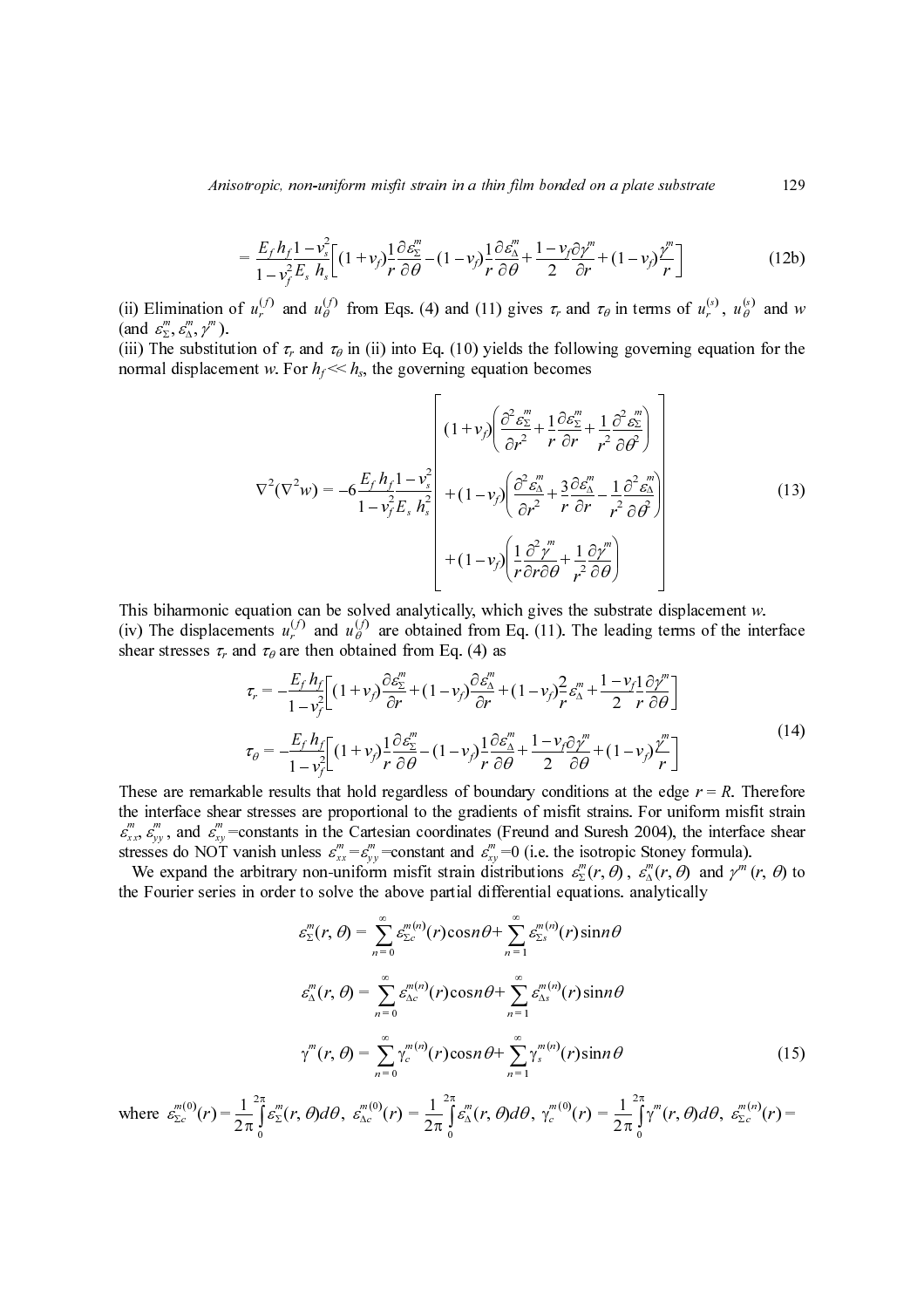Y. Huang, D. Ngo, X. Feng and A.J. Rosakis

$$
\frac{1}{\pi}\int_{0}^{2\pi} \varepsilon_{\Sigma}^{m}(r,\,\theta)\cos n\,\theta d\theta,\,\,\varepsilon_{\Delta c}^{m(n)}(r) = \frac{1}{\pi}\int_{0}^{2\pi} \varepsilon_{\Delta}^{m}(r,\,\theta)\cos n\,\theta d\theta\,,\,\,\,\gamma_{c}^{m(n)}(r) = \frac{1}{\pi}\int_{0}^{2\pi} \gamma^{m}(r,\,\theta)\,\cos n\,\theta d\theta\,\,(n\geq 1),
$$

$$
\varepsilon_{\Sigma s}^{m(n)}(r) = \frac{1}{\pi} \int_{0}^{2\pi} \varepsilon_{\Sigma}^{m}(r,\theta) \sin n\theta d\theta, \quad \varepsilon_{\Delta s}^{m(n)}(r) = \frac{1}{\pi} \int_{0}^{2\pi} \varepsilon_{\Delta}^{m}(r,\theta) \sin n\theta d\theta \text{ and } \gamma_{s}^{m(n)}(r) = \frac{1}{\pi} \int_{0}^{2\pi} \gamma^{m}(r,\theta) \sin n\theta d\theta
$$

stresses can be expressed as  $\lim_{x \to s} (r)$ <br>  $n \ge 1$ ).<br>
in  $n\theta$  to<br>
resses<br>
q. (12)<br>
blution  $\varepsilon_{\Sigma}^{m}(r, \theta)$  and  $\varepsilon_{\Delta}^{m}$ γ‴<br>....

$$
u_r^{(s)} = u_r^{(sn)}(r)\cos n\theta, \ u_\theta^{(s)} = u_\theta^{(sn)}(r)\sin n\theta, \ w = w^{(n)}(r)\cos n\theta \qquad (16)
$$

Eq. (12) then gives two ordinary differential equations for  $u_r^{(sn)}$  and  $u_\theta^{(sn)}$ , which have the general solution

130  
\n1. *It In g D. N g g*, *X. Feng and A.J. Rosakis*  
\n
$$
\frac{1}{\pi} \int_{0}^{2\pi} E(r, \theta) \cos n \theta d\theta, \, \nu_{\infty}^{m(\alpha)}(r) - \frac{1}{\pi} \int_{0}^{2\pi} E(r, \theta) \cos n \theta d\theta, \, \gamma_{\infty}^{m(\alpha)}(r) - \frac{1}{\pi} \int_{0}^{2\pi} \int_{0}^{m} (r, \theta) \cos n \theta d\theta
$$
\n
$$
\frac{1}{\pi} \int_{0}^{2\pi} \int_{0}^{m} (r, \theta) \sin n \theta d\theta, \, \nu_{\infty}^{m(\alpha)}(r) = \frac{1}{\pi} \int_{0}^{2\pi} \int_{0}^{m} (r, \theta) \sin n \theta d\theta
$$
\n
$$
\frac{1}{\pi} \int_{0}^{2\pi} \int_{0}^{m} (r, \theta) \sin n \theta d\theta
$$
\n
$$
\frac{1}{\pi} \int_{0}^{2\pi} \int_{0}^{2\pi} (r, \theta) \sin n \theta d\theta, \, \nu_{\infty}^{m} (r) = \frac{1}{\pi} \int_{0}^{2\pi} \int_{0}^{2\pi} (r, \theta) \sin n \theta d\theta
$$
\n
$$
\frac{1}{\pi} \int_{0}^{2\pi} \int_{0}^{2\pi} (r, \theta) \sin n \theta d\theta
$$
\n
$$
\frac{1}{\pi} \int_{0}^{2\pi} \int_{0}^{2\pi} (r, \theta) \sin n \theta d\theta
$$
\n
$$
\frac{1}{\pi} \int_{0}^{2\pi} \int_{0}^{2\pi} (r, \theta) \sin n \theta d\theta
$$
\n
$$
\frac{1}{\pi} \int_{0}^{2\pi} \int_{0}^{2\pi} \int_{0}^{2\pi} \int_{0}^{2\pi} \int_{0}^{2\pi} \int_{0}^{2\pi} \int_{0}^{2\pi} \int_{0}^{2\pi} \int_{0}^{2\pi} \int_{0}^{2\pi} \int_{0}^{2\pi} \
$$

$$
\int_{0}^{1/2} (r) - \frac{1}{\pi} \int_{0}^{\pi} \frac{g''_{\mu}}{2} (r, \theta) \sin n \theta d\theta, \quad \mathcal{E}_{\text{as}}^{\text{(0)}}(r) = \frac{1}{\pi} \int_{0}^{\pi} g''_{\mu} (r, \theta) \sin n \theta d\theta
$$
\n
$$
\geq 1
$$
\nWithout losing generality, we focus on the cos *n*0 term in  $\mathcal{E}_{\text{a}}^{\text{(0)}}(r, \theta)$  and  $\mathcal{E}_{\text{a}}^{\text{(0)}}(r, \theta)$  and  $\mathcal{E}_{\text{a}}^{\text{(0)}}(r, \theta)$  and  $\mathcal{E}_{\text{a}}^{\text{(0)}}(r, \theta)$  and  $\mathcal{E}_{\text{a}}^{\text{(0)}}(r, \theta)$  and  $\mathcal{E}_{\text{a}}^{\text{(0)}}(r, \theta)$  and  $\mathcal{E}_{\text{a}}^{\text{(0)}}(r, \theta)$  and  $\mathcal{E}_{\text{a}}^{\text{(0)}}(r, \theta)$  and  $\mathcal{E}_{\text{a}}^{\text{(0)}}(r, \theta)$  and  $\mathcal{E}_{\text{a}}^{\text{(0)}}(r, \theta)$  and  $\mathcal{E}_{\text{a}}^{\text{(0)}}(r, \theta)$  and  $\mathcal{E}_{\text{a}}^{\text{(0)}}(r, \theta)$  and  $\mathcal{E}_{\text{a}}^{\text{(0)}}(r, \theta)$  and  $\mathcal{E}_{\text{a}}^{\text{(0)}}(r, \theta)$  and  $\mathcal{E}_{\text{a}}^{\text{(0)}}(r, \theta)$ .

\n4. (12) then gives two ordinary differential equations for  $u_{\mu}^{(\text{col})}$  and  $u_{\mu}^{(\text{rel})}$ , which have the general solution.

\n
$$
\begin{bmatrix}\n4(1 + v_{\mu})(1 - v_{\mu})\left[r^{-\frac{1}{2}v_{\mu}^{(\text{rel})} + \frac{1}{2v_{\mu}^{(\text{rel})}} - \frac{1}{2v_{\mu}^{(\text{rel})}} - \frac{1}{2v_{\mu}^{(\text{rel})}} - \frac{1}{2v_{\mu}^{(\
$$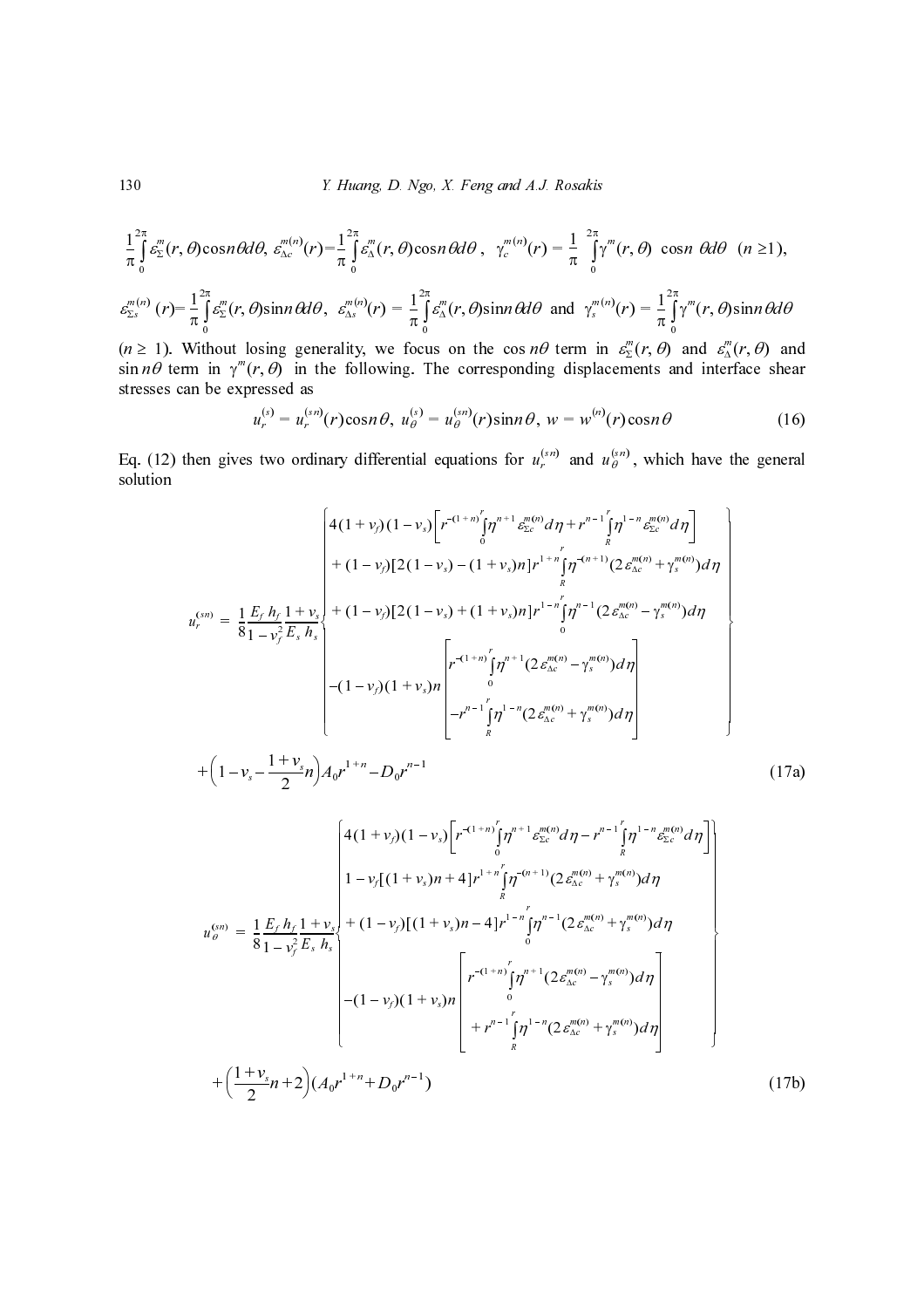The normal displacement is obtained from the biharmonic Eq. (13) as

center 
$$
r = 0
$$
 has been used.  
\nThe normal displacement is obtained from the biharmonic Eq. (13) as  
\n
$$
w^{(n)} = \frac{3}{4} \frac{E_f h_f}{1 - v_f^2 E_f} \frac{1}{h_f} e^{u_f} \left[ \frac{1}{h_f} \int_{R}^{m_f} \int_{R}^{m_f} \int_{R}^{m_f} \int_{R}^{m_f} \int_{R}^{m_f} \int_{R}^{m_f} \int_{R}^{m_f} \int_{R}^{m_f} \int_{R}^{m_f} \int_{R}^{m_f} \int_{R}^{m_f} \int_{R}^{m_f} \int_{R}^{m_f} \int_{R}^{m_f} \int_{R}^{m_f} \int_{R}^{m_f} \int_{R}^{m_f} \int_{R}^{m_f} \int_{R}^{m_f} \int_{R}^{m_f} \int_{R}^{m_f} \int_{R}^{m_f} \int_{R}^{m_f} \int_{R}^{m_f} \int_{R}^{m_f} \int_{R}^{m_f} \int_{R}^{m_f} \int_{R}^{m_f} \int_{R}^{m_f} \int_{R}^{m_f} \int_{R}^{m_f} \int_{R}^{m_f} \int_{R}^{m_f} \int_{R}^{m_f} \int_{R}^{m_f} \int_{R}^{m_f} \int_{R}^{m_f} \int_{R}^{m_f} \int_{R}^{m_f} \int_{R}^{m_f} \int_{R}^{m_f} \int_{R}^{m_f} \int_{R}^{m_f} \int_{R}^{m_f} \int_{R}^{m_f} \int_{R}^{m_f} \int_{R}^{m_f} \int_{R}^{m_f} \int_{R}^{m_f} \int_{R}^{m_f} \int_{R}^{m_f} \int_{R}^{m_f} \int_{R}^{m_f} \int_{R}^{m_f} \int_{R}^{m_f} \int_{R}^{m_f} \int_{R}^{m_f} \int_{R}^{m_f} \int_{R}^{m_f} \int_{R}^{m_f} \int_{R}^{m_f} \int_{R}^{m_f} \int_{R}^{m_f} \int_{R}^{m_f} \int_{R}^{m_f} \int_{R}^{m_f} \int_{R}^{m_f} \int_{R}^{m_f} \int_{R}^{m_f} \int_{R}^{m_f} \int_{R}^{m_f} \int_{R}^{m_f} \int_{R}^{m_f} \int_{R}^{m_f} \int_{
$$

used. The displacements in the thin film are obtained from the interface continuity condition (11).

given and discussed in details in Section 5.

$$
N_r^{(f)} + N_r^{(s)} = 0 \text{ and } N_{r\theta}^{(f)} + N_{r\theta}^{(s)} = 0 \text{ at } r = R
$$
 (19)

where 
$$
A_0
$$
 and  $D_0$  are constants to be determined, and the condition of finite displacements at the  
\ncenter  $r = 0$  has been used.  
\nThe normal displacement is obtained from the biharmonic Eq. (13) as  
\n
$$
\left[ (1 - v_p)^{\frac{d}{2}} \int_{R}^{r} \int_{r}^{r} \int_{r}^{-s} \int_{r}^{r} e^{r} \int_{r}^{r+1} e^{r} \int_{r}^{r+1} e^{r} \int_{r}^{r+1} e^{r} \int_{r}^{r} \int_{r}^{r+1} (2 e^{r} \int_{r}^{r+1} - \int_{r}^{r+1} e^{r} \int_{r}^{r} \int_{r}^{r+1} (2 e^{r} \int_{r}^{r+1} - \int_{r}^{r+1} e^{r} \int_{r}^{r} \int_{r}^{r+1} (2 e^{r} \int_{r}^{r+1} - \int_{r}^{r} \int_{r}^{r}) \int_{r}^{r} \int_{r}^{r} \int_{r}^{r} \int_{r}^{r} \int_{r}^{r} \int_{r}^{r} \int_{r}^{r} \int_{r}^{r} \int_{r}^{r} \int_{r}^{r} \int_{r}^{r} \int_{r}^{r} \int_{r}^{r} \int_{r}^{r} \int_{r}^{r} \int_{r}^{r} \int_{r}^{r} \int_{r}^{r} \int_{r}^{r} \int_{r}^{r} \int_{r}^{r} \int_{r}^{r} \int_{r}^{r} \int_{r}^{r} \int_{r}^{r} \int_{r}^{r} \int_{r}^{r} \int_{r}^{r} \int_{r}^{r} \int_{r}^{r} \int_{r}^{r} \int_{r}^{r} \int_{r}^{r} \int_{r}^{r} \int_{r}^{r} \int_{r}^{r} \int_{r}^{r} \int_{r}^{r} \int_{r}^{r} \int_{r}^{r} \int_{r}^{r} \int_{r}^{r} \int_{r}^{r} \int_{r}^{r} \int_{r}^{r} \int_{r}^{r} \int_{r}^{r} \int_{r}^{r} \int_{r}^{r} \int_{r}^{r} \int_{r}^{r} \int_{r}^{r} \int_{r}^{r} \int_{r}^{r} \int_{r}^{r} \int_{r}
$$

under the limit  $h_f \ll h_s$ . The other two boundary conditions at the free edge  $r = R$  are the vanishing of net moments, i.e., under the limit  $h_f \ll h_s$ . The other two boundary conditions at the free edge  $r = R$  are the vanishing of net moments, i.e.,  $-(1 - v_f)(1 + v_s)n(n + 1)R^{-2n}\int_0^r \eta$ <br>two boundary conditions at the  $\left[ \begin{array}{cc} -(1 - v_f)(1 + v_s)m(n + 1)K & J'' & (2e_{\Delta c} - v_s) dW \end{array} \right]$ <br>er two boundary conditions at the free edge  $r = R$  are t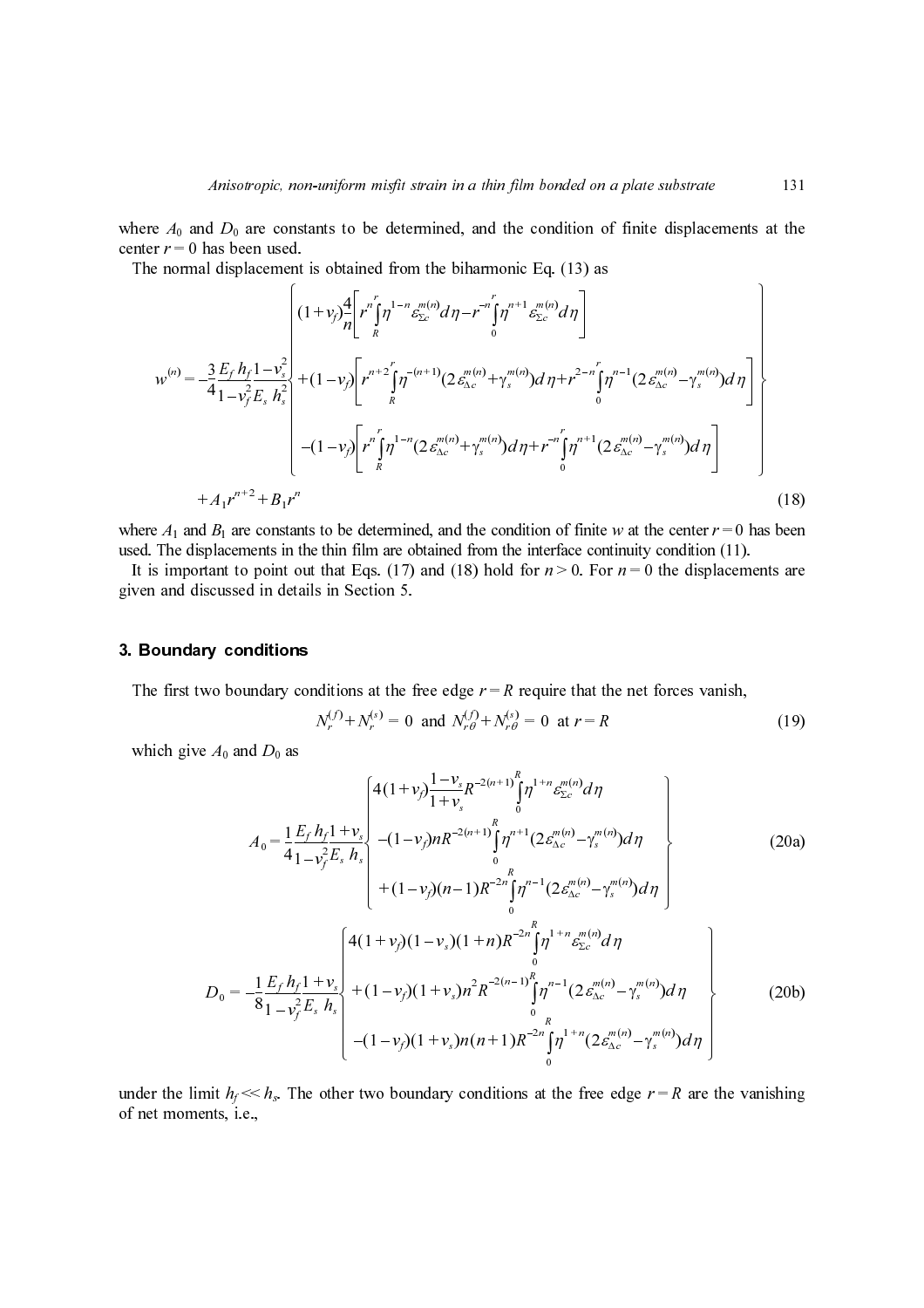$$
M_r - \frac{h_s}{2} N_r^{(f)} = 0 \text{ and } Q_r - \frac{1}{r} \frac{\partial}{\partial \theta} \left( M_{r\theta} - \frac{h_s}{2} N_{r\theta}^{(f)} \right) = 0 \text{ at } r = R,
$$
 (21)

13.2 *F. Hiang D. Ngo, X. Feng and A.J. Rouskis*  
\n
$$
M_{r} - \frac{h_{1}}{2}N_{r}^{(t)} = 0 \text{ and } Q_{r} - \frac{1}{r\theta}\frac{\partial}{\partial t}(M_{r}\theta - \frac{h_{1}}{2}N_{r\theta}^{(t)}) = 0 \text{ at } r = R,
$$
\n(21)  
\nwhich give  $A_{1}$  and  $B_{1}$  as  
\n
$$
A_{1} = -\frac{3}{4}\frac{F_{r}h_{1}}{1-v_{r}^{2}E_{s}}\frac{h_{2}^{2}3+v_{2}}{h_{s}^{2}3+v_{s}} - (1-v)(n-1)R^{-2(n+1)}\frac{F_{1}}{1}\theta^{-1}(\frac{2F_{r\theta}^{(n)}-F_{s\theta}^{(n)}}{1-\frac{2F_{r\theta}^{(n)}-F_{s\theta}^{(n)}}{1-\frac{2F_{r\theta}^{(n)}-F_{s\theta}^{(n)}}{1-\frac{2F_{r\theta}^{(n)}-F_{s\theta}^{(n)}}{1-\frac{2F_{r\theta}^{(n)}-F_{s\theta}^{(n)}}{1-\frac{2F_{r\theta}^{(n)}-F_{s\theta}^{(n)}}{1-\frac{2F_{r\theta}^{(n)}-F_{s\theta}^{(n)}}{1-\frac{2F_{r\theta}^{(n)}-F_{s\theta}^{(n)}}{1-\frac{2F_{r\theta}^{(n)}-F_{s\theta}^{(n)}}{1-\frac{2F_{r\theta}^{(n)}-F_{s\theta}^{(n)}}{1-\frac{2F_{r\theta}^{(n)}-F_{s\theta}^{(n)}}{1-\frac{2F_{r\theta}^{(n)}-F_{s\theta}^{(n)}}{1-\frac{2F_{r\theta}^{(n)}-F_{s\theta}^{(n)}}{1-\frac{2F_{r\theta}^{(n)}-F_{s\theta}^{(n)}}{1-\frac{2F_{r\theta}^{(n)}-F_{s\theta}^{(n)}}{1-\frac{2F_{r\theta}^{(n)}-F_{s\theta}^{(n)}}{1-\frac{2F_{r\theta}^{(n)}-F_{s\theta}^{(n)}}{1-\frac{2F_{r\theta}^{(n)}-F_{r\theta}^{(n)}}{1-\frac{2F_{r\theta}^{(n)}-F
$$

We provide the general solution that includes both cosine and sine terms in this section. The system curvatures are

$$
\kappa_{rr} = \frac{\partial^2 w}{\partial r^2}, \ \kappa_{\theta\theta} = \frac{1}{r} \frac{\partial w}{\partial r} + \frac{1}{r^2} \frac{\partial^2 w}{\partial \theta^2}, \ \kappa_{r\theta} = \frac{\partial}{\partial r} \left(\frac{1}{r} \frac{\partial w}{\partial \theta}\right)
$$
(23)

The sum of system curvatures is related to the misfit strains by

which give 
$$
A_1
$$
 and  $B_1$  as  
\n
$$
A_1 = -\frac{3}{4} \frac{E_f h_1 I - v_2^2 I - v_2}{1 - v_2^2 E_s h_2^2 + v_2} + \frac{4(1 - v_1)(n - 1)R^{-2n} \int_0^{n - n} \frac{e^{in(t)}}{2} d\eta}{(1 - v_1)(n - 1)R^{-2n} \int_0^{n - 1} (2e^{in(t)}_{\Delta x} - \gamma_t^{n(n)}) d\eta} + (1 - v_1)R^{-2(n + 1)} \int_0^{n} \frac{1}{2} \eta^{n+1} (2e^{in(t)}_{\Delta x} - \gamma_t^{n(n)}) d\eta
$$
\n
$$
= \frac{3}{4} \frac{E_f h_1 I - v_2^2}{1 - v_1^2 E_s h_2^2} + \frac{1}{n} \frac{1 - v_1}{\sqrt{(3 + v_1)} \pi} \frac{1 - v_2}{n} \int_0^{n+1} \frac{e^{in(t)}}{e^{in}} d\eta
$$
\n
$$
B_1 = \frac{3}{4} \frac{E_f h_1 I - v_2^2}{1 - v_1^2 E_s h_2^2} + (1 - v_1) \frac{(1 - n^2 I - v_2 - 1)^3}{(3 + v_1)} n^{n-1} e^{in(t)}_{\Delta x} \int_0^{n-1} (2e^{in(t)}_{\Delta x} - \gamma_t^{n(n)}) d\eta
$$
\n**4. Thin-film stresses and system curvatures**  
\nWe provide the general solution that includes both cosine and sine terms in this section  
\nsystem curvatures are  
\n
$$
\kappa_{rr} = \frac{\partial^2 w}{\partial r^2}, \kappa_{\partial \theta} = \frac{1}{r} \frac{\partial w}{\partial r} + \frac{1}{r^2} \frac{\partial^2 w}{\partial \theta^2}, \kappa_{\theta} = \frac{\partial}{\partial r} \int_r \frac{\partial w}{\partial \theta}
$$
\nThe sum of system curvatures is related to the misfit strains by  
\n
$$
\kappa_{rr} + \kappa_{\partial \theta} = -3 \frac{E_f h_1 I - v_2}{1 - v_1^2 E_s h_2^2}
$$
\n
$$
\begin{bmatrix}\n2(1 + v_1) \lambda_{\pm}^{n} - 1 - v_1 \lambda_{\pm}^{n}
$$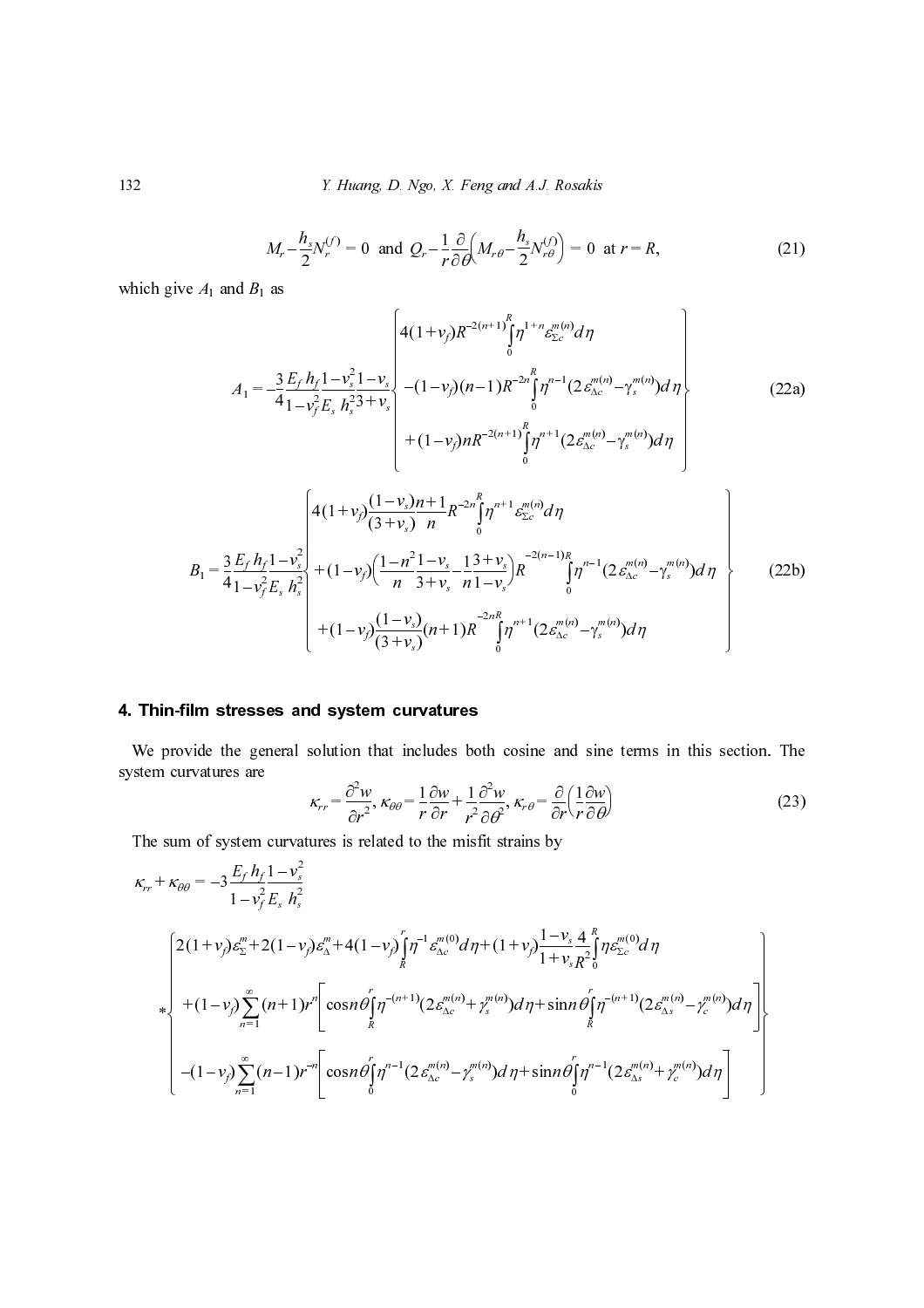$$
-3\frac{E/\hbar_2}{1-v_r^2} \frac{1-v_s^2}{1-v_r^2} \left[ \cos n \theta_1^2 \eta^{n-1} \frac{e^{-(n)}}{\xi_2} d\eta \right] - \sin n \theta_1^2 \eta^{n-1} \frac{e^{-(n)}}{\xi_2} d\eta
$$
\n
$$
+ (1-v_r) \sum_{n=1}^{\infty} (n+1)r^n \frac{r^n}{R^{2(n+1)}} \left[ \cos n \theta_1^2 \eta^{n-1} \frac{e^{-(n)}}{\xi_2} d\eta \right] - \sin n \theta_1^2 \eta^{n-1} \left[ 2\frac{e^{-(n)}}{\xi_2} d\eta \right]
$$
\n
$$
+ (1-v_r) \sum_{n=1}^{\infty} (n+1) \frac{r^n}{R^{2(n-1)}} \left[ \cos n \theta_1^2 \eta^{n-1} (2\frac{e^{-(n)}}{\xi_2} - \eta^{n-1}) d\eta + \sin n \theta_1^2 \eta^{n-1} (2\frac{e^{-(n)}}{\xi_2} + \eta^{n-1}) d\eta \right]
$$
\n
$$
+ (1-v_r) \sum_{n=1}^{\infty} n(n+1) \frac{r^n}{R^{2(n-1)}} \left[ \cos n \theta_1^2 \eta^{n-1} (2\frac{e^{-(n)}}{\xi_2} - \eta^{n-1}) d\eta + \sin n \theta_1^2 \eta^{n-1} (2\frac{e^{-(n)}}{\xi_2} + \eta^{n-1}) d\eta \right]
$$
\n
$$
(24)
$$
\nThe average curvature sum over the entire thin film  $\overline{\kappa_r + \kappa_{\theta\theta}} = \frac{1}{\pi R^2} \int_0^2 d\theta_1^2 \eta (\kappa_r + \kappa_{\theta\theta}) d\eta$  is then obtained as\n
$$
\overline{\kappa_r + \kappa_{\theta\theta}} = -12 \frac{E_r h_1! - v_r}{1 - v_r L_r h_2^2}
$$
\n
$$
\kappa_r + \kappa_{\theta\theta} \overline{-\kappa_r - \kappa_{\theta\theta}} = -3 \frac{E_r h_1! - v_2^2}{1 - v_r^2 L_r h_2^2}
$$
\n
$$
+ (1-v_r) \sum_{n=1}^{\infty} (n+1)r^n \left[ \cos n
$$

The average curvature sum over the entire thin film  $\kappa_{rr} + \kappa_{\theta\theta} = \frac{1}{\pi} \int d\theta \int \eta (\kappa_{rr} + \kappa_{\theta\theta}) d\eta$  is then The average curvature sum over the entire thin film  $\overline{\kappa_{rr} + \kappa_{\theta\theta}} = \frac{1}{\pi k}$ R  $\begin{bmatrix} 0 & 0 \\ 0 & 0 \end{bmatrix}$  $=\frac{1}{\pi R^2}\int_{0}^{2\pi}$ 

$$
\overline{\kappa_{rr} + \kappa_{\theta\theta}} = -12 \frac{E_f h_f 1 - v_{s\overline{\theta}}}{1 - v_{fE_s} h_s^2} \mathcal{E}_\Sigma^m
$$
\n(25)

where  $\varepsilon_{\Sigma}^{m} = \frac{1}{\pi R^2} \int d\theta \int \eta \varepsilon_{\Sigma}^{m} d\eta$  is the average misfit strain sum. The subtraction of the average curvature sum from Eq.  $(24)$  gives  $\overline{m} = \frac{1}{\sqrt{2\pi}} \int_{0}^{R} d\theta \ln \overline{\mathcal{E}}_{\overline{p}}^{m}$  $\frac{1}{0}$  $=\frac{1}{\pi R^2}\int_{0}^{2\pi}$ 

$$
-3\frac{E_{\gamma}h_{\gamma}}{1-v_{\gamma}^{2}}\frac{1-v_{\gamma}^{2}}{E_{\gamma}}h_{\gamma}^{2}3+v_{s}
$$
\n
$$
\begin{bmatrix}\n4(1+v_{\gamma})\sum_{n=1}^{\infty}(n+1)r^{n}\frac{r^{n}}{R^{2(n+1)}}\left[\cos n\theta\int_{0}^{\pi} \eta^{n+1}x_{\gamma}^{m(n)}d\eta+\sin n\theta\int_{0}^{\pi} \eta^{n+1}x_{\gamma}^{m(n)}d\eta\right] \\
-(1-v_{\gamma})\sum_{n=1}^{\infty}(n^{2}-1)\frac{r^{n}}{R^{2n}}\left[\cos n\theta\int_{0}^{\pi} \eta^{n-1}(2x_{\Delta x}^{m(n)}-\gamma_{\gamma}^{m(n)})d\eta+\sin n\theta\int_{0}^{\pi} \eta^{n-1}(2x_{\Delta x}^{m(n)}+\gamma_{\gamma}^{m(n)})d\eta\right] \\
+(1-v_{\gamma})\sum_{n=1}^{\infty}(n+1)\frac{r^{n}}{R^{2(n+1)}}\left[\cos n\theta\int_{0}^{\pi} \eta^{n-1}(2x_{\Delta x}^{m(n)}-\gamma_{\gamma}^{m(n)})d\eta+\sin n\theta\int_{0}^{\pi} \eta^{n-1}(2x_{\Delta x}^{m(n)}+\gamma_{\gamma}^{m(n)})d\eta\right] \\
+2(1-v_{\gamma})\sum_{n=1}^{\infty}(n+1)\frac{r^{n}}{R^{2(n+1)}}\left[\cos n\theta\int_{0}^{\pi} \eta^{n-1}(2x_{\Delta x}^{m(n)}-\gamma_{\gamma}^{m(n)})d\eta+\sin n\theta\int_{0}^{\pi} \eta^{n-1}(2x_{\Delta x}^{m(n)}+\gamma_{\gamma}^{m(n)})d\eta\right] \\
+2(1-v_{\gamma})\sum_{n=1}^{\infty}(n+1)r^{n}\frac{1}{R^{2n}}\cos n\theta\int_{0}^{\pi} \eta^{n}\frac{1-v_{\gamma}^{2}}{1-v_{\gamma}^{2}}\frac{1}{2\pi}e^{\frac{\pi}{3}} \\
+2(1+v_{\gamma})(e_{\gamma}^{m}-\frac{3E_{\gamma}h_{\gamma}+1-v_{\gamma}^{2}}{1-v_{\gamma}^{2}}\frac{1}{1-v_{\gamma}^{2}}\frac{1}{2\pi}e^{\frac
$$

 $\frac{1}{2}$ 

 $\frac{3}{2}$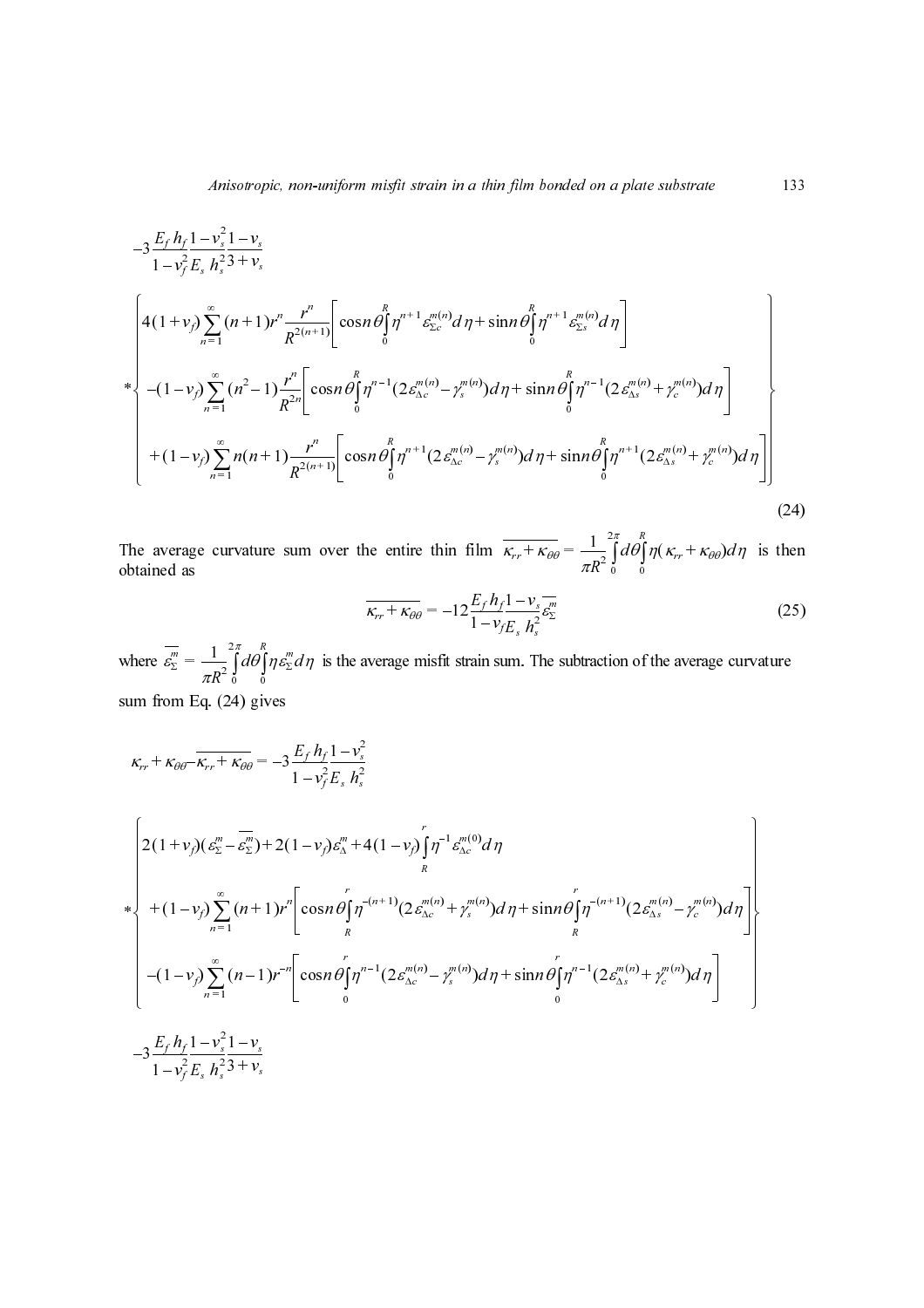$$
\begin{bmatrix}\n4(1 + v_f) \sum_{n=1}^{\infty} (n+1) \frac{r^n}{R^{2(n+1)}} \bigg[ \cos n \theta \int_0^R \eta^{n+1} \varepsilon_{\Sigma_c}^{m(n)} d\eta + \sin n \theta \int_0^R \eta^{n+1} \varepsilon_{\Sigma_s}^{m(n)} d\eta\n\end{bmatrix}\n+ (1 - v_f) \sum_{n=1}^{\infty} (n^2 - 1) \frac{r^n}{R^{2n}} \bigg[ \cos n \theta \int_0^R \eta^{n-1} (2 \varepsilon_{\Delta_c}^{m(n)} - \gamma_s^{m(n)}) d\eta + \sin n \theta \int_0^R \eta^{n-1} (2 \varepsilon_{\Delta_s}^{m(n)} + \gamma_c^{m(n)}) d\eta\n\bigg]\n+ (1 - v_f) \sum_{n=1}^{\infty} n(n+1) \frac{r^n}{R^{2(n+1)}} \bigg[ \cos n \theta \int_0^R \eta^{n+1} (2 \varepsilon_{\Delta_c}^{m(n)} - \gamma_s^{m(n)}) d\eta + \sin n \theta \int_0^R \eta^{n+1} (2 \varepsilon_{\Delta_s}^{m(n)} + \gamma_c^{m(n)}) d\eta\n\bigg]\n\end{bmatrix}\n\tag{26}
$$

The difference between two curvatures,  $\kappa_{rr} - \kappa_{\theta\theta}$ , and the twist  $\kappa_{r\theta}$  are given by

134 *Example 1. Figure 1. Step 2. The image is*\n
$$
\int_{r=1}^{2} (n+1) \sum_{n=1}^{r} (n+1) \frac{r^{n}}{R^{2(n+1)}} \Bigg[ \cos n \theta \Big[ \eta^{n+1} \theta_{\infty}^{m(n)} d\eta + \sin n \theta \Big[ \eta^{n+1} \theta_{\infty}^{m(n)} d\eta \Big] + (-1-y_{2}) \sum_{n=1}^{\infty} (n^{2} - 1) \frac{r^{n}}{R^{2n}} \Big[ \cos n \theta \Big[ \eta^{n+1} (2 \theta_{\infty}^{m(n)} - y_{1}^{m(n)}) d\eta + \sin n \theta \Big[ \eta^{n-1} (2 \theta_{\infty}^{m(n)} + y_{1}^{m(n)}) d\eta \Big] + (-1-y_{1}) \sum_{n=1}^{r} n(n+1) \frac{r^{n}}{R^{2(n+1)}} \Big[ \cos n \theta \Big[ \eta^{n+1} (2 \theta_{\infty}^{m(n)} - y_{1}^{m(n)}) d\eta + \sin n \theta \Big[ \eta^{n-1} (2 \theta_{\infty}^{m(n)} + y_{1}^{m(n)}) d\eta \Big] \Bigg] + (-1-y_{1}) \sum_{n=1}^{\infty} n(n+1) \frac{r^{n}}{R^{2(n+1)}} \Big[ \cos n \theta \Big[ \eta^{n+1} (2 \theta_{\infty}^{m(n)} - y_{1}^{m(n)}) d\eta + \sin n \theta \Big[ \eta^{n-1} (2 \theta_{\infty}^{m(n)} + y_{1}^{m(n)}) d\eta \Big] + (-1-y_{1}) \sum_{n=1}^{\infty} (n-1) \frac{r^{n}}{n^{2}} \Big[ \frac{1}{n^{2}} \int_{0}^{\infty} \frac{1}{n^{2}} \int_{0}^{\infty} \frac{1}{n^{2}} \int_{0}^{\infty} \frac{1}{n^{2}} \int_{0}^{\infty} \frac{1}{n^{2}} \int_{0}^{\infty} \frac{1}{n^{2}} \int_{0}^{\infty} \frac{1}{n^{2}} \int_{0}^{\infty} \frac{1}{n^{2}} \int_{0}^{\infty} \frac{1}{n^{2}} \int_{0}^{\infty} \frac{1}{n^{2}} \int_{0}^{\infty} \frac{1}{n^{2}} \int_{0
$$

$$
-\frac{3}{2}\frac{E_f h_f}{1 - v_f^2} \frac{1 - v_s^2}{E_s h_s^2} \frac{1 - v_s}{3 + v_s}
$$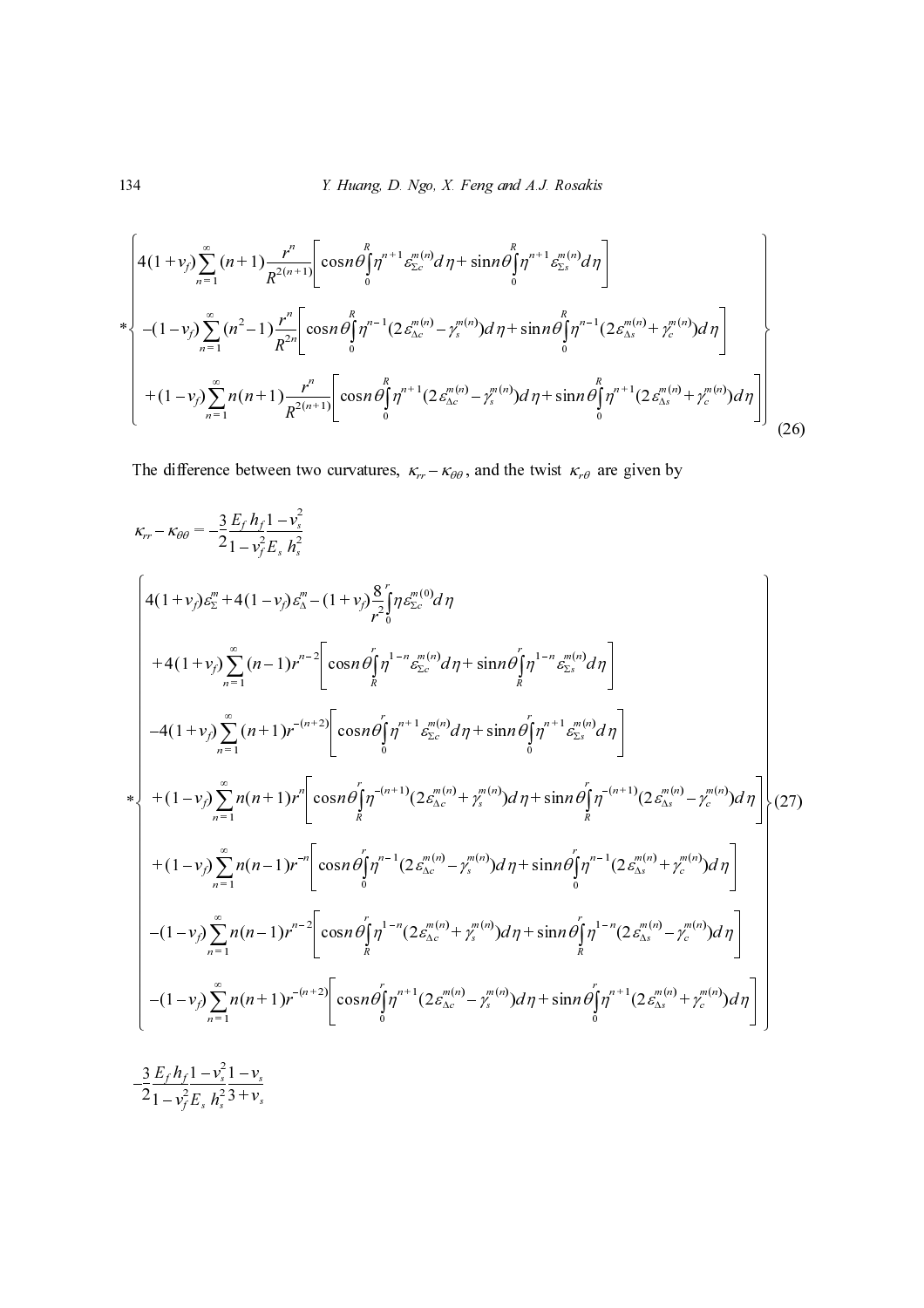$$
\begin{bmatrix}\n4(1 + v_1) \sum_{\alpha=1}^{n} n(n+1) \frac{r^{\alpha}}{n^{2(\alpha+1)}} \Big[ \cos n \theta \Big[ \eta^{\alpha+1} \theta_{\alpha}^{(\alpha)} d\eta + \sin n \theta \Big[ \eta^{\alpha+1} \theta_{\alpha}^{(\alpha)} d\eta \Big] \\
-(1 - v_2) \sum_{\alpha=1}^{n} n(n^2 - 1) \frac{r^{\alpha}}{n^{2(\alpha+1)}} \Big[ \cos n \theta \Big[ \eta^{\alpha+1} (2x_{\alpha}^{(\alpha)} - y^{\alpha(\alpha)}) d\eta + \sin n \theta \Big[ \eta^{\alpha+1} (2x_{\alpha}^{(\alpha)} + y^{\alpha(\alpha)}) d\eta \Big] \\
+(1 - v_1) \sum_{\alpha=1}^{n} (n^2 - 1) \frac{r^{\alpha}}{n^{2(\alpha+1)}} \Big[ \cos n \theta \Big[ \eta^{\alpha+1} (2x_{\alpha}^{(\alpha)} - y^{\alpha(\alpha)}) d\eta + \sin n \theta \Big[ \eta^{\alpha+1} (2x_{\alpha}^{(\alpha)} - y^{\alpha(\alpha)}) d\eta \Big] \\
+ \left(1 - v_1 \right) \sum_{\alpha=1}^{n} (n^2 - 1) \frac{r^{\alpha-1}}{n^{2(\alpha+1)}} \Big[ \cos n \theta \Big[ \eta^{\alpha+1} \theta_{\alpha}^{(\alpha)} d\eta + \sin n \theta \Big[ \eta^{\alpha+1} \theta_{\alpha}^{(\alpha)} d\eta \Big] \\
+(1 - v_2) \sum_{\alpha=1}^{n} (n-1) \Big[ (n^2 - 1) + \Big( \frac{3 + v_1}{1 - v_1} \Big)^2 \Big] \frac{r^{\alpha-2}}{n^{2(\alpha-1)}} \Big[ \cos n \theta \Big[ \eta^{\alpha+1} (2x_{\alpha}^{(\alpha)} - y^{\alpha(\alpha)}) d\eta \Big] \\
+ \left(1 - v_2 \Big) \sum_{\alpha=1}^{n} (n-1) \Big[ (n^2 - 1) + \Big( \frac{3 + v_1}{1 - v_1} \Big)^2 \Big] \frac{r^{\alpha-2}}{n^{2(\alpha-1)}} \Big[ \cos n \theta \Big[ \eta^{\alpha+1} (2x_{\alpha}^{(\alpha)} - y^{\alpha(\alpha)}) d\eta \Big] \\
+ \left(1 - v_2 \Big) \sum_{\alpha=1}^{n}
$$

$$
-(1-v_i)\sum_{n=1}^{n}n(n^2-1)\frac{1}{n^{2s}}\left[\cos n\theta\int_{1}^{n^{2s}}(2e_{xx}^{m(s)}-y_{x}^{m(s)})d\eta+\sin n\theta\int_{0}^{n^{2s}}(2e_{xx}^{m(s)}+y_{x}^{m(s)})d\eta\right]
$$
  
+  $(1-v_i)\sum_{n=1}^{n}n^{2}(n+1)\frac{r^{n}}{n^{2(s+1)}}\left[\cos n\theta\int_{0}^{n}t^{n+1}(2e_{xx}^{m(s)}-y_{x}^{m(s)})d\eta+\sin n\theta\int_{0}^{n}t^{n+1}(2e_{xx}^{m(s)}+\eta_{x}^{m(s)})d\eta\right]$   
+  $(1-v_i)\sum_{n=1}^{n}(n^2-1)\frac{r^{n-2}}{n^{2s}}\left[\cos n\theta\int_{0}^{n}t^{n+1}e_{xx}^{m(s)}d\eta+\sin n\theta\int_{0}^{n}t^{n+1}(2e_{xx}^{m(s)}-\eta_{x}^{m(s)})d\eta\right]$   
+  $(1-v_i)\sum_{n=1}^{n}(n-1)\left[(n^2-1)+\left(\frac{3+v_i}{1-v_s}\right)^2\frac{r^{n-2}}{n^{2(s-1)}}\right]$   
 $-\left[(1-v_i)\sum_{n=1}^{n}(n-1)^2\frac{r^{n-2}}{n^{2s}}\left[\cos n\theta\int_{0}^{n}t^{n+1}(2e_{xx}^{m(s)}-\eta_{x}^{m(s)})d\eta+\sin n\theta\int_{0}^{n}t^{n-1}(2e_{xx}^{m(s)}+\eta_{x}^{m(s)})d\eta\right]$   
+  $(1-v_i)\sum_{n=1}^{n}(n-1)^2\frac{r^{n-2}}{n^{2s}}\left[\cos n\theta\int_{0}^{n}t^{n+1}(2e_{xx}^{m(s)}-\eta_{x}^{m(s)})d\eta+\sin n\theta\int_{0}^{n}t^{n-1}(2e_{xx}^{m(s)}+\eta_{x}^{m(s)})d\eta\right]$   
+  $4(1+v_i)\sum_{n=1}^{n}(n-1)^2\frac{r^{n-2}}{n^{2s}}\left[\sin n\theta\int_{0}^{n-1}e_{xx}^{m(s)}d\eta-\cos n\theta\int_{0}^{n-1}e$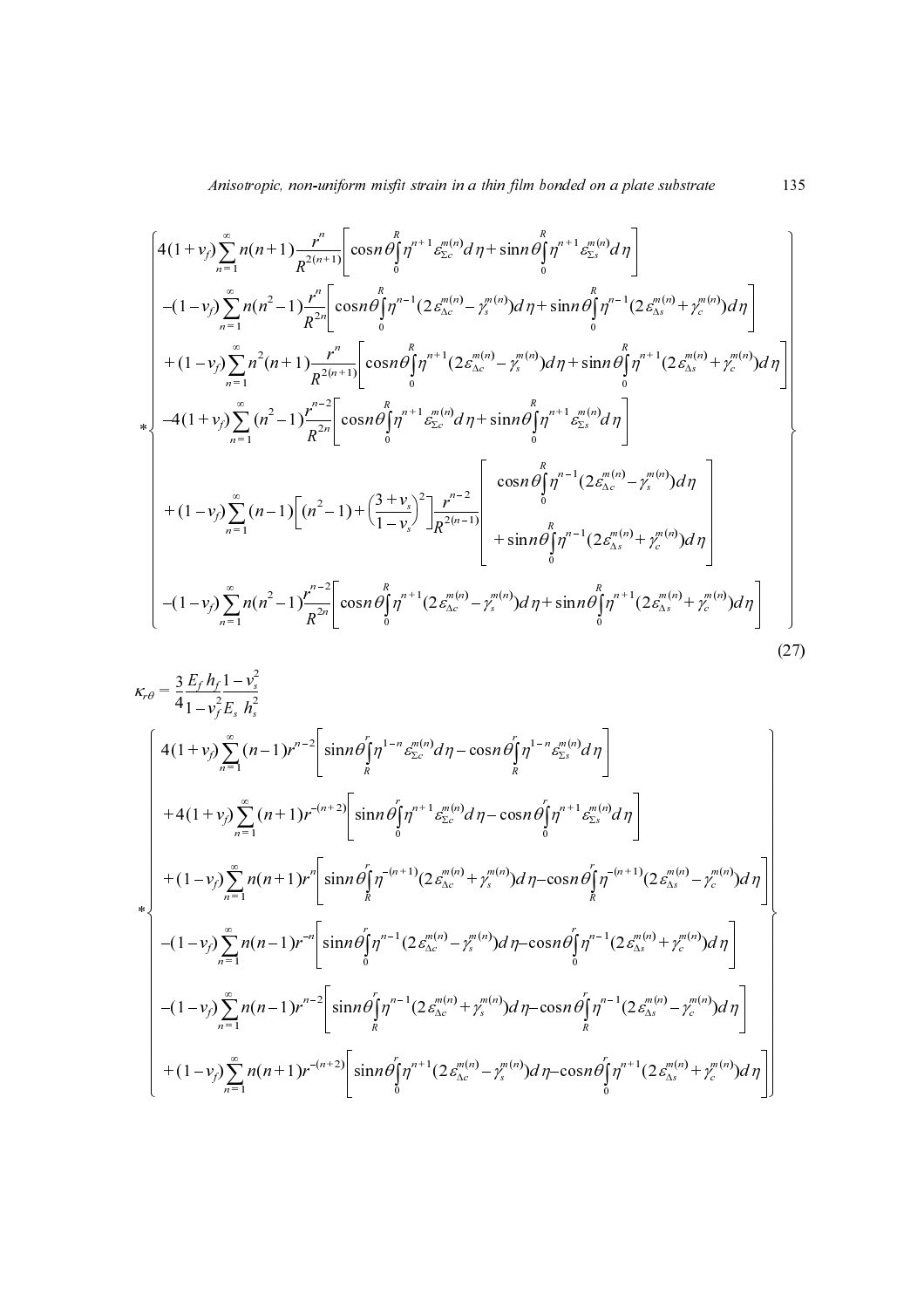136 *Y. Itang D. Ngo, X. Feng and A.J. Rowáks*  
\n
$$
+ \frac{3}{4} \frac{E_f h_f}{1 - v_f^3} \frac{1 - v_i}{E_f h_i^2} \frac{1}{3 + v_i}
$$
\n
$$
4(1 + v_j) \sum_{n=1}^{\infty} n(n+1) \frac{r^n}{R^{2(n+1)}} \Big[ \sin n \theta_1^{\beta} \eta^{n+1} \frac{1}{E_n^{\beta/2}} d\eta - \cos n \theta_1^{\beta} \eta^{n+1} \frac{1}{E_n^{\beta/2}} d\eta \Big]
$$
\n
$$
- (1 - v_j) \sum_{n=1}^{\infty} n(n^2 - 1) \frac{r^n}{R^{2(n+1)}} \Big[ \sin n \theta_1^{\beta} \eta^{n+1} (2 \frac{m^{(n)}}{2k} - \frac{r^{(n)}}{2}) d\eta - \cos n \theta_1^{\beta} \eta^{n+1} (2 \frac{m^{(n)}}{2k} + \frac{r^{(n)}}{2}) d\eta \Big]
$$
\n
$$
+ (1 - v_j) \sum_{n=1}^{\infty} n^2 (n+1) \frac{r^n}{R^{2(n+1)}} \Big[ \sin n \theta_1^{\beta} \eta^{n+1} (2 \frac{m^{(n)}}{2k} - \frac{r^{(n)}}{2}) d\eta - \cos n \theta_1^{\beta} \eta^{n+1} (2 \frac{m^{(n)}}{2k} - \frac{r^{(n)}}{2}) d\eta \Big]
$$
\n\*
$$
+ (1 - v_j) \sum_{n=1}^{\infty} (n^2 - 1) \frac{r^{n-2}}{R^{2(n+1)}} \Big[ \sin n \theta_1^{\beta} \eta^{n+1} \frac{2m^{(n)}}{2k} d\eta - \cos n \theta_1^{\beta} \eta^{n+1} \frac{1}{k_2^{\beta/2}} d\eta \Big]
$$
\n
$$
+ (1 - v_j) \sum_{n=1}^{\infty} (n-1) \Big[ \Big[ (n^2 - 1) + \Big( \frac{3 - v_j}{1 - v_j} \Big) \frac{1}{n^{2(n+1)}} \Big] \frac{\sin n \theta_1^{\beta} \eta^{n+1} (2 \theta_2^{\alpha/2} - \eta^{n(\alpha)}) d\eta \
$$

The stresses in the thin film are obtained from Eq. (2). Specifically, the sum of stresses  $\sigma_{rr}^{(1)}$  + ie stresses in the thin film are obtained from Eq. (2). Specifically, the sum of stresses  $\sigma_{rr}^{\cup}$  is related to the misfit strains by  $\lim_{n=1}^{n}$ <br>  $\therefore$  stresses in the set set set set set set of the set of the difference be difference be present a few set on 4.  $\sigma_{\theta\theta}^{\cup}$ 

$$
\sigma_{rr}^{(f)} + \sigma_{\theta\theta}^{(f)} = \frac{E_f}{1 - v_f} (-2\,\varepsilon_{\Sigma}^m)
$$
\n(29)

The difference between stresses,  $\sigma_{rr}^{(V)} - \sigma_{\theta\theta}^{(V)}$ , and shear stress  $\sigma_{r\theta}^{(V)}$  are given by

$$
\sigma_{rr}^{(f)} - \sigma_{\theta\theta}^{(f)} = \frac{E_f}{1 + v_f} (-2 \varepsilon_{\Delta}^m)
$$
\n(30)

$$
(2e_{\Delta c} - \gamma_s) \mu \eta - \cos \mu \partial \eta \left( 2e_{\Delta s} + \gamma_c \right) \mu \eta \right)
$$
  
ained from Eq. (2). Specifically, the sum of stresses  $\sigma_{rr}^{(f)} + \sigma_{\theta\theta}^{(f)} = \frac{E_f}{1 - v_f}(-2\varepsilon_{\Sigma}^{m})$  (29)  
 $-\sigma_{\theta\theta}^{(f)}$ , and shear stress  $\sigma_{r\theta}^{(f)}$  are given by  

$$
\sigma_{r}^{(f)} - \sigma_{\theta\theta}^{(f)} = \frac{E_f}{1 + v_f}(-2\varepsilon_{\Delta}^{m})
$$
 (30)  

$$
\sigma_{r\theta}^{(f)} = \frac{E_f}{2(1 + v_f)}(-\gamma^{m})
$$
 (31)  
her illustrate the thin film stresses and system curvatures in

## 5. Limiting cases

We present a few<br>Section 4. We present a few limit cases to further illustrate the thin film stresses and system curvatures in Section 4.  $\frac{1}{x}$  +  $\frac{(1 + v_j)}{2}$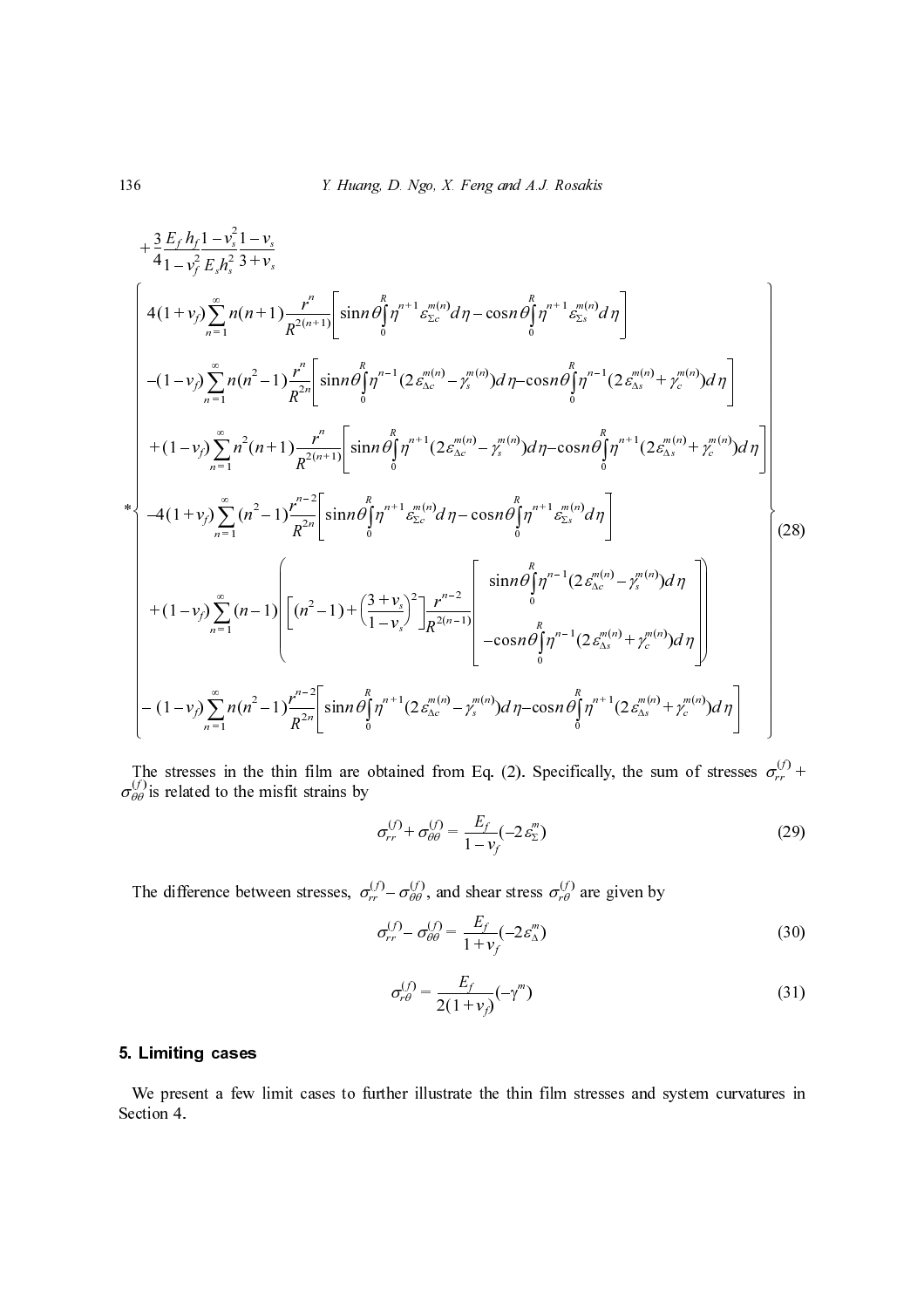isfit<br>  $\binom{n}{y}$ <br>
nd<br>
=  $\frac{1}{2}$ <br>
m<br>
32)<br>
be<br>
33)<br>
34) Freund and Suresh (2004) obtained the solution for arb<br>
rains in the Cartesian coordinates,  $\epsilon_{av}^p$ ,  $\epsilon_{av}^p$ , and  $\epsilon_{av}^p = 2\epsilon_{av}^p$  con<br>
a constant, but  $\epsilon_{0}^p = \frac{1}{2}(\epsilon_{av}^p - \epsilon_{av}^p) \cos 2\theta + \frac{1}{2}\gamma_{av}^p \sin 2\theta$  an Freund and Suresh (2004) obtained the solution for arbitrarily anisotropic but uniform misfit strains in the Cartesian coordinates,  $\varepsilon_{xx}^m$ ,  $\varepsilon_{yy}^m$  and  $\gamma_{xy}^m = 2\varepsilon_{xy}^m$  constants. For this case  $\varepsilon_{\Sigma}^m = \frac{1}{2}$ is a constant, but  $\varepsilon_{\Delta}^{m} = \frac{1}{2} (\varepsilon_{xx}^{m} - \varepsilon_{yy}^{m}) \cos 2\theta + \frac{1}{2} \gamma_{xy}^{m} \sin 2\theta$  and  $\gamma^{m} = \gamma_{xy}^{m} \cos 2\theta - (\varepsilon_{xx}^{m} - \varepsilon_{yy}^{m}) \sin 2\theta$  depend on  $\theta$ . These give the non-vanishing coefficients of the Fourier series of the misfit strains as  $\varepsilon_{\Sigma_c}^{m(0)} = \frac{1}{2}$  $(\varepsilon_{xx}^m + \varepsilon_{yy}^m)$ ,  $\varepsilon_{\Delta c}^{m(2)} = -\frac{1}{2} \gamma_s^{m(2)} = \frac{1}{2} (\varepsilon_{xx}^m - \varepsilon_{yy}^m)$  and  $\varepsilon_{\Delta c}^{m(2)} = \frac{1}{2} \gamma_c^{m(2)} = \frac{1}{2} \gamma_{xy}^m$ . Eqs. (24)-(28) give the system  $\frac{1}{2} (\epsilon_{xx}^m + \epsilon_{yy}^m)$  $\frac{m}{n} = \frac{1}{n}$ =  $\frac{1}{2} (\varepsilon_{xx}^m - \varepsilon_{yy}^m) \cos 2\theta + \frac{1}{2} \gamma_{xy}^m \sin 2\theta$  and  $\gamma^m = \gamma_{xy}^m \cos 2\theta - (\varepsilon_{xx}^m - \varepsilon_{yy}^m)$  $=-\frac{1}{2}\gamma_s^{m(2)} = \frac{1}{2}(\varepsilon_{xx}^m - \varepsilon_{yy}^m)$  and  $\varepsilon_{\Delta c}^{m(2)} = \frac{1}{2}$  $\frac{1}{2}\gamma_c^{m(2)} = \frac{1}{2}$  $=\frac{1}{2}\gamma_c^{m(2)}=\frac{1}{2}\gamma_{xy}^m$ 

curvatures, which can be transformed to curvatures in the Cartesian coordinates as

$$
\kappa_{xx} + \kappa_{yy} = -6 \frac{E_f h_f}{1 - v_f} \frac{1 - v_s}{E_s h_s^2} (\varepsilon_{xx}^m + \varepsilon_{yy}^m)
$$
  

$$
\begin{cases} \kappa_{xx} - \kappa_{yy} \\ \kappa_{xy} \end{cases} = -6 \frac{E_f h_f}{1 + v_f} \frac{1 + v_s}{E_s h_s^2} \begin{cases} \varepsilon_{xx}^m - \varepsilon_{yy}^m \\ \frac{\gamma_{xy}^m}{2} \end{cases}
$$
 (32)

which are also constant curvatures. The thin-film stresses in the Cartesian coordinates can be obtained from Eqs. (29)-(31) as

$$
\left\{\n\begin{aligned}\n\frac{f_{xx} + K_{yy}}{K_{xy}} &= -6 \frac{L}{1 - v_f} \frac{1}{E_s h_s^2} (\vec{e}_{xx} + \vec{e}_{yy}^m) \\
\frac{f_{xx} - K_{yy}}{K_{xy}}\n\end{aligned}\n\right\} = -6 \frac{E_f h_f}{1 + v_f} \left\{\n\begin{aligned}\n\frac{f_{xx}^m}{K_{xy}} &= \frac{F_{yy}^m}{2} \\
\frac{f_{xy}^m}{2} &= \frac{F_f}{1 - v_f} (\vec{e}_{xx}^m + \vec{e}_{yy}^m) \\
\frac{G_{xx}^{(f)} + \vec{G}_{yy}^{(f)}}{1 - v_f} &= -\frac{E_f}{1 - v_f} (\vec{e}_{xx}^m + \vec{e}_{yy}^m) \\
\frac{G_{xx}^{(f)} - \vec{G}_{yy}^{(f)}}{\vec{G}_{xy}^{(f)}}\n\end{aligned}\n\right\} = -\frac{F_f}{1 + v_f} \left\{\n\begin{aligned}\n\frac{f_{xx}^m}{K_{xx}} &= \vec{e}_{yy}^m \\
\frac{f_{xy}^m}{K_{yy}} &= \frac{F_f h_f^2}{1 + v_f} (\vec{e}_{xx}^m + \vec{e}_{yy}^m) \\
\frac{f_{xx}^m}{K_{xx}^2} &= \vec{f}_f h_f^2 \\
\frac{f_{xx}^m}{K_{xx}^2} &= \vec{f}_f h_f^2}{6(1 - v_s)h_f} (\vec{e}_{xx} + \vec{e}_{xy})\n\end{aligned}\n\right\} \tag{34}
$$
\n\nm stresses and system curvatures\n
$$
\left\{\n\begin{aligned}\n\frac{f_{xx}^{(f)} - \vec{G}_{yy}^{(f)}}{\vec{G}_{xx}^{(f)} - \vec{G}_{yy}^{(f)}} &= \frac{E_s h_s^2}{6(1 + v_s)h_f} (\vec{e}_{xx} - \vec{e}_{xy})\n\end{aligned}\n\right\}
$$

which are constant stresses in the thin film. Elimination of misfit strains from Eqs. (32) and (33) gives the relation between thin film stresses and system curvatures

$$
\begin{cases}\n\int_{-\infty}^{\infty} \frac{f(y)}{\sigma_{xy}^{(f)}} \, dx\n\end{cases} = -\frac{1}{1 + v_f} \begin{cases}\n\frac{y_m^m}{2} \\
\frac{y_{xy}^m}{2}\n\end{cases}
$$
\nthe thin film. Elimination of misfit strains from Eqs. (32) and (33)  
\nfilm stresses and system curvatures\n
$$
\sigma_{xx}^{(f)} + \sigma_{yy}^{(f)} = -\frac{E_f h_f^2}{6(1 - v_s)h_f} (\kappa_{xx} + \kappa_{yy})
$$
\n
$$
\begin{cases}\n\sigma_{xx}^{(f)} - \sigma_{yy}^{(f)} \\
\sigma_{xy}^{(f)}\n\end{cases} = \frac{E_s h_s^2}{6(1 + v_s)h_f} \begin{cases}\n\kappa_{xx} - \kappa_{yy} \\
\kappa_{xy}\n\end{cases}
$$
\n1 Suresh (2004).

which is identical to Freund and Suresh (2004).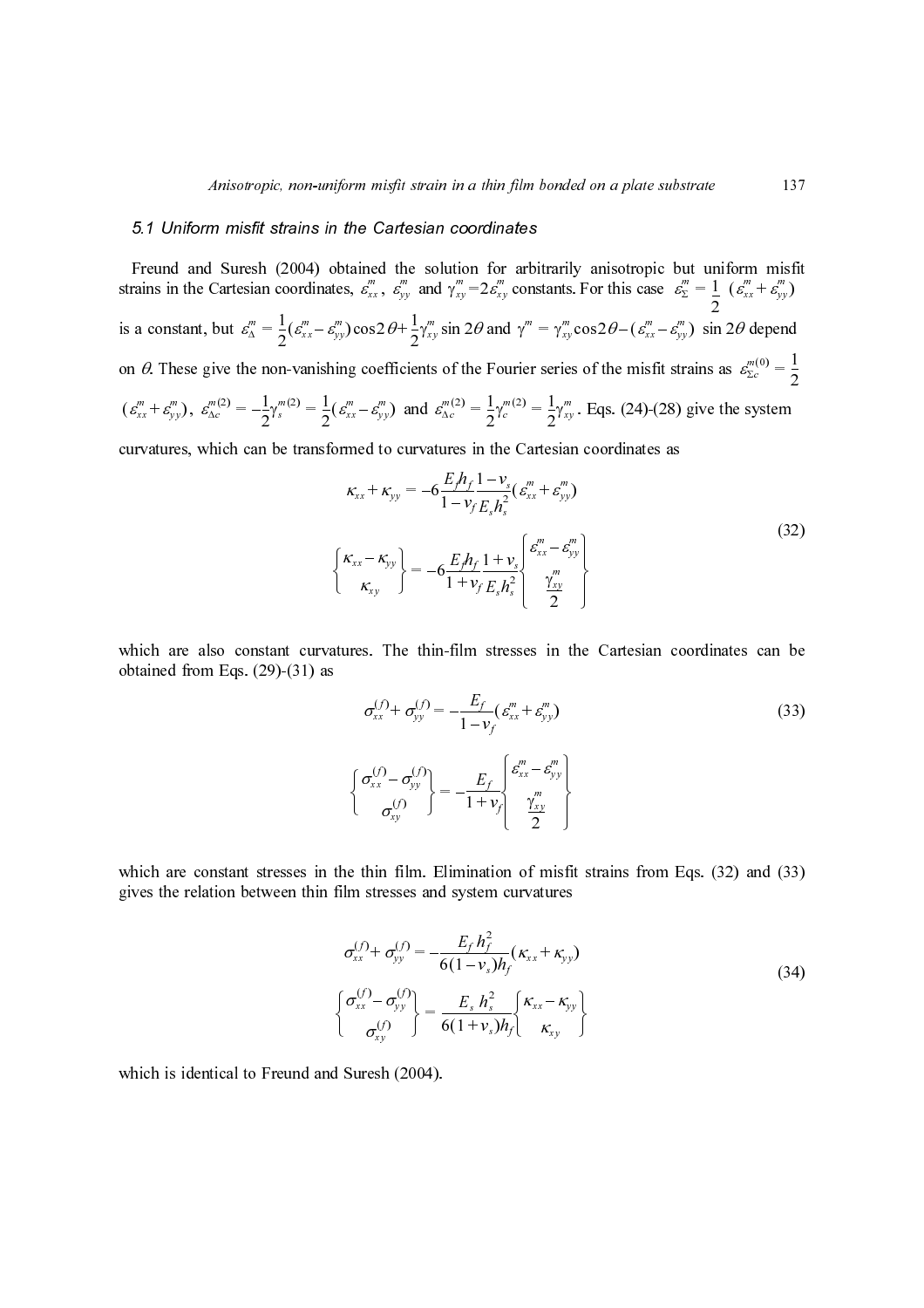138 *I. Huang, D. Ngo, X. Feng and A.J. Rosakis*<br>
5.2 Axisymmetric normal misfile strains  $\mathcal{E}_r = \mathcal{E}_r(r)$ ,  $\mathcal{E}_{\theta\theta} = \mathcal{E}_r$ <br>  $\mathcal{E}_s^* = -\frac{1}{2}(\mathcal{E}_r^*(r) + \mathcal{E}_{\theta\theta}^*(r))$  and  $\mathcal{E}_s^* = \frac{1}{2}(\mathcal{E}_r^*(r) + \mathcal{E$ We consider the axisymmetric normal misfit state.<br>
We consider the axisymmetric normal misfit strains  $e_{\alpha}^{m} = \frac{1}{2} [g_{rr}^{m}(r) + g_{\theta\theta}^{m}(r)]$  and  $g_{\alpha}^{m} = \frac{1}{2} [g_{rr}^{m}(r) - a_{\theta\theta}^{m}(r)]$ <br>  $u_{r}^{(s)} = \frac{E_{r} h_{r} 1 - v_{r}^{2$ We consider the axisymmetric normal misfit strains  $\varepsilon_{rr}^m = \varepsilon_{rr}^m(r)$ ,  $\varepsilon_{\theta\theta}^m = \varepsilon_{\theta\theta}^m(r)$  and  $\gamma_{r\theta}^m = 0$ , which give  $\varepsilon_{\Sigma}^{m} = \frac{1}{2} [\varepsilon_{rr}^{m}(r) + \varepsilon_{\theta\theta}^{m}(r)]$  and  $\varepsilon_{\Delta}^{m} = \frac{1}{2} [\varepsilon_{rr}^{m}(r) - \varepsilon_{\theta\theta}^{m}(r)]$ . The non-vanishing displacement in the substrate  $\frac{m}{n} = \frac{1}{n}$  $\frac{1}{2} [\varepsilon_{rr}^m(r) + \varepsilon_{\theta\theta}^m(r)]$  and  $\varepsilon_{\Delta}^m = \frac{1}{2}$  $\frac{1}{2}$ [ $\varepsilon$ <sup>*m*</sup><sub>rr</sub>

is

$$
u_r^{(s)} = \frac{E_f h_f}{1 - v_f^2} \frac{1 - v_s^2}{E_s h_s} \left[ \frac{1 + v_f^r}{r} \int_0^r \eta \varepsilon_{\Sigma}^m d\eta + (1 - v_f) r \int_R^r \frac{\varepsilon_{\Delta}^m}{r} d\eta + (1 + v_f) \frac{1 - v_s}{1 + v_s} \frac{r}{R^2} \int_0^R \eta \varepsilon_{\Sigma}^m d\eta \right]
$$
(35)

The normal displacement is given by

$$
\frac{dw}{dr} = 6 \frac{E_f h_f}{1 - v_f^2} \frac{1 - v_s^2}{E_s h_s^2} \left\{ \frac{1 + v_f^r}{r} \int_0^r \eta \, \varepsilon_{\Sigma}^m d\eta + (1 - v_f) r \int_R^r \frac{\varepsilon_{\Delta}^m}{r} d\eta + (1 + v_f) \frac{1 - v_s}{1 + v_s} \frac{r}{R^2} \int_0^R \eta \, \varepsilon_{\Sigma}^m d\eta \right\} \tag{36}
$$

which gives the non-vanishing system curvatures as

axisymmetric normal misfit strains 
$$
\mathcal{E}_{rr}^{*} = \mathcal{E}_{rr}^{n}(r)
$$
,  $\mathcal{E}_{\theta\theta}^{n} = \mathcal{E}_{\theta\theta}^{n}(r)$  and  $\mathcal{F}_{r\theta}^{n} = 0$ , which give  
\n
$$
\mathcal{F}_{\theta}^{n}(r)
$$
 and  $\mathcal{E}_{\lambda}^{n} = \frac{1}{2} [\mathcal{E}_{rr}^{n}(r) - \mathcal{E}_{\theta\theta}^{n}(r)]$ . The non-vanishing displacement in the substrate  
\n
$$
= \frac{E_{f}h_{f}}{1 - v_{f}^{2}E_{h}h_{i}} \left[ \frac{1 + v_{f}^{2}}{r} \int p \mathcal{E}_{\lambda}^{m} d\eta + (1 - v_{f}) r \frac{\mathcal{E}_{\lambda}^{m}}{r} d\eta + (1 + v_{f}) \frac{1 - v_{f}}{1 + v_{r}} \frac{r}{R} \int_{\theta}^{R} p \mathcal{E}_{\lambda}^{m} d\eta \right]
$$
(35)  
\nplacement is given by  
\n
$$
6 \frac{E_{f}h_{f}}{1 - v_{f}^{2}E_{h}h_{i}^{2}} \left[ \frac{1 + v_{f}^{2}}{r} \int p \mathcal{E}_{\lambda}^{m} d\eta + (1 - v_{f}) r \frac{\mathcal{E}_{\lambda}^{m}}{R} d\eta + (1 + v_{f}) \frac{1 - v_{f}}{1 + v_{f}} \frac{r}{R} \int_{\theta}^{R} p \mathcal{E}_{\lambda} d\eta \right]
$$
(36)  
\nnon-vanishing system curvatures as  
\n
$$
K_{rr} + K_{\theta\theta} = -6 \frac{E_{f}h_{f}}{1 - v_{f}^{2}E_{h}h_{i}^{2}} \left[ (1 + v_{f}) \mathcal{E}_{\lambda}^{m} + (1 - v_{f}) \mathcal{E}_{\lambda}^{m} + 2(1 - v_{f}) \frac{\mathcal{E}_{\lambda}^{m}}{R} d\eta \right]
$$
(37)  
\n
$$
K_{rr} + K_{\theta\theta} = -6 \frac{E_{f}h_{f}}{1 - v_{f}^{2}E_{h}h_{i}^{2}} \left[ (1 + v_{f}) \mathcal{E}_{\lambda}^{m} + (1 - v_{f}) \mathcal{
$$

$$
\kappa_{rr} - \kappa_{\theta\theta} = -6\frac{E_f h_f}{1 - v_f^2} \frac{1 - v_s^2}{E_s h_s^2} \bigg\{ (1 + v_f) \varepsilon_2^m + (1 - v_f) \varepsilon_0^m - \frac{2(1 - v_f)}{r^2} \int_0^r \eta \varepsilon_2^m d\eta \bigg\}
$$

The non-zero stresses in the thin film are  $\sigma_{rr}^{(1)} + \sigma_{\theta\theta}^{(1)} = \frac{L_f}{1 - v_f} (-2\epsilon_2^m)$  and  $\sigma_{rr}^{(1)} - \sigma_{\theta\theta}^{(1)} = \frac{L_f}{1 + v_f} (-2\epsilon_2^m)$ .

Eq. (37) seems to provide two equations to determine  $\varepsilon_{\Sigma}^{m}$  and  $\varepsilon_{\Delta}^{m}$  (and therefore the thin-film Eq. (37) seems to provide two equations to determine  $\varepsilon_{\Sigma}^{m}$  and  $\varepsilon_{\Delta}^{m}$  (and therefore the thin-film stresses) in terms of curvatures. However, these two equations are NOT independent, as to be shown in the following.

The average curvature sum over the entire thin film  $\kappa_{rr} + \kappa_{\theta\theta} = -\frac{1}{2} \int \eta (\kappa_{rr} + \kappa_{\theta\theta}) d\eta$  can be The average curvature sum over the entire thin film  $\overline{\kappa_{rr} + \kappa_{\theta\theta}} = \frac{1}{R^2}$ <br>obtained from Eq. (37) as 0  $=\frac{1}{R^2}\int_0^R$ 

$$
\overline{\kappa_{rr} + \kappa_{\theta\theta}} = -12 \frac{E_f h_f 1 - v_s}{1 - v_f E_s h_s^2} \overline{\varepsilon_{\Sigma}^m} = \frac{6(1 - v_s) h_f}{E_s h_s^2} \overline{\sigma_{rr}^{(f)} + \sigma_{\theta\theta}^{(f)}} \tag{38}
$$

where  $\varepsilon_{\Sigma}^{m}$  and  $\sigma_{rr}^{(1)} + \sigma_{\theta\theta}^{(1)}$  are the average of  $\varepsilon_{\Sigma}^{m}$  and  $\sigma_{rr}^{(1)} + \sigma_{\theta\theta}^{(1)}$ , respectively. It is clear that  $\sigma_{rr}^{(1)} + \sigma_{\theta\theta}^{(1)}$ and  $\kappa_{rr} + \kappa_{\theta\theta}$  satisfy the Stoney formula. The subtraction of Eq. (38) from Eq. (37) yields  $u_r^{(m)}(r) + \varepsilon_{\theta\theta}^{(m)}(r) + \varepsilon_{\theta\theta}^{(m)}(r)$ <br>  $u_r^{(s)} =$ <br>
rmal displ<br>  $\frac{dw}{dr} = e$ <br>
gives the r<br>
seems to  $\kappa$ ,<br>
zero stres<br>
seems to  $\kappa$ ,<br>
zero stres<br>
seems to  $\kappa$ ,<br>  $\kappa_r$ <br>
zero stres<br>
follow<br>  $\frac{\kappa_r^{(m)}}{\kappa_{\theta\theta}}$  $=\frac{1}{2} \left[ \varepsilon_{rr}^{m}(r) + \varepsilon_{\theta\theta}^{m}(r) \right]$  and  $\varepsilon_{\Delta}^{m}$ <br>  $u_{r}^{(s)} = \frac{E_{f} h_{f} 1 - v_{\theta}^{2}}{1 - v_{f}^{2} E_{s} h_{s}}$ <br>
he normal displacement is :<br>  $\frac{dw}{dr} = 6 \frac{E_{f} h_{f} 1 - v_{s}^{2}}{1 - v_{f}^{2} E_{s} h_{s}^{2}}$ <br>
thich gives the non-v uring the start of the start of the start of the start of the start of the start of the start of the start of the start of the start of the start of the start of the start of the start of the start of the start of the star  $\frac{1}{dr}$  es 1<br>es 1<br>es 1<br>es 1<br>es 1<br>es 1<br>and  $\frac{1}{\theta \theta}$  $\cos \theta$  and  $\cos \theta$  and  $\sin \theta$  $\frac{h_f}{2}$  iii eq<br>=  $\frac{1}{\sqrt{2}}$  ve<br>=  $\frac{1}{\sqrt{2}}$  $E_s h_s^2$ <br> $\frac{1-v_s^2}{E_s h_s^2}$  m are uation<br>wev the  $-12\frac{E}{1}$  rage nula.  $(1 + v_f) \frac{1 - v_s}{1 + v_s}$ <br>  $(v + (1 - v_f) \varepsilon_0^m -$ <br>  $(v + (1 - v_f) \varepsilon_0^m -$ <br>  $(v + (1 - v_f) \varepsilon_0^m)$ <br>  $(v + (1 - v_f) \varepsilon_0^m)$ <br>  $(v + (1 - v_s) \varepsilon_0^m)$ <br>  $(v + (1 - v_s) \varepsilon_0^m)$ <br>  $(v + (1 - v_s) \varepsilon_0^m)$ <br>  $(v + (1 - v_s) \varepsilon_0^m)$ <br>  $(v + (1 - v_s) \varepsilon_0^m)$ <br>  $(v + (1 - v_s)$  $\frac{m}{\Delta}$  - 2<br>and  $\frac{m}{r}$ <br>references  $\frac{2}{R^2} \int_0^R \frac{f e_2^m}{R^2}$ <br> $\frac{2(1-v)}{r^2}$ <br> $\epsilon_{\Sigma}^m$  and  $\epsilon_{\Delta}^m$  (are N<br> $\frac{1}{1 + \kappa_{\theta\theta}} = \frac{h_f(\theta)}{h_f(\theta)} + \epsilon_{\theta\theta}$  $\frac{\partial^r}{\partial \theta^r}$  and  $\frac{1}{R^2}$   $\frac{\partial^r}{\partial \theta^r}$  and  $\frac{1}{R^2}$  and  $\frac{\partial^r}{\partial \theta^r}$  and  $\frac{1}{R^2}$  and  $\frac{\partial^r}{\partial \theta^r}$  and  $\frac{\partial^r}{\partial \theta^r}$  and  $\frac{\partial^r}{\partial \theta^r}$  and  $\frac{\partial^r}{\partial \theta^r}$  and  $\frac{\partial^r}{\partial \theta^r}$  and  $\frac{\partial^r}{\$  $E_f h_f$ <br>1- $v_f^2$ <br>in fi<br>o ec ec es. H<br>over  $\frac{1}{\theta \theta}$  = fi<br>fi<br>ecc<br>F<br>ve  $\frac{1}{2}h_s^2$ <br>are one become the  $\frac{E}{1}$  $E_s h_s^2$ <br>m are<br>uation<br>owev<br>r the<br> $-12\frac{E}{1}$ <br>erage<br>mula.  $\sigma_{rr}^{(f)} + \sigma_{\theta\theta}^{(f)}$ <br>  $\sigma_{rr}^{(f)} + \sigma_{\theta\theta}^{(f)}$ <br>
to deter<br>  $\tau$ , these t<br>
entire th<br>  $h_f \frac{1 - v_s}{v_f E_s h_s^2} \varepsilon_{\Sigma}^E$ <br>  $f \varepsilon_{\Sigma}^m$  and<br>
The subtra  $\frac{E_f}{1 - v_f}$  (-2<br>  $\frac{E_f}{1 - v_f}$  (-2<br>
ine  $\varepsilon_{\Sigma}^{m}$  a equation<br>
film  $\frac{m}{\kappa_{rr}}$ <br>  $\frac{6(1 - v_s)}{\varepsilon_s h_s^2}$  $\frac{(\epsilon_1 - \epsilon_f)^2}{r^2}$ <br>) and  $\epsilon_{\Delta}^m$  (a<br> $\epsilon_{\Delta}^m$  (a<br>are N( $\frac{\epsilon_{\Delta}^m}{\epsilon_{\theta\theta}} = \frac{1}{K}$ <br> $\frac{\epsilon_{\theta\theta}}{r^2}$  =  $\frac{1}{K}$ <br>38) from  $\begin{array}{c} \epsilon \ \eta \Delta \ \eta \ \eta \ \eta \ \eta \end{array}$  and  $\theta$  $\sigma_{\theta}^{(}$  ere  $\kappa_{rr}$ <br>s c  $(3)$  $E_f$ <br>  $\vdots$   $\varepsilon$ <br>  $\vdots$   $\varepsilon$ <br>  $\vdots$   $\varepsilon$ <br>  $\vdots$   $\varepsilon$ <br>  $\vdots$   $\varepsilon$ <br>  $\vdots$   $\varepsilon$ <br>  $\vdots$   $\varepsilon$  $\frac{m}{\epsilon_{\Sigma}}$  and  $\frac{m}{\epsilon_{\delta}}$  (*f*, *d*) of f  $E_f +$ <br>+ the ent,<br> $dx$ ) d: vertices the contract of  $\frac{1}{2}$  $\frac{1}{R^2} \int_0^R \eta(\kappa_{rr} + \kappa_{\theta\theta}) d\eta$ <br>  $\frac{\nabla f}{\nabla \theta}$ <br>
ly. It is clear that c<br>
m Eq. (37) yields  $E_f h_j$ <br>1- $v_j$ <br>e of<br>a. Th  $\int$ <br> $\frac{1}{2}$  $v_s^2$ <br>and  $v_s^2$  $\sum_{s=1}^{m}$  are:  $\frac{(1 - v_s) m_f}{E_s h_s^2}$ <br>  $\sigma_{\theta\theta}^{(f)}$ , resp. of Eq. (1)  $\mathcal{E}^{(f)}_{\theta\theta}$ ,<br>of Eq.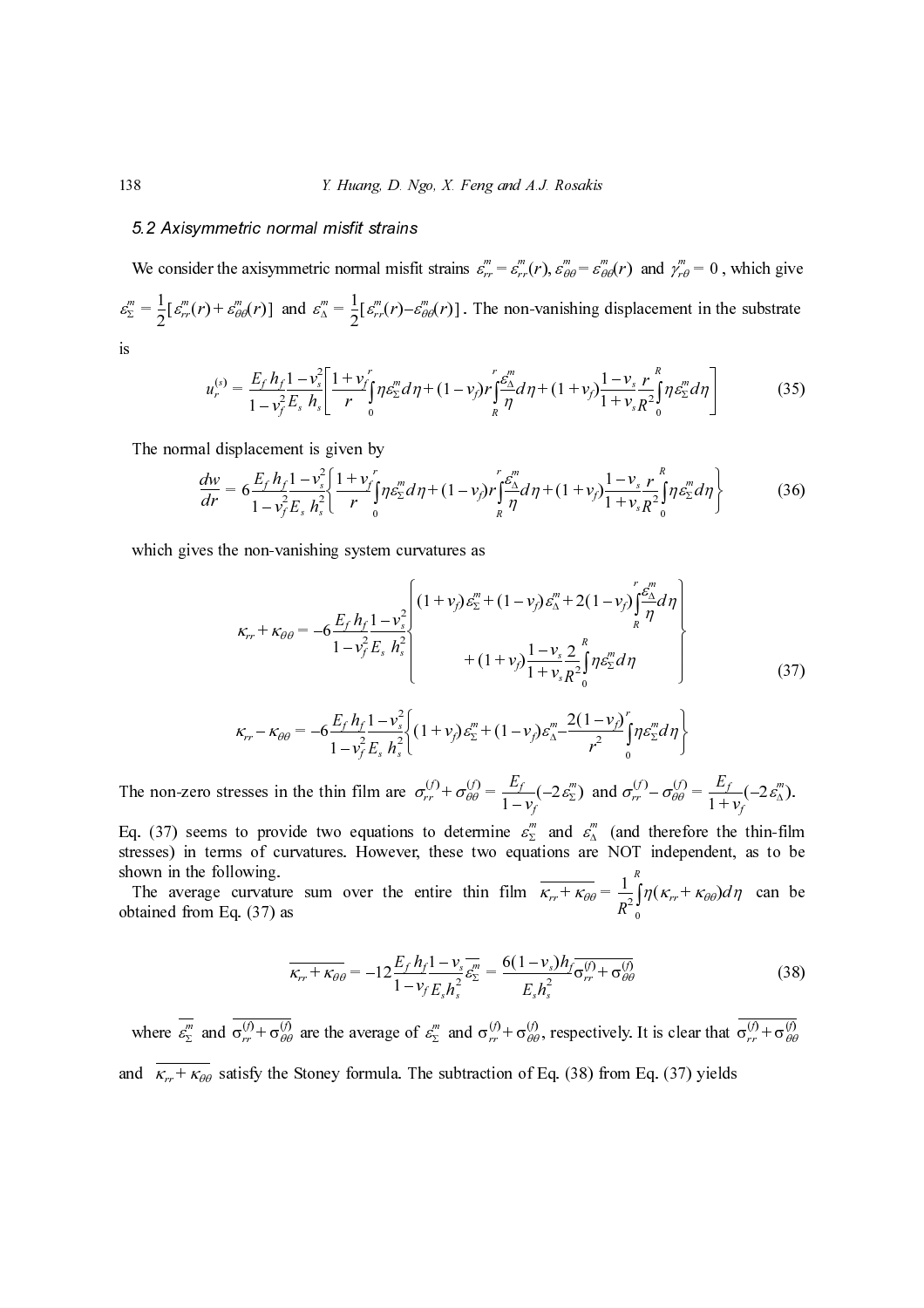Anisotropic, non-uniform misfit strain in a thin film bonded on a plate substrate

$$
\sum_{k,n}^{n} k_{k\theta} = \frac{1}{K_{rr} + K_{\theta\theta}} = -6\frac{E_r h_f - V_s^2}{1 - v_f^2} \left[ \frac{(1 + v_f)\omega_s^m + (1 - v_f)\omega_s^m + 2(1 - v_f)\frac{e_s^m}{kT} d\tau \right]
$$
  
\n
$$
\kappa_{rr} - \kappa_{\theta\theta} = -6\frac{E_r h_f - V_s^2}{1 - v_f^2} \left[ (1 + v_f)\omega_s^m + (1 - v_f)\omega_s^m - \frac{2(1 + v_f)}{r^2} \frac{1}{\theta} \frac{1}{\theta} \frac{1}{\theta} \frac{1}{\theta} \right]
$$
(39)  
\n
$$
\kappa_{rr} - \kappa_{\theta\theta} = -6\frac{E_r h_f - 1 - v_s^2}{1 - v_f^2} \left[ (1 + v_f)\omega_s^m + (1 - v_f)\omega_s^m - \frac{2(1 + v_f)}{r^2} \frac{1}{\theta} \frac{1}{\theta} \frac{1}{\theta} \frac{1}{\theta} d\eta \right]
$$
  
\nshown that, if the misfit strains satisfy  $(1 - v_f)\omega_s^m = \frac{2(1 + v_f)}{r^2} \left[ \frac{1}{\theta} \frac{1}{\theta} \frac{1}{\theta} d\eta - (1 + v_f)\omega_s^m$ , the right  
\nh Eq. (39) vanish. The curvatures then become uniform and equi-biaxial,  $\kappa_{rr} = \kappa_{\theta\theta} = \frac{V_s}{r^2} \frac{v_s^m}{\omega_s^2}$   
\nbut the stresses are still non-uniform and non-equibiaxial given by  $\omega_{rr}^{(r)} = \frac{E_r}{1 - v_f} \left( -\frac{2}{r^2} \frac{1}{\theta} \frac{1}{\theta} \frac{1}{\theta} \frac{1}{\theta} \frac{1}{\theta} \frac{1}{\theta} \frac{1}{\theta} \frac{1}{\theta} \frac{1}{\theta} \frac{1}{\theta} \frac{1}{\theta} \frac{1}{\theta} \frac{1}{\theta} \frac{1}{\theta} \frac{1}{\theta} \frac{1}{\theta} \frac{1}{\theta} \frac{1}{\theta} \frac{1}{\theta} \frac{1}{\theta} \frac{1}{\theta} \frac{1}{\theta} \frac{1}{$ 

$$
\kappa_{rr} - \kappa_{\theta\theta} = -6\frac{E_f h_f}{1 - v_f^2} \frac{1 - v_s^2}{E_s h_s^2} \bigg\{ (1 + v_f) \varepsilon_{\Sigma}^m + (1 - v_f) \varepsilon_{\Delta}^m - \frac{2(1 + v_f)}{r^2} \int_0^r \eta \varepsilon_{\Sigma}^m d\eta \bigg\}
$$

It can be shown that, if the misfit strains satisfy  $(1 - v_f) \varepsilon_{{\Delta}}^m = \frac{2(1 + v_f)}{r^2} \int_0^r \eta \varepsilon_{{\Sigma}}^m d\eta - (1 + v_f) \varepsilon_{{\Sigma}}^m$ , the right  $\begin{bmatrix} 1 \\ 0 \end{bmatrix}$ 

sides of both Eq. (39) vanish. The curvatures then become uniform and equi-biaxial,  $\kappa_{rr} = \kappa_{\theta\theta} =$  $-6 \frac{E_f h_f 1 - v_s}{1 - v_f E_s h_s^2} \frac{E_f}{E_s^2}$  but the stresses are still non-uniform and non-equibiaxial given by  $\sigma_{rr}^{(f)} = \frac{E_f}{1 - v_f} \left(-\frac{2}{r^2}\right)$  $v_s^2$  as a true of  $n$  in a s a s  $\kappa$  by  $v_\theta$  is  $\kappa$  by  $v$  in  $\kappa$ s attest<br>  $\begin{pmatrix} 1+3u & 1 \ 0 & 1 \end{pmatrix}$ <br>  $\begin{pmatrix} 1 & 1 \ 0 & 1 \end{pmatrix}$ <br>  $\begin{pmatrix} 1 & 1 \ 1 & 1 \end{pmatrix}$ <br>  $\begin{pmatrix} 1 & 1 \ 1 & 1 \end{pmatrix}$ <br>  $\begin{pmatrix} 1 & 1 \ 1 & 1 \end{pmatrix}$ <br>  $\begin{pmatrix} 1 & 1 \ 1 & 1 \end{pmatrix}$ <br>  $\begin{pmatrix} 1 & 1 \ 1 & 1 \end{pmatrix}$ <br>  $\begin{pmatrix} 1 & 1 \ 1 & 1 \$  $(- (1 + v_f) \frac{2}{R^2})$ <br>  $(v_f) \varepsilon_{\Delta}^m - \frac{2(1 + v_f)}{r^2}$ <br>  $= \frac{2(1 + v_f)}{r^2}$ <br>
e uniform<br>
ion-equibia<br>
for axisymical<br>
for axisymic<br>  $\varepsilon_{\theta\theta}^m = 0$ <br>  $\varepsilon_{\theta\theta}^m = 0$ <br>  $\varepsilon_{\theta\theta}$ <br>  $\frac{1}{2} d\eta$ <br>
es vanishir<br>
0<br>  $\varepsilon$  shear  $\frac{2}{R^2} \int_0^R \frac{e^{R}E}{R^2}$ <br>  $\frac{(1 + v_f)}{r^2}$ <br>  $\frac{(1 + v_f)}{r^2}$ <br>  $\int_0^L \frac{r}{r} dr$ <br>  $\int_0^L \frac{r}{r} dr$ <br>  $\int_0^L \frac{r}{r} dr$ <br>  $\int_0^L \frac{r}{r} dr$ <br>  $\int_0^L \frac{r}{r} dr$ <br>  $\int_0^L \frac{r}{r} dr$ <br>  $\int_0^L \frac{r}{r} dr$ <br>  $\int_0^L \frac{r}{r} dr$ <br>  $\int_0^L \frac{r$  $\int \eta \, ds$ <br> $\int d\eta$  queed ive minut means a set of set of  $\int$  in-<br> $\int$  it set of  $\int$  in- $E_f h_j$ <br> $1 - v_j$ <br> $1 - v_j$ <br> $is fit s$ <br> $\sigma_{r}^m$ <br> $\sigma_{rr}^m$ <br> $\sigma_{rr}^m$ <br>tric s<br> $\sigma_{rr}^m$ <br>tric s<br> $\sigma_{rr}^m$ <br> $\sigma_{rr}^m$ <br> $\sigma_{rr}^m$ vfstader + terformannen<br>stader + terformannen<br>illuffrager = und  $\frac{1}{2}$   $\frac{1}{2}$   $\frac{1}{3}$  as a  $\frac{1}{3}$  as  $\frac{1}{6}$  o  $\frac{1}{3}$  as  $\frac{1}{6}$  as  $\frac{1}{6}$  as  $\frac{1}{6}$  as  $\frac{1}{6}$  as  $\frac{1}{6}$  are  $\frac{1}{6}$ Frains<br>
urva<br>
still<br>  $\frac{2}{2} \int_{0}^{r} \eta \nu$ <br>
ms (<br>
frain<br>
ear<br>  $u_r^{(s)}$ <br>
shes<br>  $\eta$ <br>
are<br>  $= \sigma_{\ell}^{(s)}$ <br>
the order atisfy (1<br>
res then l<br>
n-uniform<br>
dn l. Then<br>
the syste<br>
sfit strain<br>
sfit strain<br>
es,  $u_r^{(s)} =$ <br>  $\frac{E_f h_f 1 +}{1 - v_f E_s}$ <br>  $v = 0$ , whi<br>  $= \kappa_{\theta\theta} =$ <br>
lso zero,<br>  $= 0, \sigma_r^{(f)} =$ <br>
isfit strain<br>
isfit strain<br>
isfit strain<br>
isfi  $v_f(r) = v_f \frac{\partial z}{\partial \theta}$ <br>  $v_f(r) = \frac{2}{\cos \theta}$ <br>  $v_f(r) = \frac{2}{\cos \theta}$ <br>  $v_f(r) = \frac{m}{\cos \theta}$ <br>  $v_f(r) = \frac{m}{\cos \theta}$ <br>  $v_f(r) = \frac{m}{\cos \theta}$ <br>  $v_f(r) = \frac{m}{\cos \theta}$ <br>  $v_f(r) = \frac{m}{\cos \theta}$ <br>  $v_f(r) = \frac{m}{\cos \theta}$ <br>  $v_f(r) = \frac{m}{\cos \theta}$ <br>  $v_f(r) = \frac{m}{\cos \theta}$ <br>  $v_f(r) = \frac{$  $\frac{v_f}{r^2}$ <br> $\frac{v_f}{r^2}$   $\int_0^r \eta \varepsilon$ <br> $\frac{v_f}{r^2}$   $\int_0^r \eta \varepsilon$ <br> $\frac{v_f}{r^2}$   $\int_0^r \eta \varepsilon$ <br> $\frac{v_f}{r^2}$   $\int_0^r \eta \varepsilon$ <br> $\frac{v_f}{r^2}$   $\frac{v_f}{r^2}$ <br> $\frac{v_f}{r^2}$   $\frac{v_f}{r^2}$ <br> $\frac{v_f}{r^2}$ <br> $\frac{v_f}{r^2}$   $\frac{v_f}{r^2}$ <br> $\frac{v$ red as  $\frac{f}{f}$  as  $\frac{f}{f}$  as  $\frac{f}{f}$  as  $\frac{f}{f}$  as  $\frac{f}{f}$  as  $\frac{f}{f}$  as  $\frac{f}{f}$  as  $\frac{f}{f}$  as  $\frac{f}{f}$  as  $\frac{f}{f}$  as  $\frac{f}{f}$  $\sim$  (1 bia by it s ill  $\gamma^m$  if event v  $\sim$  lm  $\sim$  rain s (1 –  $v_f$ ) $\varepsilon_{\Delta}$ <br>
en becom<br>
orm and 1<br>
Therefore,<br>
stem cur<br>
rain  $\varepsilon_{rr}^m = \frac{v_{rr}^m}{\varepsilon_s h_s^2} = \frac{v_{\Delta}}{h}$ <br>
which giv<br>  $v = \kappa_{r\theta} = \frac{1 + v_{s}r_{\Delta}}{2(1 - \varepsilon_{\theta})} = \frac{E}{2(1 - \varepsilon_{\theta})}$ <br>
rain, the  $\frac{1}{r^2}$ <br>iform a<br>quibiax<br>xisymm<br>es. Thi<br> $= 0$  and in the mation of the set of the set<br>verify of the set of the set of the set of the set of the set of the set of the set of the set of the set of the set of the set of t resulting the contract of the contract of the contract of the contract of the contract of the contract of the contract of the contract of the contract of the contract of the contract of the contract of the contract of the ( $1 + v_f \circ z$ )<br>iaxial,  $\kappa_n$ <br>iaxial,  $\kappa_n$ <br>by  $\sigma_n^{(f)} =$ <br>t strains, the strains, the strains of the strains of the strain of the strain of the strain of the strain of the strain of the strain of the strain of the strain of  $d\eta$  –<br>qui-t<br>ven l<br>misfi<br>misfi<br>misfi<br> $\frac{1}{\theta} = \gamma$ <br>cum<br>em c<br>s no<br>in-fil<br>film

 $\int \eta \epsilon_{\Sigma}^{m} d\eta$  and  $\sigma_{\theta\theta}^{(0)} = \frac{L_{f}}{1 - v_{\theta}} \left[ -2 \epsilon_{\Sigma}^{m} + \frac{2}{r^{2}} \int \eta \epsilon_{\Sigma}^{m} d\eta \right]$ . Therefore, for axisymmetric misfit strains, the thin-film stresses may not be expressed in terms of the system curvatures. This point will become clearer in 0 0  $E_f h_f$ <br> $1 - v_j$ <br> $\varepsilon_{\Sigma}^m d$ .<br> $\varepsilon_{\Sigma}^m d$ .<br>Sieses next<br>3 A;<br> $e$  collacer<br>next<br>be not is cl<br> $\mathbf{z}$ **xte**<br>eund district 4) code elected and code elected and code and code and code and code and code and code and code and code and code and code and code and code and code and code and code and code and code and code and code and code  $\frac{1}{2s^2}$  and  $\frac{1}{2s}$  and  $\frac{1}{2s}$  and  $\frac{1}{s}$  and  $\frac{1}{s}$  be the set of  $\frac{1}{s}$  d (a) areas<br>(b) areas<br>(b) areas<br>(b) in the spin of the spin of the spin of the spin of the spin of the spin of the spin of the spin of the spin of the spin of the spin of the spin of the spin of the spin of the spin of the s  $\frac{1}{2}$  the set of  $\frac{1}{2}$  set of  $\frac{1}{2}$  set of  $\frac{1}{2}$  set of  $\frac{1}{2}$  set of  $\frac{1}{2}$  set of  $\frac{1}{2}$  $\nu$ <br>in  $e$ <br> $\alpha$ <br> $\alpha$ <br> $\alpha$ <br> $\alpha$ <br> $\alpha$ <br> $\alpha$  $1_{1}$  a  $4_{1}$   $1_{2}$  e r  $\int_0^r \eta \varepsilon_{\Sigma}^m d\eta$  and  $\sigma_{\theta\theta}^{(f)} = \frac{E_f}{1 - v_f} \left( -2\varepsilon_{\Sigma}^m + \frac{2}{r^2} \int_0^r \eta \varepsilon_{\Sigma}^m d\eta \right)$ 

the next section 35.

We consider the axisymmetric shear a<br>splacement in the radial direction vaniven by<br> $u_r^{(s)}$ .<br>The normal displacement also vanishes<br>The normal stresses in the thin film are<br> $\sigma_{rr}^{(f)} = \sigma_{\epsilon}^{(f)}$ .<br>It is clear that, for axi We consider the axisymmetric shear misfit strain  $\varepsilon_n^m = \varepsilon_{\theta\theta}^m = 0$  and  $\gamma_{r\theta}^m = \gamma_m^m(r)$ . The substrate We consider the axisymmetric shear misfit strain  $\varepsilon_{rr}^m = \varepsilon_{\theta\theta}^m = 0$  and  $\gamma_{r\theta}^m = \gamma^m(r)$ . The substrate displacement in the radial direction vanishes,  $u_r^{(s)} = 0$ , and that in the circumferential direction is given by  $\frac{d\eta}{d\theta}$  and  $\frac{\partial \theta}{\partial \theta}$ <br>s may not be<br>xt section 35.<br>Axisymmetr<br>consider the<br>cement in the<br>by<br>normal displent<br>normal stress<br>clear that, fo<br>sed in terms<br>tension of Free and the state of the state of the state of the state of the state of the state of the state of the state of the contract of the contract of the contract of the contract of the contract of the contract of the contract  $\frac{1}{2}$  and  $\frac{1}{2}$  and  $\frac{1}{2}$  and  $\frac{1}{2}$  and  $\frac{1}{2}$  and  $\frac{1}{2}$  and  $\frac{1}{2}$  and  $\frac{1}{2}$  and  $\frac{1}{2}$  and  $\frac{1}{2}$  and  $\frac{1}{2}$  and  $\frac{1}{2}$  and  $\frac{1}{2}$  and  $\frac{1}{2}$  and  $\frac{1}{2}$  and  $\frac{1}{2}$  a rsinder in de later de later de later de later de later de later de la décade de la décade de la décade de la<br>Décade de la décade de la décade de la décade de la décade de la décade de la décade de la décade de la décade the isfines  $=\frac{E}{1}$   $\qquad =$   $=$   $($  isfines  $=$   $($  isfines  $)$  in  $\frac{1}{2}$  is the set of  $\frac{1}{2}$  is the set of  $\frac{1}{2}$  is the set of  $\frac{1}{2}$  is the set of  $\frac{1}{2}$  is the set of  $\frac{1}{2}$  is the set of  $\frac{1}{2}$  $=\gamma'''(r)$ <br>umferer<br>m curva<br>not van<br>film stress<br>strains

$$
u_r^{(s)} = \frac{E_f h_f 1 + v_{sr}}{1 - v_f E_s h_s^2} r \int_T^{\gamma m} d\eta
$$
 (40)  
hes  $w = 0$ , which gives vanishing system curvatures  

$$
\kappa_{rr} = \kappa_{\theta\theta} = \kappa_{r\theta} = 0
$$
 are also zero, but the shear stress does not vanish  

$$
= \sigma_{\theta\theta}^{(f)} = 0, \sigma_{r\theta}^{(f)} = \frac{E_f}{2(1 + v_f)} (-\gamma^m)
$$
 (42)  
ear misfit strain, the non-vanishing thin-film stresses cannot be  
urvatures.  
**for nonuniform anisotropic misfit strains**  
the anisotropic relation between thin film stresses and system

$$
\kappa_{rr} = \kappa_{\theta\theta} = \kappa_{r\theta} = 0 \tag{41}
$$

The normal stresses in the thin film are also zero, but the shear stress does not vanish

$$
u_r^{(s)} = \frac{2f H_f}{1 - v_f} \frac{1 - v_s}{E_s h_s^2} r \frac{f}{h} d\eta
$$
 (40)  
vanishes  $w = 0$ , which gives vanishing system curvatures  

$$
\kappa_{rr} = \kappa_{\theta\theta} = \kappa_{r\theta} = 0
$$
 (41)  
film are also zero, but the shear stress does not vanish  

$$
\sigma_{rr}^{(f)} = \sigma_{\theta\theta}^{(f)} = 0, \sigma_{r\theta}^{(f)} = \frac{E_f}{2(1 + v_f)} (-\gamma^m)
$$
 (42)  
ic shear misfit strain, the non-vanishing thin-film stresses cannot be  
ing curvatures.  
**nulla for nonuniform anisotropic misfit strains**  
ained the anisotropic relation between thin film stresses and system

The normal displacement also vanishes  $w = 0$ , which gives vanishing system curvatures<br>  $\kappa_{rr} = \kappa_{\theta\theta} = \kappa_{r\theta} = 0$ <br>
The normal stresses in the thin film are also zero, but the shear stress does not vanish<br>  $\sigma_{rr}^{(r)} = \$ It is clear that, for axisymmetric shear misfit strain, the non-vanishing thin-film stresses cannot be expressed in terms of the vanishing curvatures.  $\frac{dy}{dt} = \frac{dy}{2(1 + \pi a)}$ <br>train, the r  $(1 + v_f)$ <br>he non<br>**n** anis<br>elation

Freund and Suresh (2004) obtained the anisotropic relation between thin film stress Freund and Suresh (2004) obtained the anisotropic relation between thin film stresses and system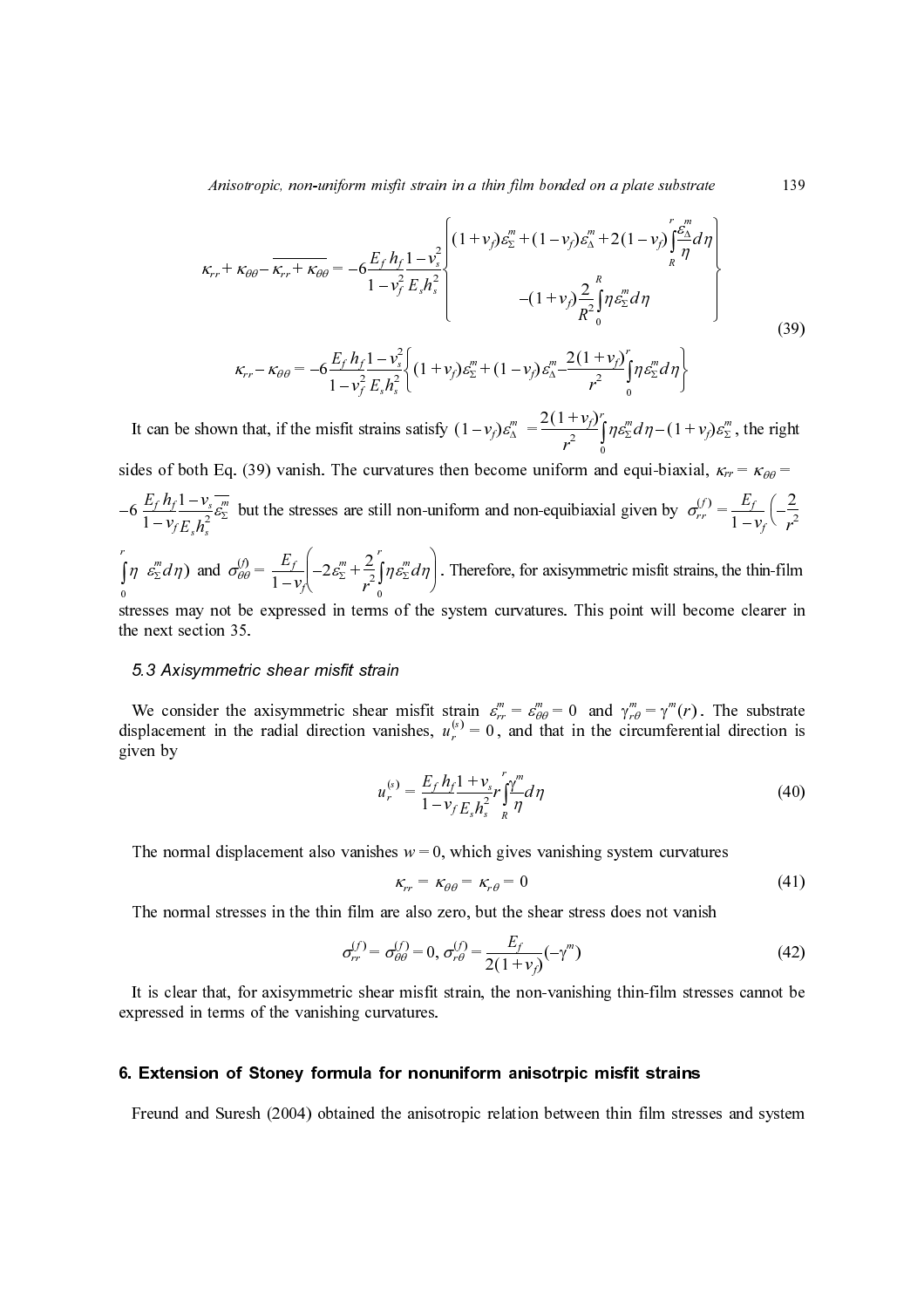curvatures for uniform misfit strains. In this section we extend it to nonuniform, linearly distributed misfit strains, i.e.,

$$
\begin{Bmatrix} \varepsilon_{xx}^m \\ \varepsilon_{yy}^m \\ \varepsilon_{xy}^m \end{Bmatrix} = \begin{Bmatrix} \overline{\varepsilon_{xx}^m} \\ \overline{\varepsilon_{yy}^m} \\ \overline{\varepsilon_{xy}^m} \end{Bmatrix} (1 + ax + by)
$$
\n(43)

where *a* and *b* are constants, and  $\varepsilon_{ij}^m$  average system curvatures by

$$
\overline{\kappa_{xx} + \kappa_{yy}} = -6 \frac{E_f h_f 1 - v_s}{1 - v_f E_s h_s^2} \overline{\varepsilon_{xx}^m + \varepsilon_{yy}^m}
$$
\n
$$
\left\{ \frac{\overline{\kappa_{xx} - \kappa_{yy}}}{\overline{\kappa_{xy}}} \right\} = -6 \frac{E_f h_f 1 + v_s}{1 + v_f E_s h_s^2} \overline{\varepsilon_{xx}^m - \varepsilon_{yy}^m}
$$
\n(44)

the entire thin film as

140 *Y. Itang, D. Ngo, X. Feng and A.J. Rosakis*  
curvatures for uniform misfit strains. In this section we extend it to nonuniform, linearly distributed  
misfit strains, i.e.,  

$$
\begin{cases}\n\int_{\frac{R}{b_{y}}^{a_{y}}}^{R} \left\{1 + ax + by\right\} & (43)\n\end{cases}
$$
(43)  
\nwhere *a* and *b* are constants, and  $\overline{s_{ij}^0}$  are the average misfit strains, which can be related to the  
average system curvatures by  

$$
\overline{\kappa_{x,i} + \kappa_{yj}} = -6\frac{E_{j}h_{j}1 - v_{z}}{1 - v_{j}E_{j}h_{i}^{2}}\frac{e_{ij}^{m}}{e_{ij}^{m}} + \frac{e_{ij}^{m}}{e_{ij}^{m}}
$$
(44)  

$$
\begin{cases}\n\frac{\overline{\kappa_{x,i} + \kappa_{yj}}}{\kappa_{y,i} + \kappa_{yj}} = -6\frac{E_{j}h_{j}1 - v_{z}}{1 + v_{j}E_{j}h_{i}^{2}}\frac{e_{ij}^{m}}{e_{ij}^{m}} + \frac{e_{ij}^{m}}{e_{ij}^{m}}
$$
(44)  
  
\nThe constants *a* and *b* in Eq. (43) can be obtained by averaging  $x(\kappa_{ar} + \kappa_{yj})$  and  $y(\kappa_{xa} + \kappa_{yj})$  over  
the entire thin film as  

$$
a = \frac{2(3 + v_{x})\left[(1 + v_{x})(\overline{\kappa_{xa}} + \kappa_{yj}) - \frac{(1 - v_{x})}{2}(\overline{\kappa_{xa}} - \kappa_{yj})\right] \overline{\kappa(\kappa_{xa} + \kappa_{yj})} - (1 - v_{x})\overline{\kappa_{yj}}(\overline{\kappa_{yx} + \kappa_{yj}})}
$$
(1 + v\_{x})(\overline{\kappa\_{yx} + \kappa\_{yj}}) + \frac{(1 - v\_{x})}{2}(\overline{\kappa\_{xy} - \kappa\_{yj}})\right]^{2} - [(1 - v\_{y})\overline{\kappa\_{yj}}]^{2}  

$$
b = \frac{2(3 + v_{x})\left[(1 + v_{x})(\overline{\kappa_{xx} + \kappa_{yj}}) + \frac{(
$$

where  $x(\kappa_{xx} + \kappa_{yy})$  and  $y(\kappa_{xx} + \kappa_{yy})$  are the average of  $x(\kappa_{xx} + \kappa_{yy})$  and  $y(\kappa_{xx} + \kappa_{yy})$ , respectively. The thin-film stresses in the Cartesian coordinates can be obtained from Eqs. (29)-(31) as

$$
b = \frac{2(3 + v_s)}{R^2} \frac{\left[ (1 + v_s)(\kappa_{xx} + \kappa_{yy}) + \frac{(1 - v_s)}{2}(\kappa_{xx} - \kappa_{yy}) \right] y(\kappa_{xx} + \kappa_{yy}) - (1 - v_s)\kappa_{xy}\kappa(\kappa_{xx} + \kappa_{yy})}{\left[ (1 + v_s)\overline{(\kappa_{xx} + \kappa_{yy})} \right]^2 - \left[ \frac{(1 - v_s)}{2}(\overline{\kappa_{xx} - \kappa_{yy}}) \right]^2 - \left[ (1 - v_s)\overline{\kappa_{xy}} \right]^2}
$$
(45)  

$$
\frac{\pi(\kappa_{xx} + \kappa_{yy})}{x(\kappa_{xx} + \kappa_{yy})} \text{ and } \frac{\pi(\kappa_{xx} + \kappa_{yy})}{\sqrt{(\kappa_{xx} + \kappa_{yy})}} \text{ are the average of } x(\kappa_{xx} + \kappa_{yy}) \text{ and } y(\kappa_{xx} + \kappa_{yy}), \text{ respectively.}
$$
(45)  
which-film stresses in the Cartesian coordinates can be obtained from Eqs. (29)-(31) as  

$$
\sigma_{xx}^{(f)} + \sigma_{yy}^{(f)} = -\frac{E_f}{1 - v_f} (\varepsilon_{xx}^m + \varepsilon_{yy}^m)
$$

$$
\begin{cases} \sigma_{xx}^{(f)} - \sigma_{yy}^{(f)} \\ \sigma_{xy}^{(f)} \end{cases} = -\frac{E_f}{1 + v_f} \begin{cases} \varepsilon_{xx}^m - \varepsilon_{yy}^m \\ \varepsilon_{xy}^m \end{cases}
$$
(46)  
ination of misfit strains from Eqs. (44) and (46) gives the relation between thin film stresses  
stem curvatures

Elimination of misfit strains from Eqs. (44) and (46) gives the relation between thin film stresses and system curvatures  $\frac{1}{2}$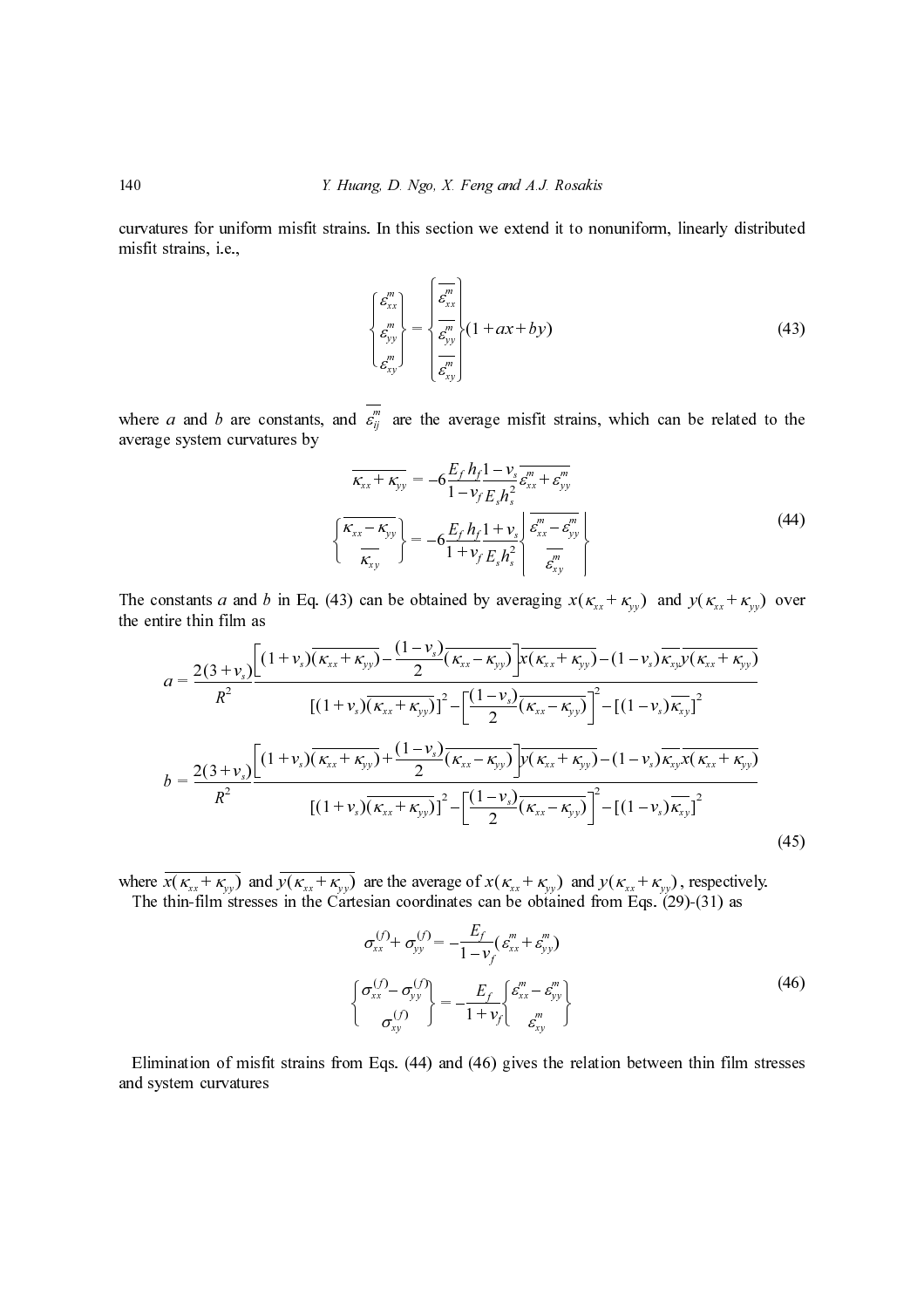Anisotropic, non-uniform misfit strain in a thin film bonded on a plate substrate

$$
\begin{Bmatrix}\n\sigma_{xx}^{(f)} + \sigma_{yy}^{(f)} \\
\sigma_{xx}^{(f)} - \sigma_{yy}^{(f)} \\
\sigma_{xy}^{(f)}\n\end{Bmatrix} = \frac{E_s h_s^2}{6(1 - v_s^2)h_f} \begin{Bmatrix}\n(1 + v_s)(\kappa_{xx} + \kappa_{yy}) \\
(1 - v_s)(\kappa_{xx} - \kappa_{yy}) \\
(1 - v_s)\kappa_{xy}\n\end{Bmatrix} (1 + ax + by)
$$
\n(47)

### 7. Concluding remarks and discussion

147)<br>For sess for the search is fit ture<br> $(48)$  com<br> $(49)$  ked is fit and ns tion heir the search in the search of  $\frac{1}{2}$ . The stresses and curvatures are given in uniform misfit strains in Cartesian coordinates<br>and system curvatures is established, and it is<br>axisymmetric normal and shear misfit strains change and system curvatures but non-va The stresses and curvatures are given in terms of anisotropic misfit strains in Section 4. For uniform misfit strains in Cartesian coordinates, the direct relation (34) between the thin-film stresses and system curvatures is established, and it is identical to Freund and Suresh (2004). However, for axisymmetric normal and shear misfit strains in Sections 34 and 35, such a film stress-curvature relation cannot be established because some components of anisotropic misfit strains give vanishing system curvatures but non-vanishing film stresses. This observation of no direct relation between film stresses and system curvatures also holds for non-uniform, anisotropic misfit strains. It is somewhat puzzling why a direction relation can be established for uniform, anisotropic misfit strains (in Cartesian coordinates) as in Eq. (34) but not for non-uniform misfit strains. Eshs **ic** interesting the set of  $\begin{pmatrix} x \\ y \end{pmatrix}$  of  $\begin{pmatrix} 0 \\ 0 \end{pmatrix}$  and  $\begin{pmatrix} 0 \\ 0 \end{pmatrix}$  and  $\begin{pmatrix} 0 \\ 0 \end{pmatrix}$  are  $\begin{pmatrix} x \\ y \end{pmatrix}$  as  $\begin{pmatrix} x \\ y \end{pmatrix}$  as  $\begin{pmatrix} x \\ y \end{pmatrix}$  as  $\begin{pmatrix} x \\ y \end{pmatrix}$  as  $\begin{pmatrix} x \\ y \end{pmatrix}$ **n** to s, s code n 4) in  $\kappa_x$  the  $\epsilon_y$  of  $\epsilon_y$  is  $\epsilon_y$  if  $\epsilon_z$  is  $\epsilon_z$  if  $\epsilon_z$  if  $\epsilon_z$  if  $\epsilon_z$  if  $\epsilon_z$  if  $\epsilon_z$  if  $\epsilon_z$  if  $\epsilon_z$  if  $\epsilon_z$  if  $\epsilon_z$  if  $\epsilon_z$  if  $\epsilon_z$  if  $\epsilon_z$  if  $\epsilon_z$  if  $\epsilon_z$  if  $\epsilon_z$  if  $\epsilon_z$  $(1 + v_s)(\kappa_{xx} + \kappa_{yy})$ <br>  $(1 - v_s)(\kappa_{xx} - \kappa_{yy})$ <br>  $(1 - v_s)\kappa_{xy}$ <br>  $(1 - v_s)\kappa_{xy}$ <br>  $(1 - v_s)\kappa_{xy}$ <br>
mus of anisotropic<br>
he direct relation<br>
lentical to Freund<br>
he direct relation<br>
lentical to Freund<br>
netare of anisotropic<br>
sets on (1-v<sub>s</sub>)( $\kappa_{xx} - \kappa_{yy}$ )<br>
(1-v<sub>s</sub>)( $\kappa_{xx} - \kappa_{yy}$ )<br>
(1-v<sub>s</sub>) $\kappa_{xy}$ <br>
(1-v<sub>s</sub>) $\kappa_{xy}$ <br>
(1-v<sub>s</sub>) $\kappa_{xy}$ <br>
(not computed in the direct relation<br>
lentical to Freund<br>
1 Sections 34 and<br>
ess. This observa<br>
(on non-uniform<br> of anisotr<br>
vs (1- $v_s$ )  $\kappa_{xy}$ <br>
direct relat<br>
ical to Free<br>
ections 34<br>
nents of ar<br>
mants of ar<br>
This obser<br>
non-unibe establi<br>
not for nor<br>
provide a<br>
ritten in te<br>  $h_f \frac{1 - v_s}{m_s} \frac{m}{\epsilon_{xx}}$ <br>
Cartesian<br>
erage over<br>  $\$ Fit strain<br>text is trained the such a misfit strained with a misfit strained in the such a misfit strained in the case of the strained in the strained in the strained in the strained in the strained in the strained in the

The average curvatures in Cartesian coordinates provide an explanation. The average curvature sum over the entire thin film in Eq. (38) can be rewritten in terms of the Cartesian components as

$$
\overline{(\kappa_{xx} + \kappa_{yy})} = -6 \frac{E_f h_f}{1 - v_f} \frac{1 - v_s}{E_s h_s^2} \overline{\varepsilon_{xx}^m + \varepsilon_{yy}^m}
$$
(48)

The curvature components  $\kappa_{xx} - \kappa_{yy}$  and  $\kappa_{xy}$  in Cartesian coordinates can be obtained from  $\kappa_{rr} - \kappa_{\theta\theta}$  and  $\kappa_{r\theta}$  in Eqs. (27) and (28), and their average over the entire thin film gives

$$
\left\{\frac{\overline{\kappa_{xx}-\kappa_{yy}}}{\overline{\kappa_{xy}}}\right\} = -6\frac{E_f h_f 1 + v_s}{1 + v_f E_s h_s^2} \left\{\frac{\overline{\varepsilon_{xx}^m} - \overline{\varepsilon_{yy}^m}}{\overline{\varepsilon_{xy}^m}}\right\}
$$
(49)

Eqs. (43) and (44) suggest that the average misfit strains (and average film stresses) can be linked directly to the average curvatures. In fact, they become identical to Eq. (32) if the average misfit strains are replaced by uniform misfit strains.

The subtraction of curvatures by their averages gives  $\kappa_{xx} + \kappa_{yy} - \kappa_{xx} + \kappa_{yy}$ ,  $\kappa_{xx} - \kappa_{yy} - \kappa_{xx} - \kappa_{yy}$  and  $\kappa_{xy} - \kappa_{xy}$  in terms of  $\varepsilon_{xx}^m + \varepsilon_{yy}^m - \varepsilon_{xx}^m + \varepsilon_{yy}^m$ ,  $\varepsilon_{xx}^m - \varepsilon_{yy}^m - \varepsilon_{xx}^m - \varepsilon_{yy}^m$  and  $\varepsilon_{xy}^m - \varepsilon_{xy}^m$ . However, these relations cannot be inverted to express the misfit strain deviation  $\varepsilon_{\alpha\beta}^{m} - \varepsilon_{\alpha\beta}^{m}$  in terms of the curvature deviation . This is because all curvatures are related to the same displacement w such that their<br>s are not independent. For example, for axisymmetric misfit strains in Section 34, the<br>s of curvatures satisfy  $\frac{d}{dr}[r^2(\kappa_{rr} - \kappa_{$ derivatives are not independent. For example, for axisymmetric misfit strains in Section 34, the derivatives of curvatures satisfy  $\frac{d}{dr} [r^2(\kappa - \kappa_{00})] = r^2 \frac{d}{dr} (\kappa + \kappa_{00})$ . This relation becomes trivial  $\frac{1}{1}$  in a  $\frac{1}{2}$  if  $\frac{1}{2}$  if  $\frac{1}{2}$  if  $\frac{1}{2}$  if  $\frac{1}{2}$  if  $\frac{1}{2}$  if  $\frac{1}{2}$  if  $\frac{1}{2}$  if  $\frac{1}{2}$  if  $\frac{1}{2}$  if  $\frac{1}{2}$  if  $\frac{1}{2}$  if  $\frac{1}{2}$  if  $\frac{1}{2}$  if  $\frac{1}{2}$  if  $\frac{1}{2}$  i  $\begin{array}{ccc} \hline \downarrow & \downarrow \\ \hline \downarrow & \downarrow \\ \hline \downarrow & \downarrow \\ \hline \downarrow & \downarrow \\ \hline \downarrow & \downarrow \\ \hline \downarrow & \downarrow \\ \hline \downarrow & \downarrow \\ \hline \downarrow & \downarrow \\ \hline \downarrow & \downarrow \\ \hline \downarrow & \downarrow \\ \hline \downarrow & \downarrow \\ \hline \downarrow & \downarrow \\ \hline \downarrow & \downarrow \\ \hline \downarrow & \downarrow \\ \hline \downarrow & \downarrow \\ \hline \downarrow & \downarrow \\ \hline \downarrow & \downarrow \\ \hline \downarrow & \downarrow \\ \hline \downarrow & \downarrow \\ \hline \$ er  $f \to f$  if  $\frac{f}{f}$  if  $\frac{f}{f}$  if  $\frac{f}{f}$  is  $\frac{f}{f}$  is  $\frac{f}{f}$  is  $\frac{f}{f}$  is  $\frac{f}{f}$  is  $\frac{f}{f}$  is  $\frac{f}{f}$  is  $\frac{f}{f}$  is  $\frac{f}{f}$  is  $\frac{f}{f}$  is  $\frac{f}{f}$  is  $\frac{f}{f}$  is  $\frac{f}{f}$  is  $\frac{f}{f}$  is  $\frac{1}{\sqrt{2}}$  escociation  $\frac{1}{\sqrt{2}}$  escociation  $\frac{1}{\sqrt{2}}$  escociation  $\frac{1}{\sqrt{2}}$  escociation  $\frac{1}{\sqrt{2}}$  escociation  $\frac{1}{\sqrt{2}}$  escociation  $\frac{1}{\sqrt{2}}$  escociation  $\frac{1}{\sqrt{2}}$  escociation  $\frac{1}{\sqrt{2}}$  escociat Carte age  $\frac{1 + v_s}{\epsilon_s h_s^2}$ <br>ins me is  $\frac{k_{xx}}{\epsilon_{yy}^m}$ <br>ins  $\frac{\epsilon_{\alpha_x}^m}{\epsilon_{yy}^m}$ <br> $\frac{\epsilon_{\alpha_x}^m}{\epsilon_{xx}^m}$ <br> $\frac{1}{\epsilon_{xx}^m}$ <br> $\frac{1}{\epsilon_{xx}^m}$ <br> $\frac{1}{\epsilon_{xx}^m}$ <br> $\frac{1}{\epsilon_{xx}^m}$  $E_f h_j$ <br>fit st bec<br>s giv<br> $-\frac{m}{\epsilon_{xx}}$ <br>viati<br>elate for<br> $\frac{m}{\epsilon_{yy}}$ <br> $\frac{m}{\epsilon_{yy}}$ st co<br>v $\frac{v}{m}$ <br> $\frac{m}{x}$ <br> $\frac{v}{x}$ <br> $\frac{v}{x}$ <br> $\frac{v}{x}$ <br> $\frac{v}{x}$  $\frac{1}{2}$ <br> $\frac{1}{2}$ <br> $\frac{1}{2}$ <br> $\frac{1}{2}$ <br> $\frac{1}{2}$ <br> $\frac{1}{2}$ <br> $\frac{1}{2}$ <br> $\frac{1}{2}$ <br> $\frac{1}{2}$ <br> $\frac{1}{2}$ <br> $\frac{1}{2}$ <br> $\frac{1}{2}$ <br> $\frac{1}{2}$ <br> $\frac{1}{2}$ <br> $\frac{1}{2}$ <br> $\frac{1}{2}$ <br> $\frac{1}{2}$ <br> $\frac{1}{2}$ <br> $\frac{1}{2}$ <br> $\frac{1}{2}$ <br> $\frac{1}{2}$ <br> $\frac{1}{2}$ <br>Figure  $\kappa_x$ <br>ains me<br>s  $\kappa_x$ <br> $-\varepsilon_{yy}^m$ <br> $-\varepsilon_{xy}^m$ <br> $\frac{\varepsilon_{xy}^m}{dr}$ <br> $\frac{1}{dr}$ <br> $\frac{1}{dr}\kappa_y$ <br> $\frac{1}{r}\kappa_z^m$  $\varepsilon_{\alpha\beta}^m - \varepsilon_{\alpha\beta}^m$  $\kappa_{\alpha\beta}$  –  $\kappa_{\alpha\beta}$  $\frac{d}{dr}\left[r^{2}(\kappa_{rr}-\kappa_{\theta\theta})\right]=r^{2}\frac{d}{dr}(\kappa_{rr}+\kappa_{\theta\theta})$ 

for uniform curvatures. For non-uniform curvatures, however, it indicates that the derivatives of curvatures, or equivalently the curvature deviation  $\kappa_{\alpha\beta} - \kappa_{\alpha\beta}$ , are not independent. This is the reason that the reason that the reason that the reason that the reason that the reason that the reason that the r that the misfit strain deviation  $\varepsilon_{\alpha\beta}^m - \varepsilon_{\alpha\beta}^m$  cannot be solved from the curvature deviation  $\kappa_{\alpha\beta} - \kappa_{\alpha\beta}$ .  $\frac{1}{d\theta}$  u:  $\beta$ ur<br>
va<br>  $\alpha$ <br>  $\beta$ r<br>fruu restricted by  $\beta$  $\frac{d}{dt}$  ac  $\frac{d}{dt}$  v  $rac{\ln \theta}{\kappa}$ <br>lve